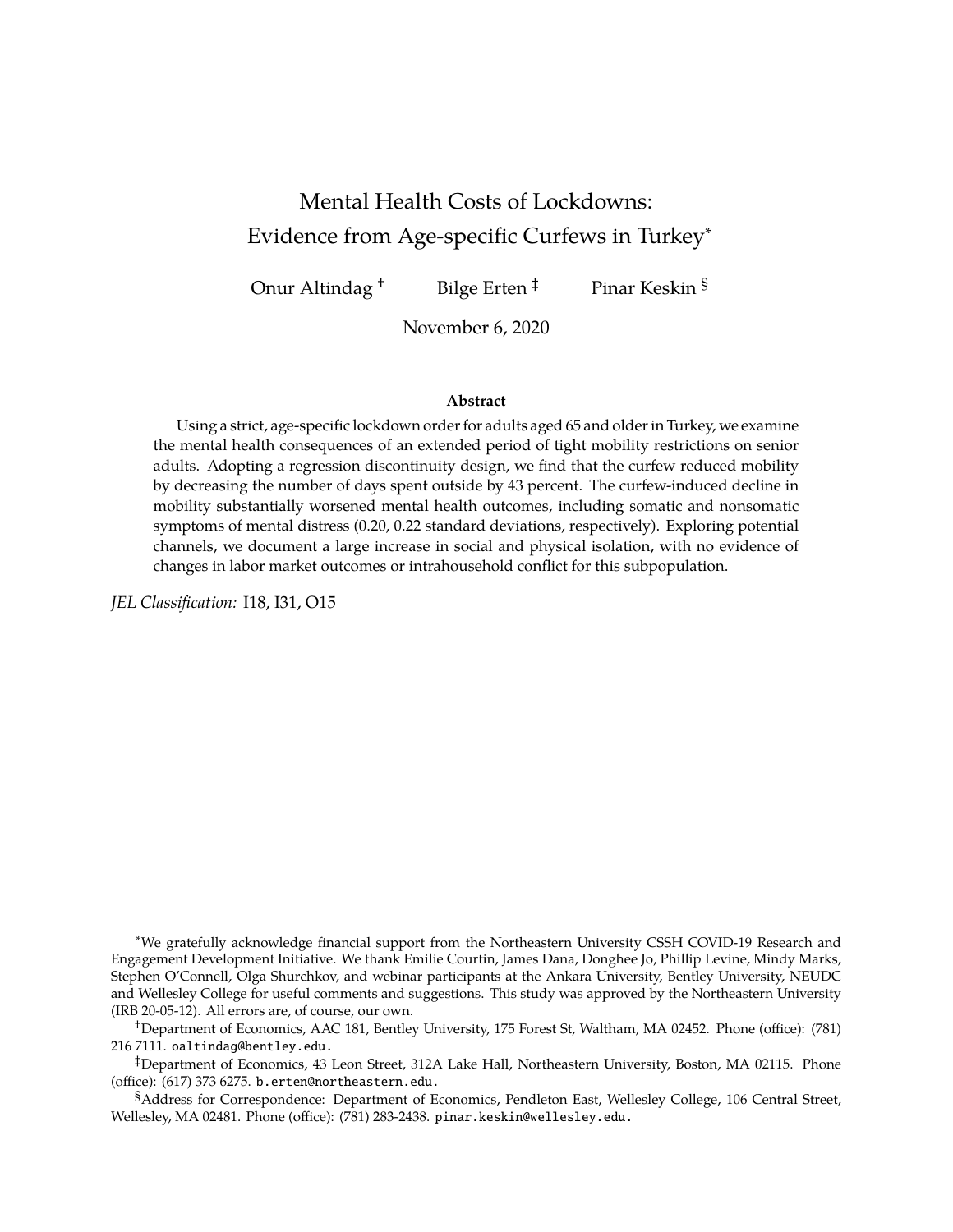Mental health conditions account for 20 percent of all disabilities worldwide, with an estimated cost of more than 1 trillion USD annually [\(World Health Organization](#page-20-0) [2019\)](#page-20-0). Social isolation and loneliness are shown to be strong correlates of depression and anxiety, and are important predictors of adult morbidity and chronic diseases that lead to early mortality [\(Idler and Benyamini](#page-18-0) [1997;](#page-18-0) [Ortega et al.](#page-19-0) [2010;](#page-19-0) [Steptoe et al.](#page-19-1) [2013;](#page-19-1) [Holwerda et al.](#page-18-1) [2016;](#page-18-1) [Domènech-Abella et al.](#page-17-0) [2017\)](#page-17-0).

Recent anecdotal evidence suggests a considerable increase in mental health disorders after the introduction of movement restrictions to slow the spread of Covid-19 [\(The New](#page-19-2) [York Times](#page-19-2) [May 12, 2020\)](#page-19-2). The share of the U.S. population who report symptoms of depression and anxiety, for example, rose to around 40 percent during Covid-19 pandemic compared to 11 percent in early 2019 [\(Center for Disease Control and Prevention](#page-16-0) [2020\)](#page-16-0).<sup>1</sup> The stay-at-home orders are associated with an increased number internet search queries related mental health, most strikingly suicide intentions [\(Jacobson et al.](#page-18-2) [2020\)](#page-18-2).<sup>2</sup> The mental health effects are expected to worsen over time as self- or government-imposed quarantine and other social distancing measures create increased social isolation, physical immobility, and economic uncertainty. The financial cost of treating Covid-19 related mental health conditions is staggering: one recent estimate, for example, suggests a 1.6 trillion USD additional annual burden to the U.S. healthcare system [\(Cutler and Summers](#page-17-1) [2020\)](#page-17-1). Despite the mounting descriptive evidence coupled with increasing concern among the public health and medical community [\(Armitage and Nellums](#page-16-1) [2020;](#page-16-1) [Brooks et al.](#page-16-2) [2020;](#page-16-2) [Galea et](#page-17-2) [al.](#page-17-2) [2020;](#page-17-2) [Holmes et al.](#page-18-3) [2020;](#page-18-3) [Panchal et al.](#page-19-3) [2020\)](#page-19-3), no research has rigorously quantified the causal impact of restricted mobility on mental health outcomes.

Our aim is to fill this gap by quantifying the effects of stay-at-home orders binding for those aged 65 and above implemented in Turkey on individuals' mental health. The Turkish government imposed a strict stay-at-home order for the high-risk population group of those 65 and older starting on March 21, 2020. Severe financial penalties were imposed for noncompliance with these mandated movement restrictions. The draconian curfew orders remained in effect until June 2020, making it one of the longest confinement policies to reduce COVID-19 mortality.

<sup>&</sup>lt;sup>1</sup>In Spain, similarly, using a cross-sectional survey, [González-Sanguino et al.](#page-17-3) [\(2020\)](#page-17-3) report psychological stress among 87 percent of survey participants and attribute the excessive prevalence to confinement.

<sup>2</sup>Similarly, individuals exposed to the stay-at-home orders in the United States report increased health concerns, financial worry, and loneliness compared to those who are not exposed to them [\(Tull et al.](#page-20-1) [2020\)](#page-20-1).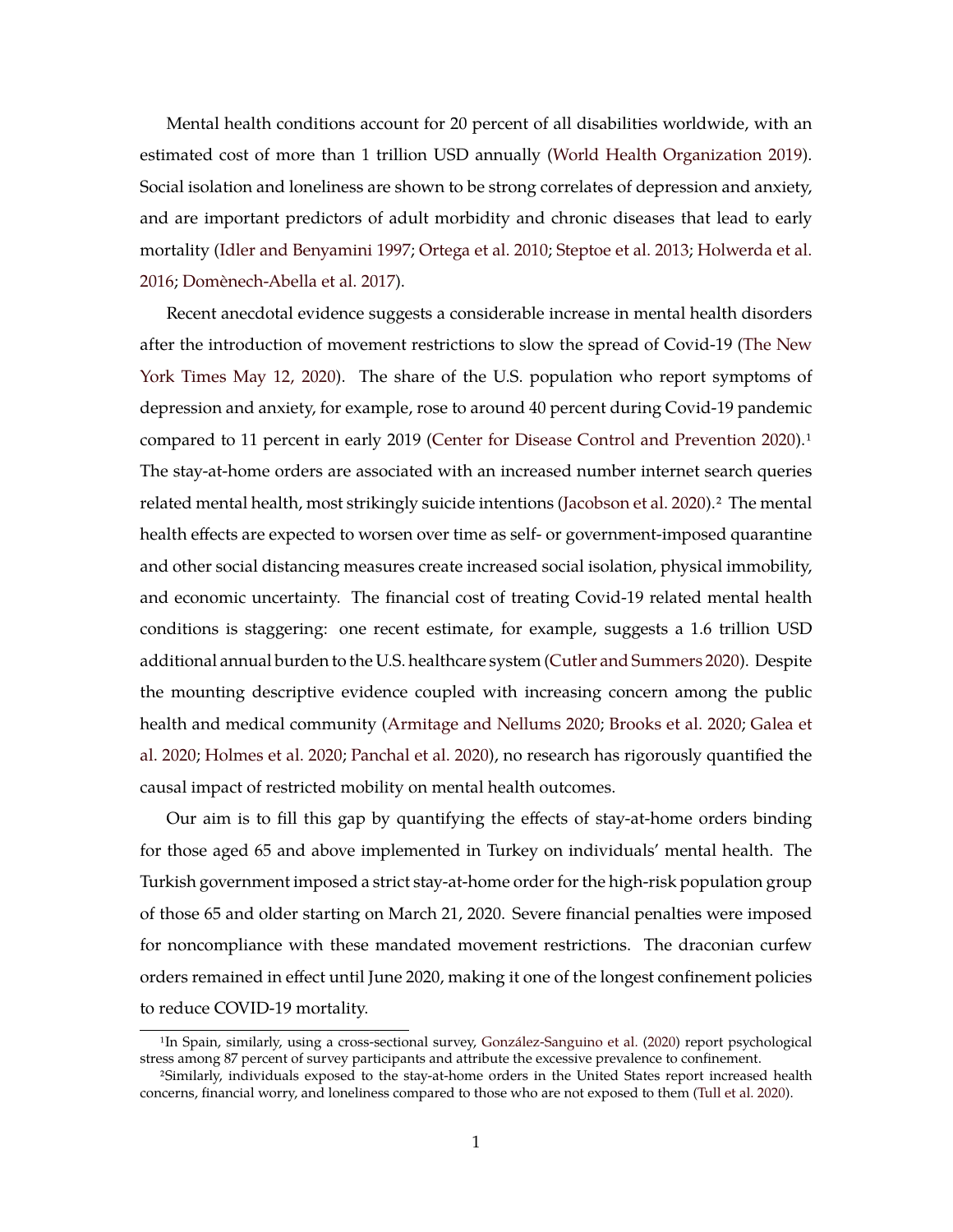Our study exploits the binding age cutoff to causally estimate the impact of the agespecific curfew on mental health outcomes. We rely on the fact that individuals who were born around the age cutoff at which the curfew becomes binding have no systematic differences in predetermined characteristics and are thus comparable. To this end, we conducted a phone survey in late May and early July, targeting the specific age group of 59 to 70-year-old adults to compare those who were just below the age cutoff of 65 and thus not affected by the stay-at-home order to those just above 65 who were affected. In addition to using survey instruments that are widely-used to measure mental health outcomes in nonclinical settings, we designed a survey to capture various channels through which the curfew can impact mental health outcomes.

Social isolation may generate adverse mental health consequences through several different channels that we examined in this study. First, stay-at-home orders reduce one's contact with other individuals and reduce social interactions, leading to increased feelings of loneliness and anxiety. Since older adults are already at risk for depression and mental illness, being prohibited from seeing their close relatives or friends is likely to act as an additional stressor, making them feel lonelier, anxious, and forgotten [\(Armitage and](#page-16-1) [Nellums](#page-16-1) [2020;](#page-16-1) [Santini et al.](#page-19-4) [2020;](#page-19-4) [Newman and Zainal](#page-19-5) [2020\)](#page-19-5). Second, stay-at-home orders may prevent older adults from participating in the workforce and reduce their potential income, leading to additional stress due to financial constraints.<sup>3,4</sup> Third, being confined at home with other family members for an extended time period can also increase the likelihood of intrahousehold conflict, and in extreme cases, it can give rise to physical or psychological abuse [\(Leslie and Wilson](#page-18-4) [2020;](#page-18-4) [Ravindran and Shah](#page-19-6) [2020\)](#page-19-6).5

We adopt a regression discontinuity design (RD) using a narrow age bandwidth and report three main results. First, our RD estimates show that the curfew reduced the number

<sup>&</sup>lt;sup>3</sup>In the U.S. context, there have been negative effects on labor market outcomes, although the effects of stay-at-home orders have been rather limited [\(Forsythe et al.](#page-17-4) [2020\)](#page-17-4). However, these studies also document a smaller and imprecisely estimated effect for the labor market outcomes of older adults [\(Gupta et al.](#page-17-5) [2020\)](#page-17-5). Similarly, since we focus on a relatively older segment of the population a large proportion of which is already out of the labor force, one might expect to see smaller effects on the labor market outcomes.

<sup>4</sup>The retirement age in Turkey is 58 for women and 60 for men. For new entrants to the pension system after October 2008, the retirement age will gradually rise to 65 [\(OECD](#page-19-7) [2017\)](#page-19-7). Hence, our respondents were not differentially affected by the retirement age cutoff. Using the HLFS 2019, Figure [A1](#page-29-0) illustrates graphically that the probability of retirement increases monotonically from age 63 to 68. Note that the HLFS 2019 does not contain month of birth information necessary to conduct an RD analysis. It is also important to remember that there are no specific government programs in Turkey similar to the Medicare in the US that individuals qualify once they turn 65.

<sup>5</sup>Although the incidence of domestic violence appears to be smaller among older adults, it is far from negligible ranging around 3 to 10 percent [\(Nelson](#page-19-8) [2002;](#page-19-8) [Tufan](#page-19-9) [2011\)](#page-19-9).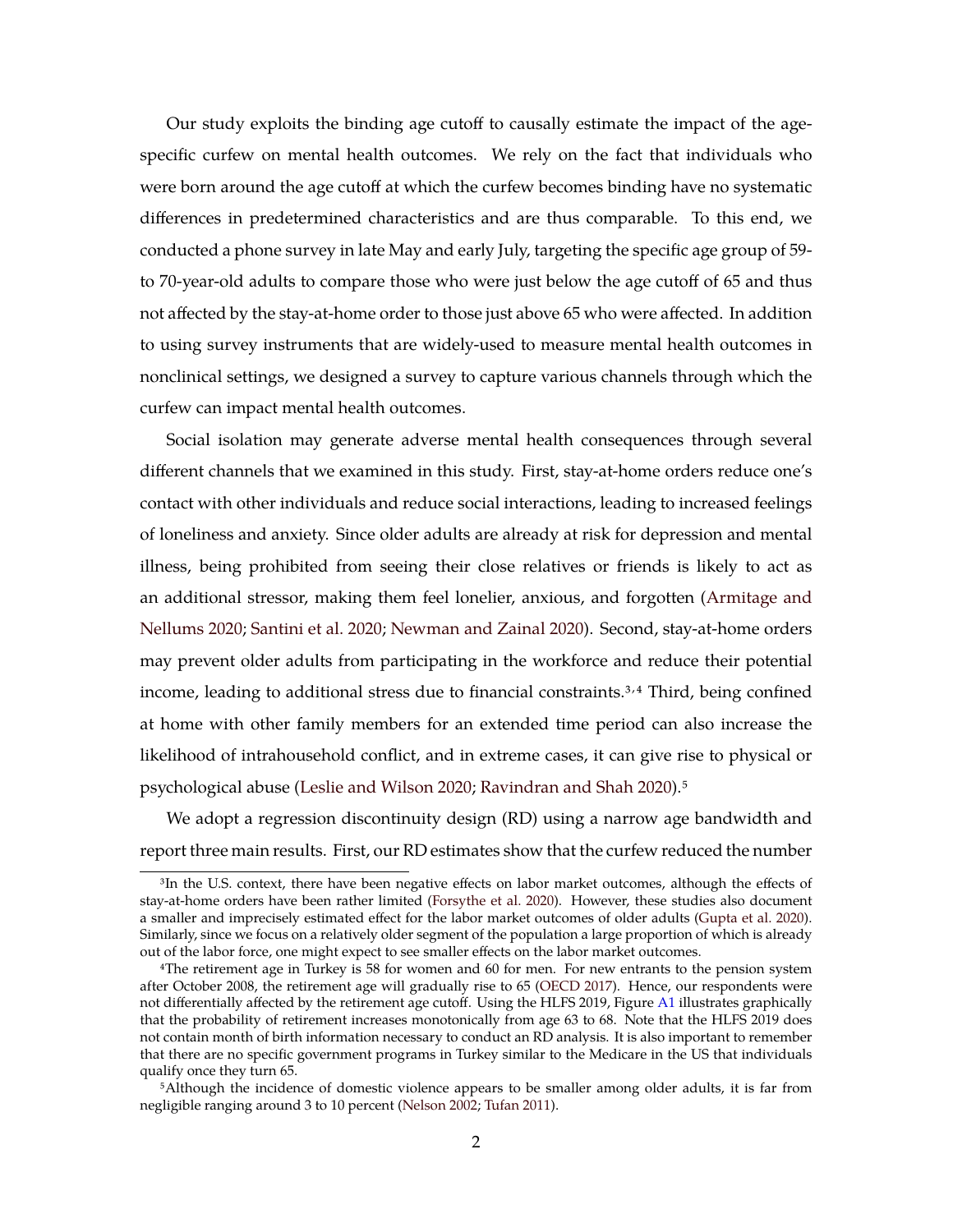of days that individuals had gone outside in the previous week by around one day, corresponding to an approximately 43 percent decline relative to the control group. Similarly, it increased the probability of never leaving home by approximately 24–30 percentage points, corresponding to a 150 percent increase relative to the control group.

Second, we find that the curfew-induced reduction in mobility had a sizable positive impact on the probability of experiencing mental distress, measured both by somatic indicators that capture physical symptoms of anxiety and depression and nonsomatic indicators representing more subjective assessments of anxiety and depression. Our RD estimates imply that a one-day decline in days spent outside per week results in a 0.20 standard deviation increase in somatic symptoms and a 0.22 standard deviation increase in nonsomatic symptoms of mental distress.<sup>6</sup>

Lastly, examining potential channels, we document that social and physical isolation play a particularly important role in explaining our results. Our results indicate that a one day reduction in days spent outside results in a 8.5 percentage point (43 percent) increase in the probability of having a substantial reduction in social interaction with friends and family, and a 16.4 percentage point (117 percent) increase in the probability of having a substantial reduction in physical activity. We find no evidence of a significant change in labor market outcomes or intrahousehold conflict measures.

We make several contributions to the existing literature. First, we show that the adverse impacts of social and physical isolation on mental health are substantial. Despite the wellknown associations, most of the previous studies that document adverse mental health effects of quarantine and social isolation are based on small sample sizes and fail to account for reverse causality [\(Brooks et al.](#page-16-2) [2020;](#page-16-2) [Newman and Zainal](#page-19-5) [2020\)](#page-19-5). As unobservables such as earlier life events, childhood circumstances, and ability might affect both social isolation and mental health outcomes, establishing a causal relationship has been difficult. Our empirical setup allows us to estimate the effects of an exogenous decline in mobility on somatic and nonsomatic mental distress indicators. Our results add to the documented adverse mental health impacts following large-scale natural disasters and stressful events such as Zika and SARS outbreaks, major earthquakes, and terrorist attacks.<sup>7</sup>

<sup>6</sup>These effect sizes are similar to those reported in studies that document the substantial effects of cash transfers on psychological well-being and depression [\(Baird et al.](#page-16-3) [2013;](#page-16-3) [Haushofer and Shapiro](#page-18-5) [2016\)](#page-18-5).

<sup>7</sup>See, for example, [Galea et al.](#page-17-6) [\(2002\)](#page-17-6), [Lee et al.](#page-18-6) [\(2007\)](#page-18-6), [Neria et al.](#page-19-10) [\(2008\)](#page-19-10), [Yokoyama et al.](#page-20-2) [\(2014\)](#page-20-2), and [Galea](#page-17-2) [et al.](#page-17-2) [\(2020\)](#page-17-2).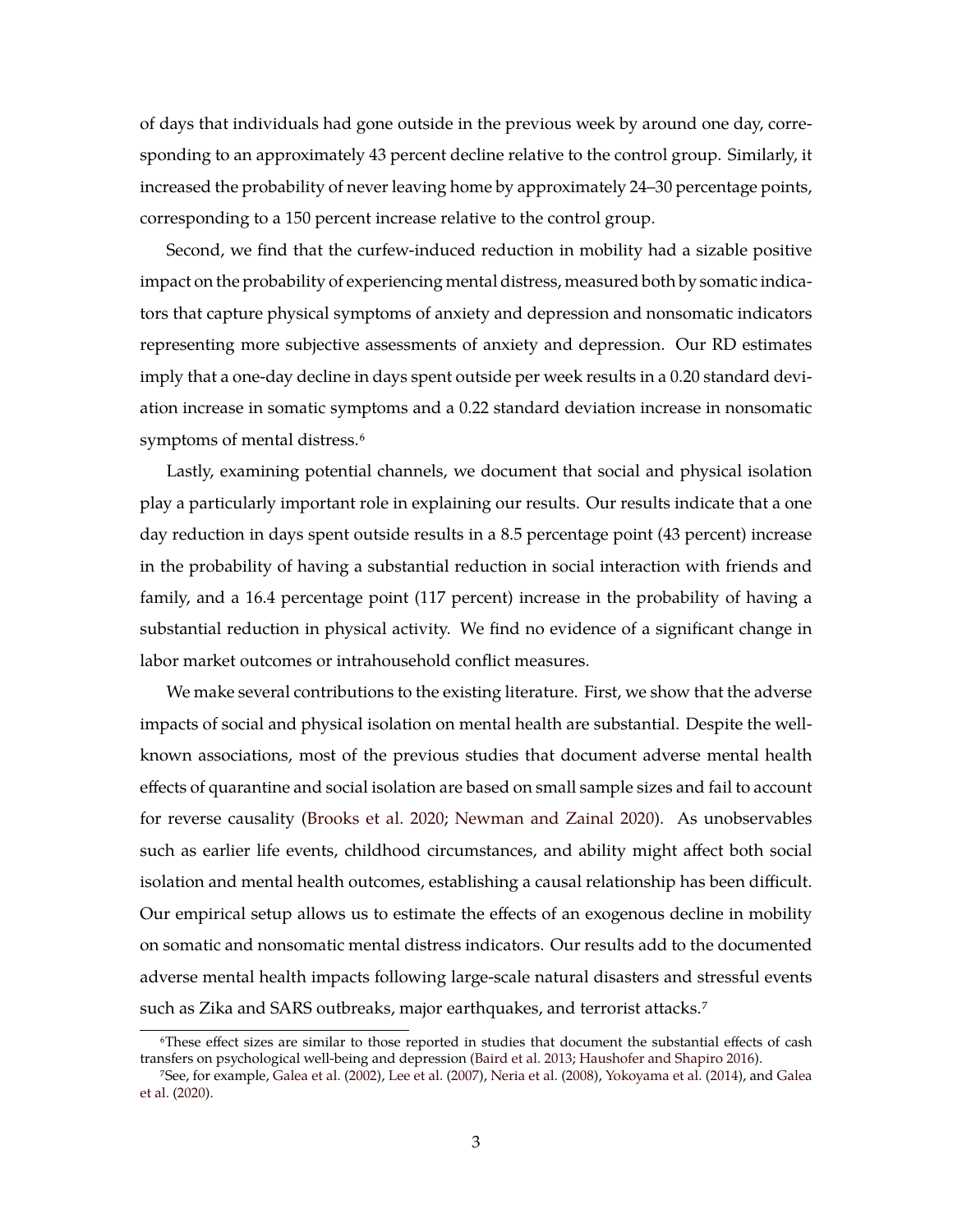Second, our findings contribute to a better understanding of the costs associated with policies of targeted movement restrictions, which go beyond the financial losses caused by the economic shutdown. The growing literature on the optimal policy response to the pandemic in economics and public health often uses a susceptible-infectious-recovered (SIR) framework under the assumption that different subpopulations might have different rates at which they become infected and might have differential chances of survival [\(Acemoglu](#page-16-4) [et al.](#page-16-4) [2020;](#page-16-4) [Alvarez et al.](#page-16-5) [2020;](#page-16-5) [Brotherhood et al.](#page-16-6) [2020\)](#page-16-6). [Acemoglu et al.](#page-16-4) [\(2020\)](#page-16-4), for instance, suggest that it is possible to achieve better social and economic outcomes through a simple "targeted policy that applies an aggressive lockdown" on individuals above 65. If the policy response to Covid-19 creates a mental health crisis by placing already susceptible populations at higher risk of depression and suicide, these consequences would call for additional policy interventions to address and mitigate such adverse effects. Such policy measures may include setting up mental health call centers, improving access to telehealth services, and establishing on-the-ground local support services for at-risk populations [\(Galea et al.](#page-17-2) [2020\)](#page-17-2).

Third, our paper also contributes to the growing literature on the effects of pandemicdriven social isolation on at-risk populations, including adolescents, elderly people, homeless people, people with disabilities, and people with mental health concerns [\(Pfefferbaum](#page-19-11) [and North](#page-19-11) [2020;](#page-19-11) [Dotson and Koh](#page-19-12) [2020;](#page-19-12) [Armitage and Nellums](#page-16-1) [2020\)](#page-16-1). Given their heightened risk of physical and mental health problems, exposure to social isolation is a particularly important concern for the older adults that we study in this paper. However, since several other high-risk groups also face the risk of the adverse mental consequences of social isolation, our findings have broader implications in evaluating the risks for such groups.8 Finally, there could be potential scarring effects on the long-term mental health of isolated individuals that are likely to pose problems long after the stay-at-home orders are over.<sup>9</sup>

<sup>8</sup>These risks are particularly serious for children and adolescents with special needs or disadvantages, such as disabilities, trauma experiences, and existing mental health problems [\(Fegert et al.](#page-17-7) [2020\)](#page-17-7).

<sup>9</sup>While previous studies have discussed scarring effects of the pandemic on long-term beliefs affecting economic outcomes [\(Kozlowski et al.](#page-18-7) [2020\)](#page-18-7), scant attention has been paid to potential scarring effects on longterm mental health outcomes. When we consider the historical accounts of the Spanish flu, demographic evidence suggests that exposed populations reported depression, mental distraction, and sleep disturbances even six years after the pandemic [\(Eghigian](#page-17-8) [2020\)](#page-17-8).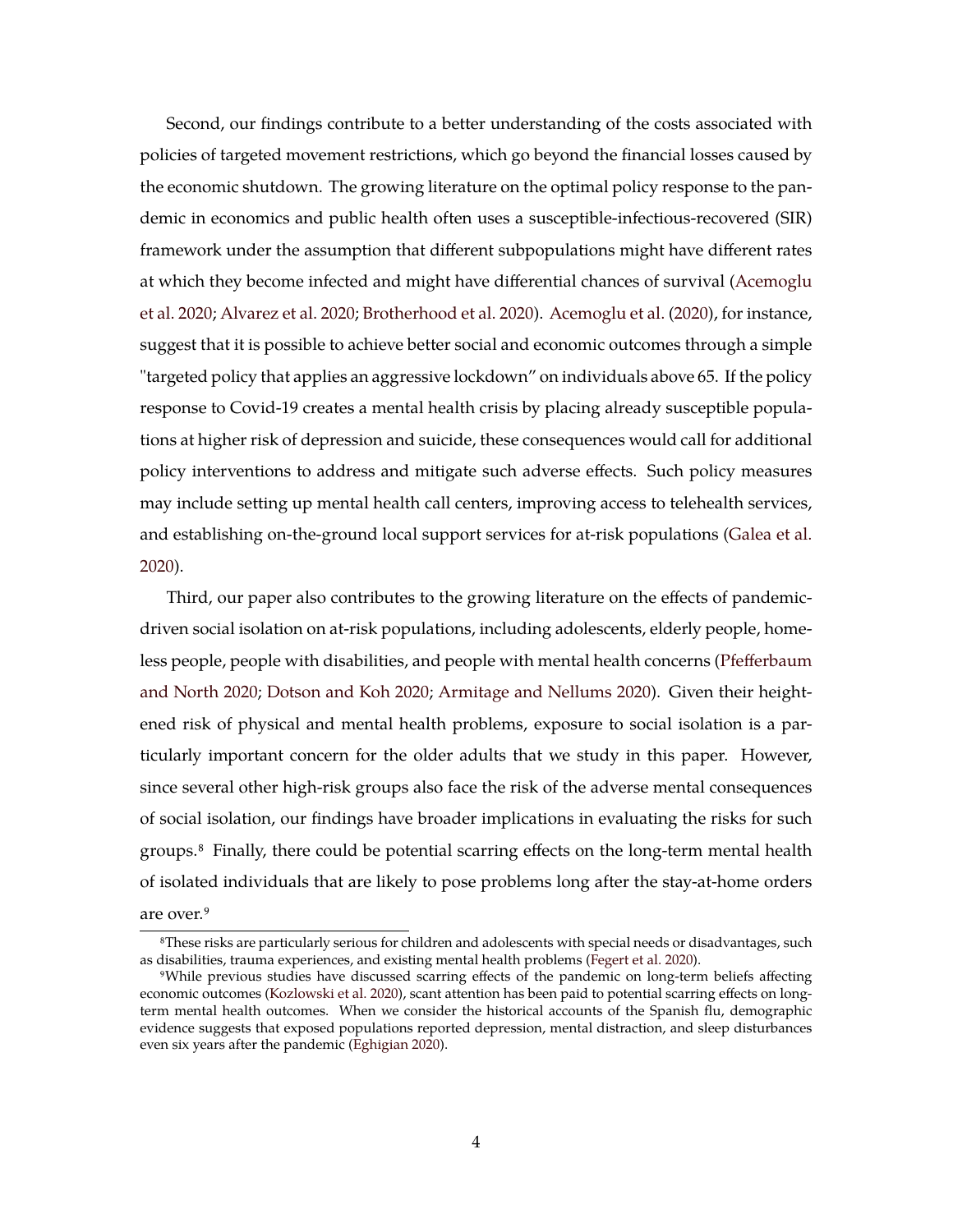## <span id="page-5-0"></span>**1 Background**

The Turkish Ministry of Health reported the first case of the novel coronavirus on March 10, 2020, and the first COVID-19-related death on March 17.10 From this early period, the older population and individuals with underlying medical conditions were defining features of the government's response to the COVID-19 pandemic. In stark contrast to the rest of the world, the Turkish government imposed strict and long-lasting mobility restrictions exclusively on senior citizens. The first curfew decree was issued on March 21 and imposed an absolute lockdown on individuals aged 65 and older and those with certain health conditions.<sup>11</sup> The central government formed local support teams to provide the basic needs for individuals who were subject to the decree and needed assistance, while no exceptions were allowed to breach the stay-at-home order. The age-specific curfew along with other government measures to contain the virus, such as mask wearing in public spaces, were routinely enforced by the local security forces and the offenders were fined.<sup>12</sup>

Only after May 10, individuals who were subject to the curfew were allowed a period of four hours to walk outside their home on Sundays conditional on wearing a mask and social distancing.<sup>13</sup> One week later, the government allowed a similar exception for six hours.<sup>14</sup> On May 21, senior citizens were allowed to travel to a specific location, conditional on staying there for at least one month and not leaving their new shelter.15 On May 29, senior citizens who are actively employed were exempt from the lockdown. Finally, on June 10, the curfew was relaxed and all individuals who were subject to it were allowed to be outside between 10 a.m. and 8 p.m. The current regulation still restricts the mobility of senior citizens outside this time interval with no clear timeline to fully end the curfew.

<sup>10</sup><https://covid19.saglik.gov.tr/> - last accessed December 2, 2020.

<sup>11</sup>These conditions include autoimmune disorders, chronic pulmonary disease, asthma, cardiovascular disease, hypertension, renal, and liver-related diseases, [https://www.icisleri.gov.tr/65-yas-ve-ustu-i](https://www.icisleri.gov.tr/65-yas-ve-ustu-ile-kronik-rahatsizligi-olanlara-sokaga-cikma-yasagi-genelgesi) [le-kronik-rahatsizligi-olanlara-sokaga-cikma-yasagi-genelgesi](https://www.icisleri.gov.tr/65-yas-ve-ustu-ile-kronik-rahatsizligi-olanlara-sokaga-cikma-yasagi-genelgesi) – last accessed December 2, 2020.

<sup>12</sup>According to the law, the fine for curfew offenders was set between 789-3,180 Turkish Liras (https://blog.lexpera.com.tr/bulasici-hastaliklara-iliskin-tedbirlere-aykiri-davranma-sucu-tck-m-195/ – last accesed December 2, 2020). The anectodal evidence suggests that the upper limit was used to deter potential offenders (see for example https://www.hurriyet.com.tr/gundem/sokaga-cikma-yasagina-ragmenkahvehanede-oyun-oynarken-yakalandilar-41492692 - last accessed December 2, 2020.) As a reference, the minimum monthly wage in Turkey during the same period was 2,943 Turkish Liras.

<sup>13</sup>[https://www.goc.gov.tr/65-yas-ve-uzeri20-yas-altikronik-rahatsizligi-bulunan-kisilerin](https://www.goc.gov.tr/65-yas-ve-uzeri20-yas-altikronik-rahatsizligi-bulunan-kisilerin-sokaga-cikma-kisitlamasi-istisnasi-genelgesi-merkezicerik) [-sokaga-cikma-kisitlamasi-istisnasi-genelgesi-merkezicerik](https://www.goc.gov.tr/65-yas-ve-uzeri20-yas-altikronik-rahatsizligi-bulunan-kisilerin-sokaga-cikma-kisitlamasi-istisnasi-genelgesi-merkezicerik) – last accessed December 2, 2020

<sup>14</sup>[https://www.icisleri.gov.tr/65-yas-ve-uzeri-ile-kronik-rahatsizligi-olan-vatandaslarin](https://www.icisleri.gov.tr/65-yas-ve-uzeri-ile-kronik-rahatsizligi-olan-vatandaslarin-sokaga-cikma-gun-ve-saatleri) [-sokaga-cikma-gun-ve-saatleri](https://www.icisleri.gov.tr/65-yas-ve-uzeri-ile-kronik-rahatsizligi-olan-vatandaslarin-sokaga-cikma-gun-ve-saatleri) –last accessed December 2, 2020

<sup>15</sup>[https://www.icisleri.gov.tr/81-il-valiligine-65-yas-ve-uzeri-vatandaslarimiz-icin-seya](https://www.icisleri.gov.tr/81-il-valiligine-65-yas-ve-uzeri-vatandaslarimiz-icin-seyahat-izin-belgesi-genelgesi) [hat-izin-belgesi-genelgesi](https://www.icisleri.gov.tr/81-il-valiligine-65-yas-ve-uzeri-vatandaslarimiz-icin-seyahat-izin-belgesi-genelgesi) – last accessed December 2, 2020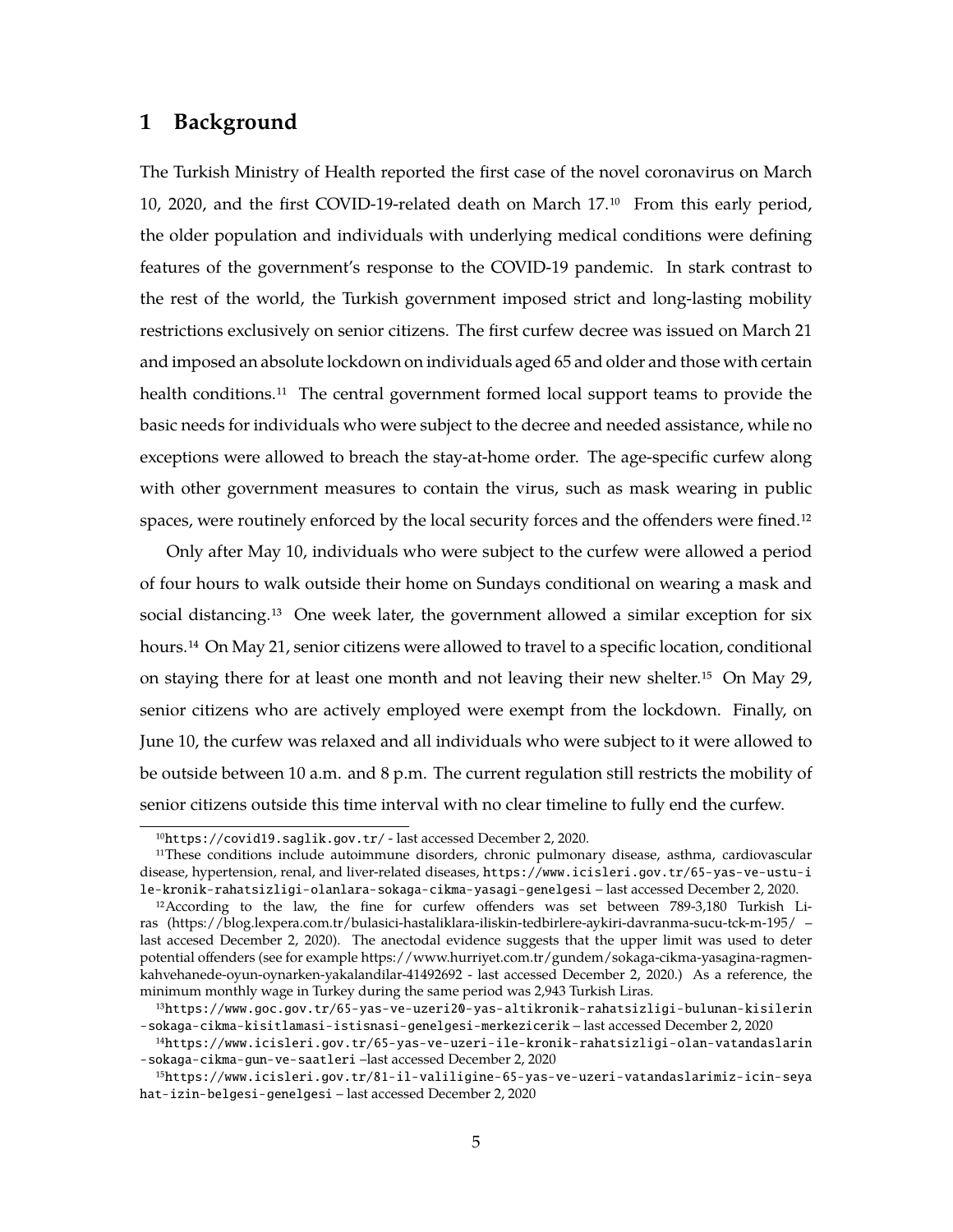The heterodox policy response to the pandemic has stirred controversy, as there was a lack of empirical evidence that the decision to impose age-specific curfews would slow down the death toll or spread of the virus.16 The Turkish Medical Association (TMA), for example, argues that the excessive restrictions on senior citizens' mobility has adversely affected their mental health, severely disrupted their daily routines, and created a sense of unfairness among those who were locked down.17 According to the TMA, the policy lacks epidemiological evidence to be effective in protecting the vulnerable populations at the expense of their mental well-being.18

In official announcements, the Turkish Ministry of Internal Affairs does not mention a specific birthday cutoff for the curfew and uses the term "age 65 and older" to indicate the senior population that is subject to lockdown, although anecdotal evidence suggests that the birth year is the sole determinant.<sup>19</sup> To confirm the threshold in our sample, we directly asked respondents whether they were subject to the age-specific curfew imposed by the government. We then ran a simulation in which we split our analysis sample into treatment and control groups using each birth year and month as the curfew threshold to estimate the average difference in exposure to the curfew between the treatment and control groups for each of the simulated thresholds.

As shown in Figure [A2](#page-30-0) and in line with the field observations, we obtain the largest difference in being subject to the curfew between individuals who were born just before and after January 1956. The estimated coefficient indicates that individuals who were born in December 1955 or before are 85 percentage points more likely to claim to be subject to the curfew than those who were born in January 1956 or later. In the empirical analysis, we rely on this threshold, which provides the strongest discontinuity in exposure to the treatment, as shown by various measures in Figure [2.](#page-22-0)

<sup>16</sup>The Turkish government does not provide detailed and consistent epidemic data, thus to the best of our knowledge, there are no empirical studies that confirm or refute the success of the age-specific curfew policy. In addition, the reported aggregate figures on deaths substantially underestimate the total case and death toll; one study showed that excess mortality is at least twice as high as the official government death counts due to COVID-19 [\(Altindag](#page-16-7) [2020\)](#page-16-7).

<sup>17</sup><https://www.ttb.org.tr/415yi6z> – last accessed December 2, 2020

<sup>18</sup>According to the Ministry of Health, the total number of confirmed Covid-19 cases for 50–64 year-old individuals was 583 in 100,000 and 65–79 year-old ones was 553 in 100,000 between June 1 and June 18, 2020. The corresponding death rate for all confirmed cases was 3.19 percent for the former group while it was 13.0 percent for the latter one.

<sup>19</sup>Separate curfews were imposed on individuals aged 18 and 20, and government announcements indicate the year of birth as the determinant of being within that age group. See, for example, [https://www.icisle](https://www.icisleri.gov.tr/sokaga-cikma-yasagi-bulunan-18---20-yas-arasindaki-genclerle-ilgili-istisnalar) [ri.gov.tr/sokaga-cikma-yasagi-bulunan-18---20-yas-arasindaki-genclerle-ilgili-istisnalar](https://www.icisleri.gov.tr/sokaga-cikma-yasagi-bulunan-18---20-yas-arasindaki-genclerle-ilgili-istisnalar) – last accessed December 2, 2020.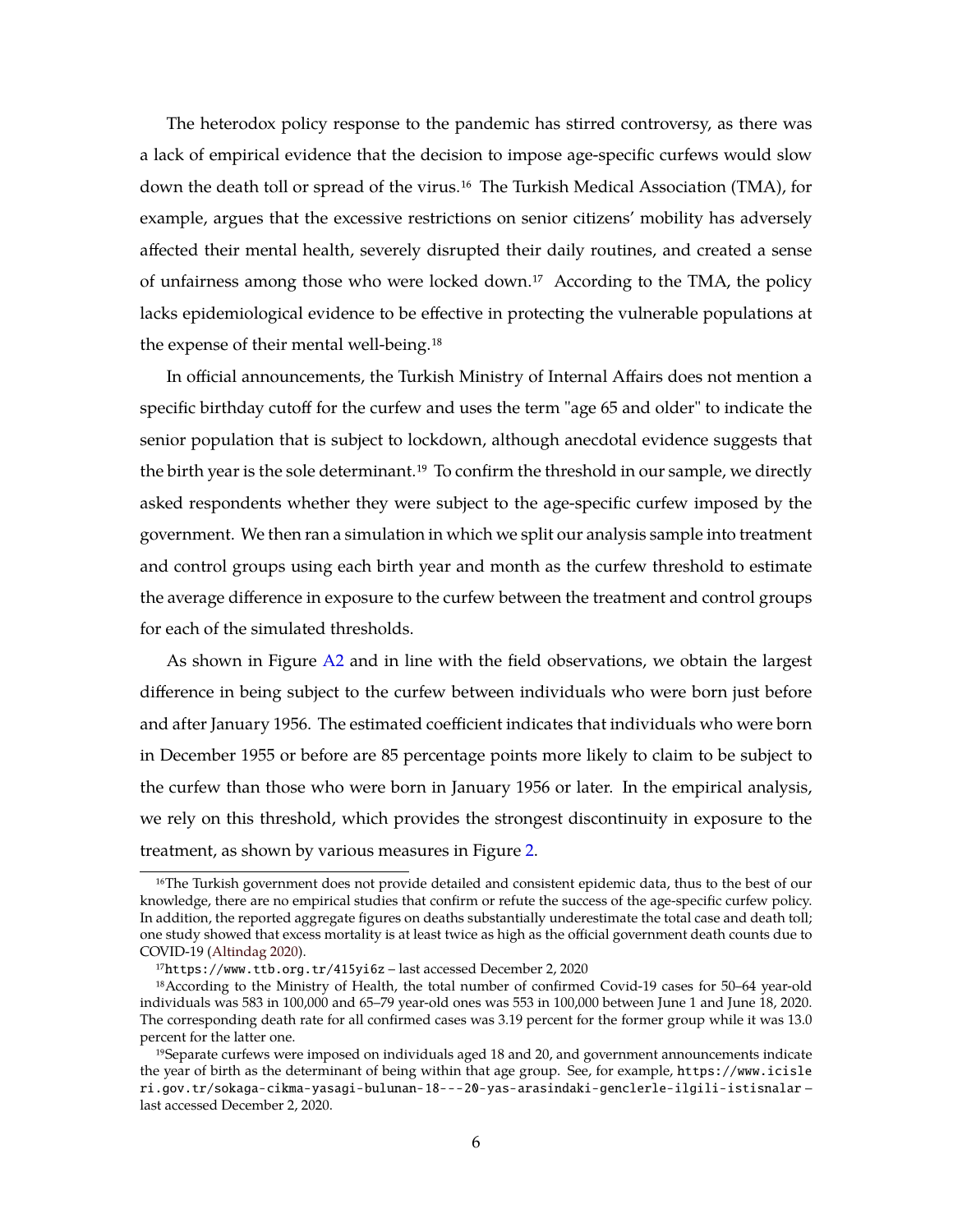## **2 Data and Empirical Methodology**

#### **2.1 Data**

We use a unique data set covering individuals who were born in Turkey between 1950 and 1961. The data were collected by the KONDA Research and Consultancy, a reputable research and consultancy firm in Istanbul, Turkey. Since the firm regularly conducts nationally representative surveys to provide information on public opinion on a wide range of political issues, they have built a surveyor base throughout the country. Their regular surveys—called the KONDA Barometer surveys and conducted 11 times per year—have successfully predicted the election outcomes in recent general elections. Given their record and well-respected position in both the Turkish<sup>20</sup> and international media<sup>21</sup> (The Economist 2008, Reuters 2011, The Economist 2019), we contacted the KONDA to implement our survey instrument.

Specifically, we approached KONDA to collect survey data with the following two criteria: (i) respondents should reside in the urban areas where the curfews are strictly imposed, and (ii) they should be aged between 59 and 70 to have 6 treatment and 6 control cohorts on each side of the curfew threshold. Consequently, the survey instrument was implemented in urban areas across 26 regions in late May and early June through phone interviews.22

Appendix Table [A1](#page-32-0) provides a comparison of basic demographic information from our analysis sample to the 2019 Household Labor Force Survey (HLFS) focusing on individuals born between 1950 and 1961. We observe that the average age is 64 for both samples, and the marital status indicators are quite similar. Our analysis sample has relatively fewer women. It is also composed of more educated individuals than the HLFS due to the urban sampling frame.

Appendix Table [A2](#page-33-0) presents the summary statistics for our analysis sample composed of a maximum of 1909 individuals. We observe that 27 percent of the sample completed

<sup>20</sup>[https://www.hurriyet.com.tr/gundem/hangi-anket-sirketi-secimlerin-sonucunu-dogru-bildi](https://www.hurriyet.com.tr/gundem/hangi-anket-sirketi-secimlerin-sonucunu-dogru-bildi-29224184) [-29224184](https://www.hurriyet.com.tr/gundem/hangi-anket-sirketi-secimlerin-sonucunu-dogru-bildi-29224184)

<sup>21</sup>See, for example, [https://www.economist.com/briefing/2008/07/17/flags-veils-and-sharia?sto](https://www.economist.com/briefing/2008/07/17/flags-veils-and-sharia?story_id=E1_TTSQVVSD) [ry\\_id=E1\\_TTSQVVSD](https://www.economist.com/briefing/2008/07/17/flags-veils-and-sharia?story_id=E1_TTSQVVSD), [https://www.reuters.com/article/us-turkey-referendum-poll/poll-shows-bac](https://www.reuters.com/article/us-turkey-referendum-poll/poll-shows-backing-for-turk-reforms-on-eve-of-vote-idUSTRE68A0EV20100911?feedType=RSS&feedName=everything&virtualBrandChannel=11563) [king-for-turk-reforms-on-eve-of-vote-idUSTRE68A0EV20100911?feedType=RSS&feedName=everythi](https://www.reuters.com/article/us-turkey-referendum-poll/poll-shows-backing-for-turk-reforms-on-eve-of-vote-idUSTRE68A0EV20100911?feedType=RSS&feedName=everything&virtualBrandChannel=11563) [ng&virtualBrandChannel=11563](https://www.reuters.com/article/us-turkey-referendum-poll/poll-shows-backing-for-turk-reforms-on-eve-of-vote-idUSTRE68A0EV20100911?feedType=RSS&feedName=everything&virtualBrandChannel=11563), [https://www.economist.com/erasmus/2019/07/01/in-turkey-demogra](https://www.economist.com/erasmus/2019/07/01/in-turkey-demography-is-a-brake-on-islamisation) [phy-is-a-brake-on-islamisation](https://www.economist.com/erasmus/2019/07/01/in-turkey-demography-is-a-brake-on-islamisation).

 $22$ On average, the respondents were subject to the curfew for 8 to 9 weeks when they were contacted.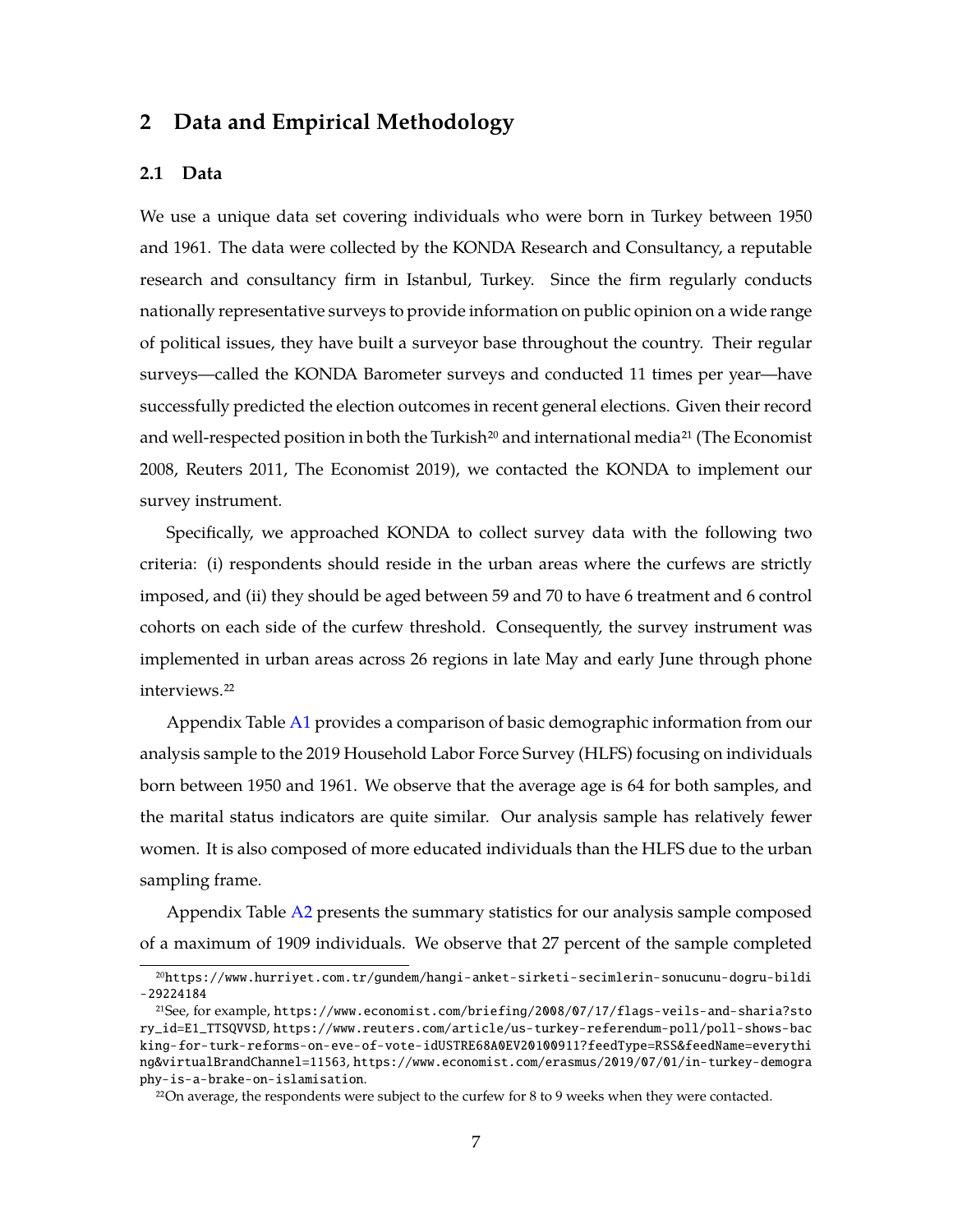high school or above. The household size prior to the Covid-19 outbreak is 3.3, with approximately 11 percent of the respondents having ever received psychological support and 57 percent having a chronic disease.<sup>23</sup> We observe that  $48$  percent of the respondents in our sample reported being subject to the curfew and the average number of days spent outside in the previous week was 1.9 days.

Finally, we observe that 14 percent had a job that they could not attend in the previous week. Approximately 25 percent had a substantial reduction in social interaction, and 22 percent had a substantial reduction in physical activity.<sup>24</sup> Their current household size was 3.4, and approximately 37 percent reported having a conflict with a household member over the last month.

For the assessment of mental health outcomes, a set of mental health screening tools have been developed in non-clinical settings. These range from depression scales such as the Beck Depression Inventory [\(Beck et al.](#page-16-8) [1961\)](#page-16-8) to more general psychological distress ones such as the K10 scale [\(Kessler et al.](#page-18-8) [2002\)](#page-18-8). In our survey, we use the 20-Item Self Reporting Questionnaire (SRQ-20) developed by the World Health Organization [\(World](#page-20-3) [Health Organization](#page-20-3) [1994\)](#page-20-3). Among the several mental health screening tools, the SRQ-20 is one of the few specifically designed for the low and middle income settings. These questions designed to identify mental distress capture the typical symptoms of anxiety and depression, such as poor concentration or thoughts of suicide, and less-known somatic symptoms such as digestive problems or frequent aches.<sup>25</sup> The short format of the questions and the dichotomous answers used in the SRQ-20 render it particularly useful in settings with limited resources [\(van der Westhuizen et al.](#page-20-4) [2016\)](#page-20-4).<sup>26</sup>

Following [Duflo et al.](#page-17-9) [\(2007\)](#page-17-9) and [Erten and Keskin](#page-17-10) [\(2020\)](#page-17-10), we construct three summary indices: (i) a mental distress index, which is an average of the z-scores of 20 mental health indicators; (ii) a somatic symptoms of distress index, which is an average of 4 indicators related to the body and are therefore more objective measures of anxiety and depression;

<sup>23</sup>Less than 7 percent of the respondents reported that they were living alone at home.

<sup>24</sup>Substantial reduction in social interaction is a dummy that takes the value of one if the respondent reported that his/her social interaction with friends and family has been substantially reduced. Similarly, substantial reduction in physical activity is a dummy that takes the value of one if the respondent reported that his/her physical activity (e.g. walking, doing sports, etc.) has been substantially reduced.

<sup>25</sup>American Psychiatric Association also suggests that symptoms of anxiety and depression include not only classic psychological signs such as loss of interest but also somatic symptoms such as general aches and pains or trembling [\(American Psychiatric Association](#page-16-9) [2013\)](#page-16-9).

<sup>26</sup>The SRQ-20 has been cross-validated across many countries, including Brazil [\(Iacoponi and de Jesus Mari](#page-18-9) [1989\)](#page-18-9), China [\(Chen et al.](#page-16-10) [2009\)](#page-16-10), Vietnam [\(Giang et al.](#page-17-11) [2006\)](#page-17-11) and India [\(Patel et al.](#page-19-13) [2008\)](#page-19-13), and has been shown to be a reliable tool to measure mental health distress in low and middle income contexts.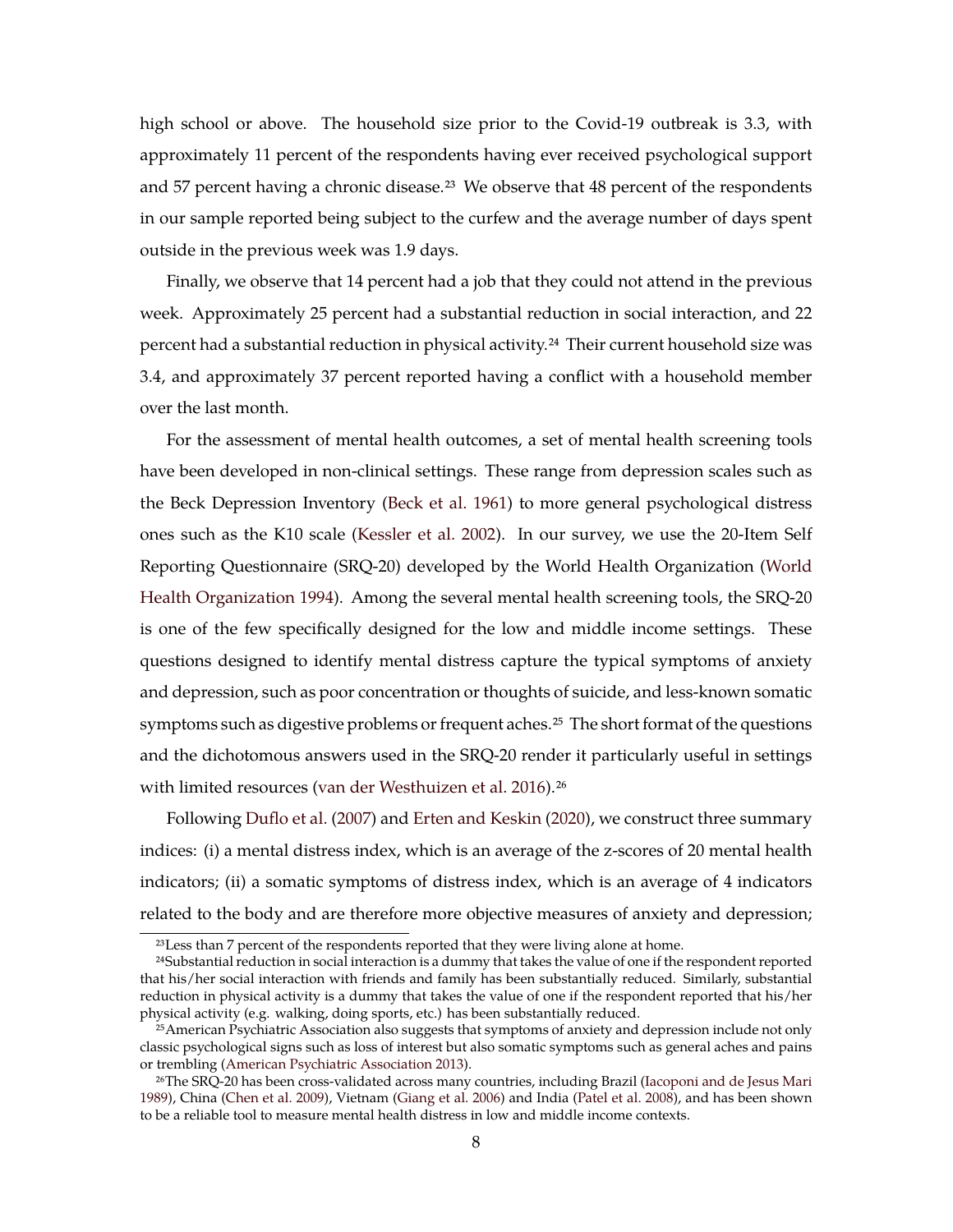and (iii) a nonsomatic symptoms of distress index, which is an average of the remaining 16 indicators that represent more subjective assessments of anxiety and depression. We create these indices to have a mean of 0 and a standard deviation of 1, following [Anderson](#page-16-11) [\(2008\)](#page-16-11); the variables that compose each index are described in Appendix A. Higher index values reflect higher levels of mental distress.

#### **2.2 Identification**

As explained in Section [1,](#page-5-0) the COVID-19 lockdowns were strictly imposed on individuals who were born in December 1955 or before while those who were born in January 1956 or later were unconditionally exempt. The context thus offers an ideal setting to implement an RD design to estimate the impact of the curfew on a range of outcomes.

Our RD design leverages the quasi-random assignment of curfew around the age cutoff to estimate both the reduced-form (RF) and the local average treatment effects (LATE) of the curfew on our outcomes of interest. The causal interpretation of both estimates relies on the identifying assumption that around the vicinity of the curfew age cutoff, the assignment to curfew is as good as random. Our identifying assumption is that these two cohorts born one month apart do not exhibit any systematic differences other than being exposed to the curfew or not. For our RF estimates, we use the following specification:

$$
y_i = \alpha + \beta z_i + f(x_i) + \epsilon_i
$$
  
\n
$$
\forall x_i \in (c - h, c + h)
$$
 (1)

where  $y_i$  captures the outcome of interest, which is regressed on a treatment indicator  $z_i$ that equals one for individuals who were born before January 1956 and zero otherwise.  $x_i$  is the forcing variable defined as the number of months that the respondent is older than the index month of the curfew threshold. The function  $f(x_i)$  is a continuous local linear function fit separately on each side of the threshold point  $c$ . The standard errors are clustered at the month-year of birth to account for the correlation in outcomes across individuals who were born in the same year-month cell [\(Lee and Card](#page-18-10) [2008\)](#page-18-10). We additionally control for month of birth fixed effects, province fixed effects, surveyor fixed effects, as well as indicator variables for education levels, ethnicity, and gender. For the regression sample restriction, we use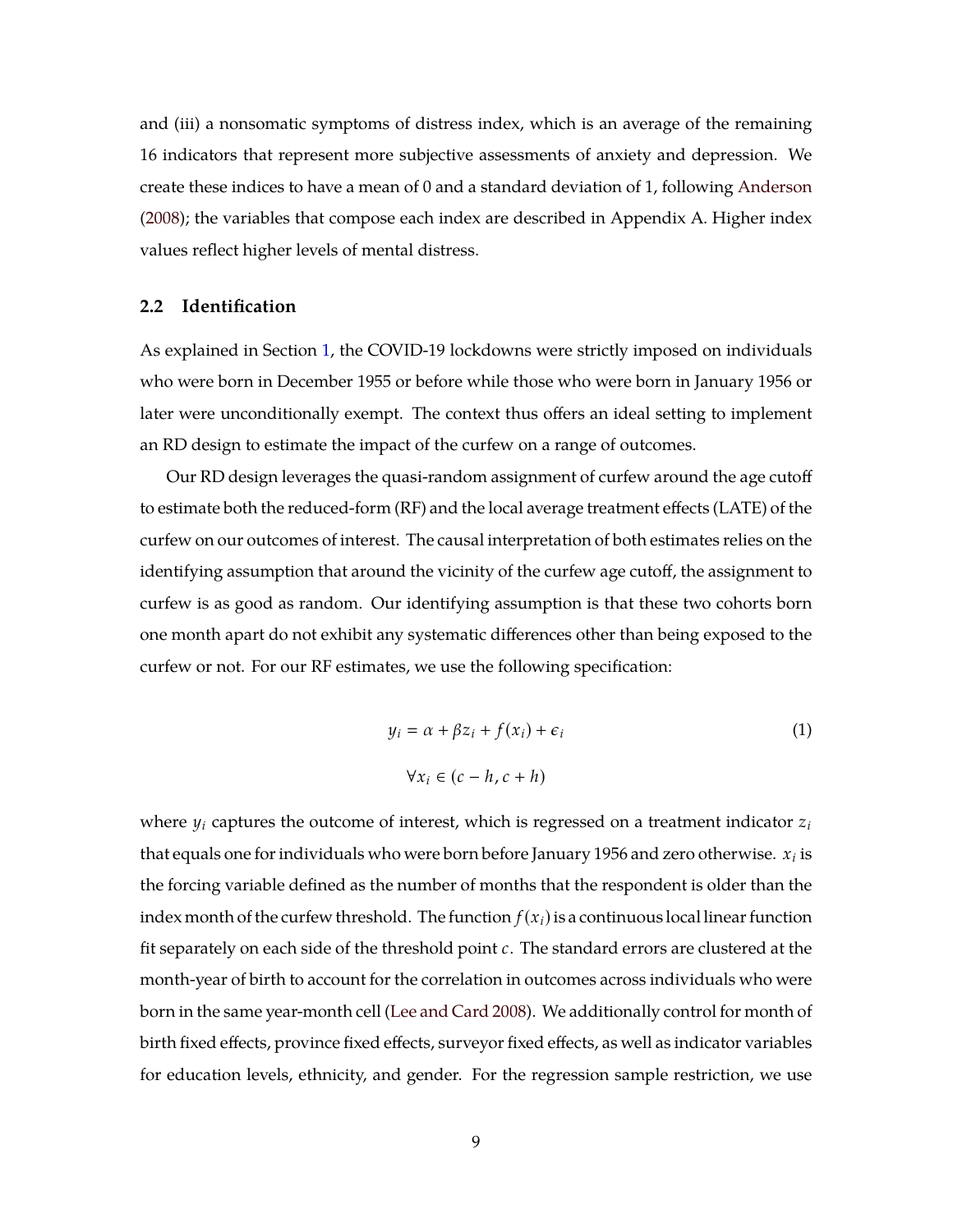the [Imbens and Kalyanaraman](#page-18-11) [\(2012\)](#page-18-11) procedure to choose the optimal bandwidth  $h^{27}$  As discussed in Section [3,](#page-11-0) our results are robust to a range of bandwidths and a quadratic control function.

To address potential noncompliance with the curfew, we use the age threshold as an instrument to predict the number of days that the respondent was outside in the week of the survey  $(days_i)$  using Equation (1) as the first stage and estimate the following two-stage least squares (2SLS) model in a fuzzy RD setup:

$$
y_i = \gamma + \tau_i \widehat{days}_i + f(x_i) + u_i
$$
  

$$
\forall x_i \in (c - h, c + h)
$$
 (2)

where the coefficient  $\tau$  reflects the impact of an additional day per week of mandatory shelter in place on the outcome of interest for those who complied with the curfew order around the cutoff  $c$ .

That is, we predict days spent outside with the exposure to curfew and use the predicted values of days spent outside in the second stage to calculate the local average treatment effect of an additional day spent outside per week on mental health outcomes.<sup>28</sup> The optimal bandwidth according to the method of [Imbens and Kalyanaraman](#page-18-11) [\(2012\)](#page-18-11) is 44.7 for the first-stage variable capturing days spent outside in the previous week.<sup>29</sup> For ease of interpretation, we use this constant bandwidth in our main tables for second-stage outcomes. The results are highly similar with different bandwidths and control functions.

#### **2.3 Preliminary Checks**

We conduct two standard checks to validate our RD design [\(Imbens and Lemiuex](#page-18-12) [2008\)](#page-18-12). The first is to test whether the forcing variable is subject to manipulation around the predetermined threshold [\(McCrary](#page-19-14) [2008\)](#page-19-14). In our specific setup, rejecting a one-sided null hypothesis would indicate that individuals falsify their birthday to be exempt from

<sup>27</sup>We use a uniform kernel in our estimations. The results are highly similar when we use a triangular kernel.

<sup>&</sup>lt;sup>28</sup>One could be concerned that the exposure to curfew affects the perception about the likelihood of getting sick in addition to the effects it has on mobility. However, this is highly unlikely given that those just below the cutoff point have also heard the same information about the higher risks of Covid-19 for older people and people with chronic diseases. Nevertheless, even if this concern was valid, the reduced-form specification would still capture the overall effect of being exposed to the curfew.

<sup>29</sup>The optimal bandwidth according to the method of [Calonico et al.](#page-16-12) [\(2014\)](#page-16-12) is 17. Appendix Table [A11](#page-42-0) provides the RD estimates using this bandwidth.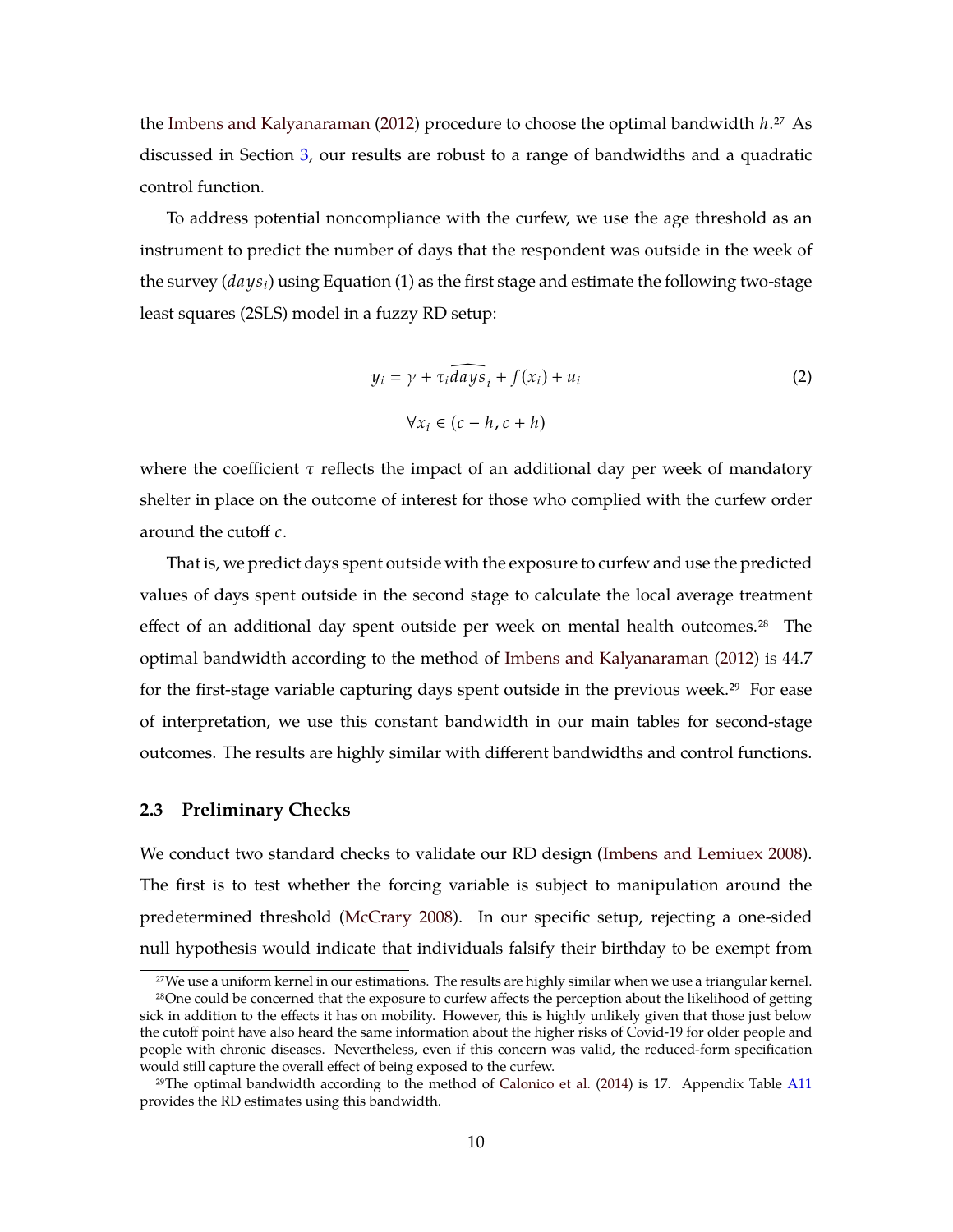the curfew. This is, however, highly unlikely because we asked individuals to read their birthday from their national IDs, and this is also the standard tool that the local security forces use to enforce the curfew. Figure [A3](#page-31-0) provides visual evidence that the local linear fits on the left- and right-hand side of the age threshold for the curfew do not exhibit any jumps in observation density. A formal test provided in [McCrary](#page-19-14) [\(2008\)](#page-19-14) also fails to reject the null hypothesis.30

Second, we examine whether the predetermined covariates are balanced around the discontinuity. In Figure [1,](#page-21-0) each graph plots local averages of the outcome in one-month bins against the forcing variable. We find no evidence of a significant break at the discontinuity for indicator variables of whether the respondent completed high school, whether he/she is illiterate, whether he/she is female, whether he/she is married, whether he/she is widowed or separated, whether he/she is of non-Turkish ethnic origin, whether he/she has ever received psychological support, whether he/she has a chronic disease, and the household size of the respondent prior to Covid-19.31

## <span id="page-11-0"></span>**3 Effects of the Curfew on Mobility and Mental Health Outcomes**

#### **3.1 Mobility Outcomes**

We begin by testing the effect of the curfew on mobility outcomes. Panel A of Figure [2](#page-22-0) plots local averages of three mobility outcomes in monthly bins against the respondent's month and year of birth, with a cutoff of December 1955. As described in [1,](#page-5-0) the curfew required those born before this date to stay at home, whereas the younger cohorts were free to leave their homes at any time. Local linear smoothed fits on each side of the cutoff are overlaid on each figure. Figure [2\(](#page-22-0)a) shows a clear downward shift at the discontinuity with an approximately 1-day decline in the number of days that respondents went out during the week prior to the interview. Similarly, Figure [2\(](#page-22-0)b) also reveals a clear jump around the discontinuity in the self-reported probability of being subject to the curfew. Similarly, in Figure [2\(](#page-22-0)c), the probability of never going outside—the likelihood of never leaving home—

<sup>&</sup>lt;sup>30</sup>To conduct the test, we use our first-stage optimal bandwidth of 44.7 months. The test yields a t-statistic of 0.03 with a p-value of 0.82.

<sup>31</sup>In regression-based tests reported in Appendix Table [A3,](#page-34-0) we note that none of the predetermined covariates display any evidence of a statistically significant jump at the discontinuity across different bandwidths. SUR tests of the coefficients' joint significance result in p-values ranging from 0.25 to 0.75 depending on the bandwidth.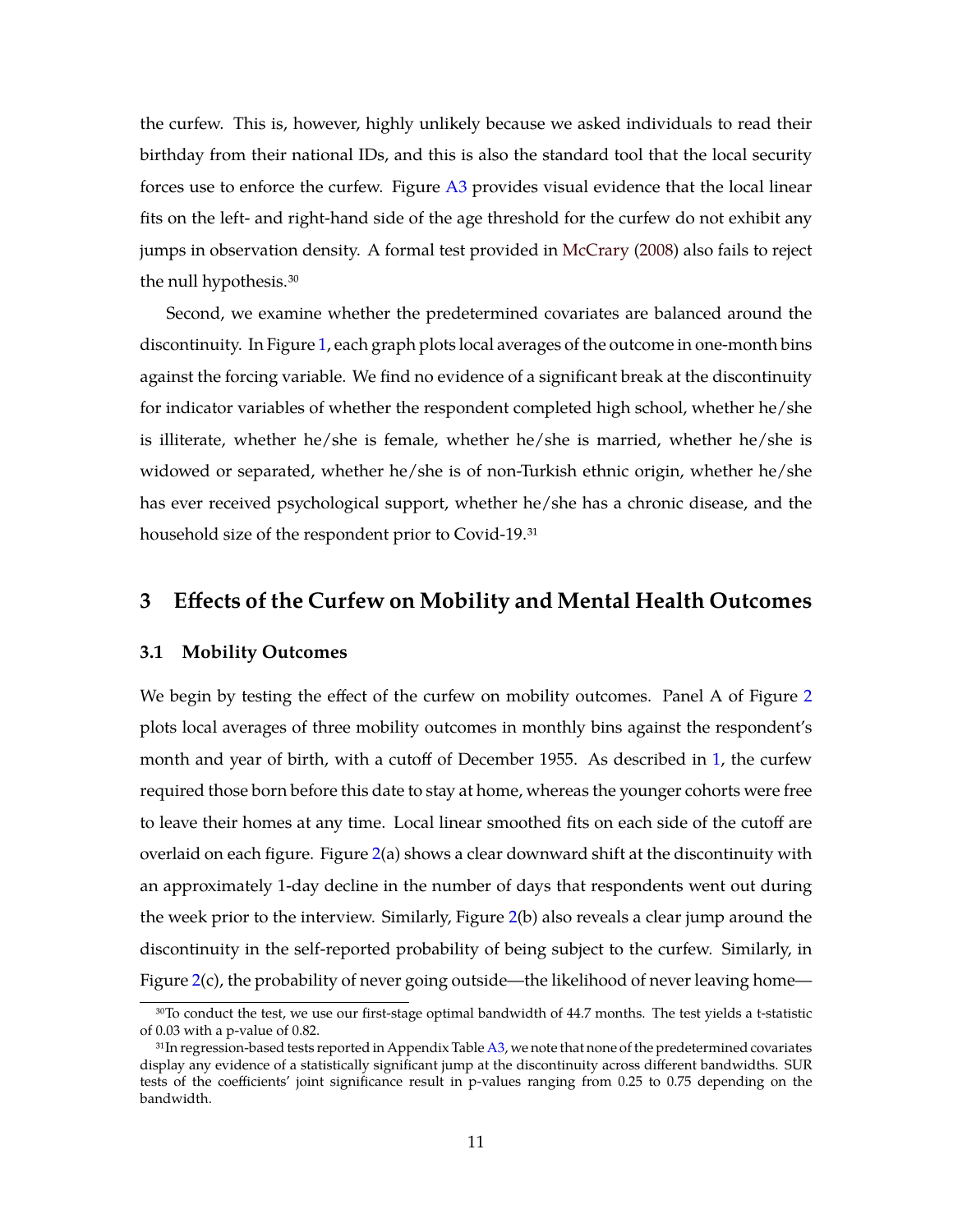increases abruptly around the age threshold. Compared to the control groups averages, all of these indicators show a substantial decline in the mobility of respondents older than 65 years of age at the time the curfew was imposed.

In Table [1,](#page-23-0) we present the corresponding first-stage estimates using the main estimating equation at various bandwidths. Crossing the treatment threshold reduces the number of days that the respondents went outside in the previous week by 1–1.1 days. The estimates are robust to different bandwidths and roughly correspond to a 43 percent decline in mobility relative to the control group mean.

Related indicators exhibit similarly large declines in mobility: being born before 1955 increases reporting of being subject to the curfew by 58–70 percentage points and raises the probability of never going out by 24–30 percentage points. Relative to the control group means, these estimates correspond to an approximately 7-fold increase in the probability of reporting being subject to under curfew and a 150 percent increase in the probability of never leaving home. The Appendix Table [A4](#page-35-0) shows that these results are robust to using a quadratic control function.

#### **3.2 Mental Health Outcomes**

We next examine the impact of the curfew on mental health outcomes. Following recent RD studies (see, for example, [Asher and Novosad](#page-16-13) [\(2020\)](#page-16-13)), we plot residuals from controls and fixed effects, along with linear estimations on each side of the threshold and 95 percent confidence intervals for second-stage outcomes in Panel B of Figure [2.](#page-22-0) These graphs suggest a sharp increase in all mental distress indicators around the discontinuity. Table [2](#page-24-0) quantifies the magnitude of these effects: column 1 reports the OLS estimates using days outside during the week prior to the interview as the independent variable, column 2 reports the reduced-form RD treatment effects of being born before December 1955 with a linear control function in the month-year of birth on each side of the discontinuity, and column 3 reports the 2SLS (i.e., fuzzy) RD treatment effects by using being born before December 1955 as an instrument for days outside during the week prior to the interview.

The OLS estimates indicate a negative correlation between mental distress indices and the number of days that the respondent went outside. Remarkably, the reduced-form RD estimates show a substantial positive impact of the curfew on all measures of mental distress, with the first row estimates implying a 0.28 standard deviation increase in the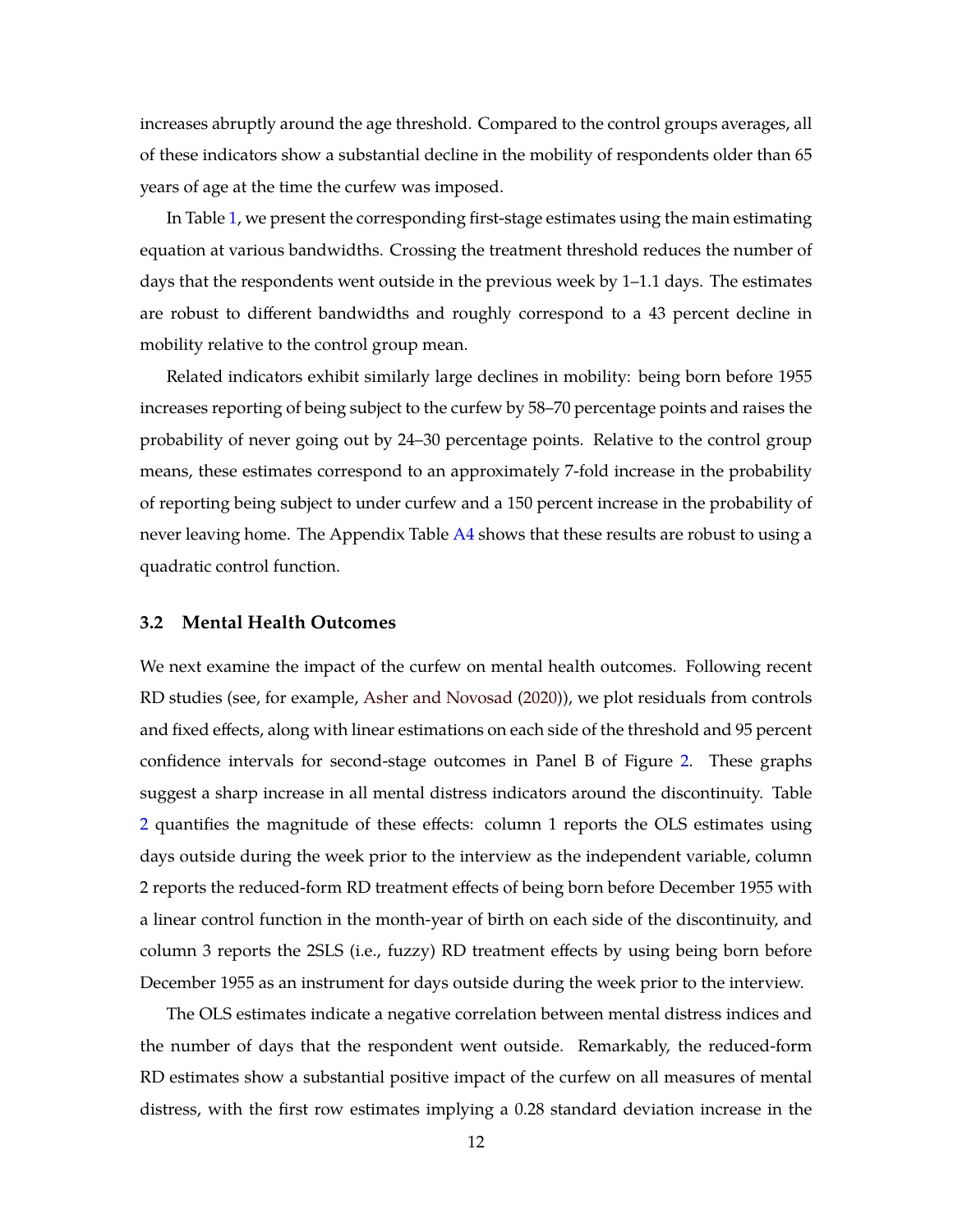mental distress index. The IV estimates confirm this effect, suggesting that a 1-day decline in days spent outside results in a 0.26 standard deviation increase in mental distress. We estimate similar effects for the more objective measure of depression—the somatic symptoms index (0.20 standard deviations)–which includes only physical symptoms of depression. The corresponding effect size of the nonsomatic symptoms index is an increase of 0.22 standard deviations. These estimates are robust to different bandwidths and control functions, as shown in Appendix Tables  $A5$  and  $A6$ .

## **4 Effects of the Curfew on Potential Causal Channels**

We proceed by examining potential causal channels through which the curfew had a negative impact on mental health outcomes. We divide our analysis into three subsections by focusing on the effects of the curfew on the following outcomes: (i) employment and income, (ii) social and physical isolation, and (iii) household conflict.

#### **4.1 Employment and Income Outcomes**

If exposure to the curfew prevents one from going to work, it can result in a negative impact on one's ability to work outside and earn a living. Such negative labor market impacts can lead to additional anxiety and a deterioration of mental health outcomes. We explore this mechanism by testing whether the curfew had a negative impact on employment and income outcomes.

In Panel A of Table [3,](#page-25-0) we find no evidence that the curfew had a significant impact on whether the respondent has a job that he/she cannot attend. Similarly, we find no evidence of a significant impact of the curfew on having enough money to meet usual needs, or being worried about spending money. Hence, we conclude that the labor market channel does not seem to explain our results.

#### **4.2 Social and Physical Isolation Outcomes**

Confinement may severely limit an individual's social interaction and physical mobility. Social isolation, loneliness, and disconnectedness from the community may lead to mental health problems among the senior population. Moreover, continuous confinement within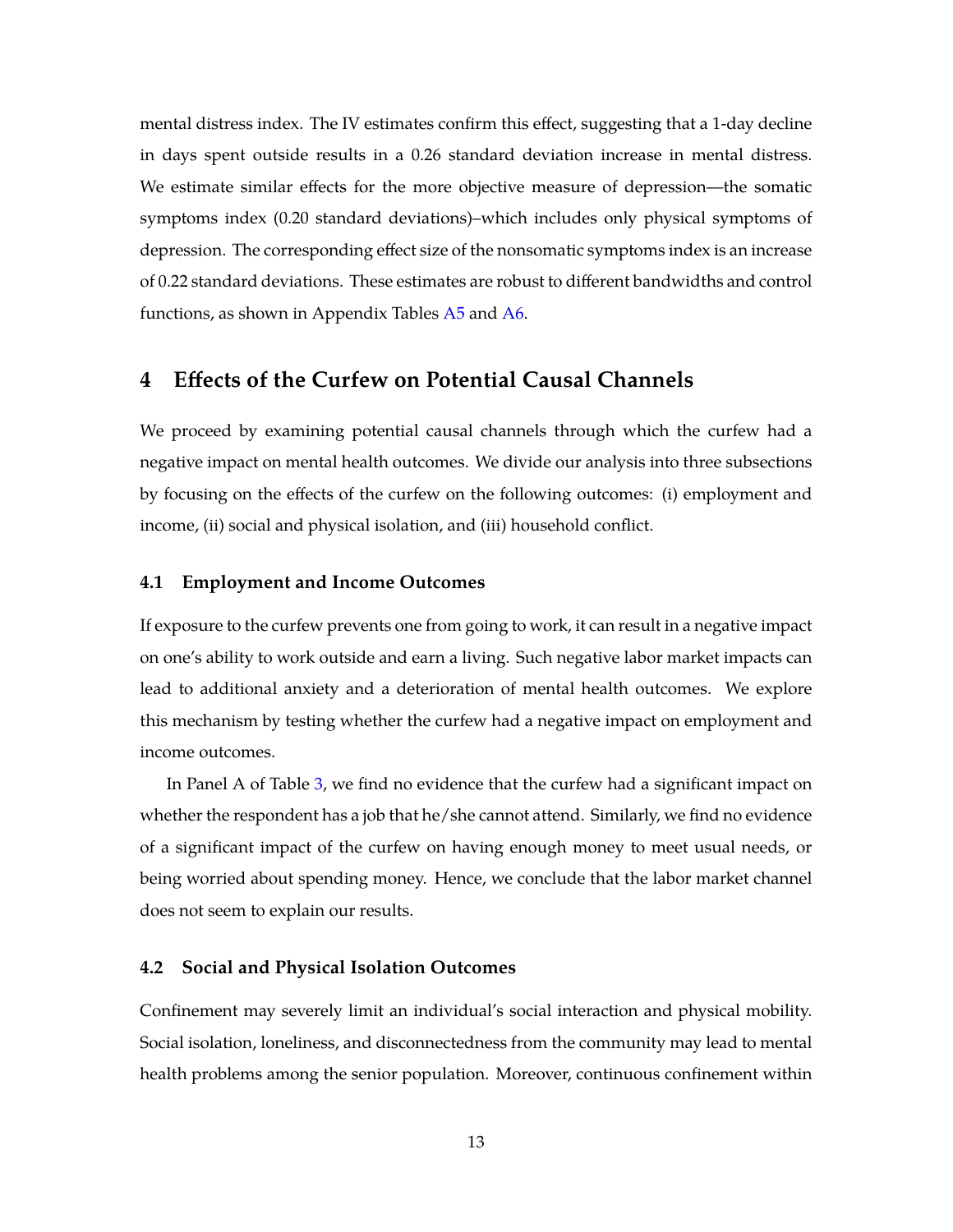the same physical space and a lack of physical mobility and exercise could further magnify the risk of a mental breakdown.

In Panel B of Table [3,](#page-25-0) the RD estimates show that the curfew had a positive impact on the probability of having a substantial reduction in social interaction and physical activity. In particular, a one day decline in days spent outside results in a 8.5 percentage point increase in the probability of having a substantial reduction in social interaction with friends and family, corresponding to a 43 percent increase relative to the control group. Similarly, a one day decline in days spent outside leads to a 16.4 percentage point increase in the probability of having a substantial reduction in physical activity such as walking, running, or doing sports, corresponding to a 117 percent increase compared to the control group. Overall, we conclude that the social and physical isolation channel can potentially explain our results.

#### **4.3 Household Conflict Outcomes**

While being confined to the home reduces the time spent with people outside of the home, it tends to result in an increase in the time spent with household members. This additional time could mechanically increase the probability of having a conflict with a household member. Moreover, the additional stress of social isolation could also increase the probability of experiencing a conflict at home.

In Panel C of Table [3,](#page-25-0) the RD estimates indicate no evidence of a change in the current household size, implying no significant impact of the curfew on household composition. We also find no evidence of a significant change in the probability of having a conflict with a household member driven by home confinement. Hence, the household conflict channel does not appear to explain our results.

**Individual beliefs and practices** Finally, we explore some potential consequences of the curfew for individual beliefs and practices. For example, age-specific curfews might create a sense of social unfairness among individuals who are subject to them. As shown in Appendix Table [A10,](#page-41-0) individuals who were subject to curfew are substantially less likely to support the curfew policy. Lastly, we examine the change in religious practices and religiosity as a coping mechanism under social isolation. The estimates provided in Appendix Table [A9](#page-40-0) show no evidence of a significant impact of the curfew on religious beliefs and practices.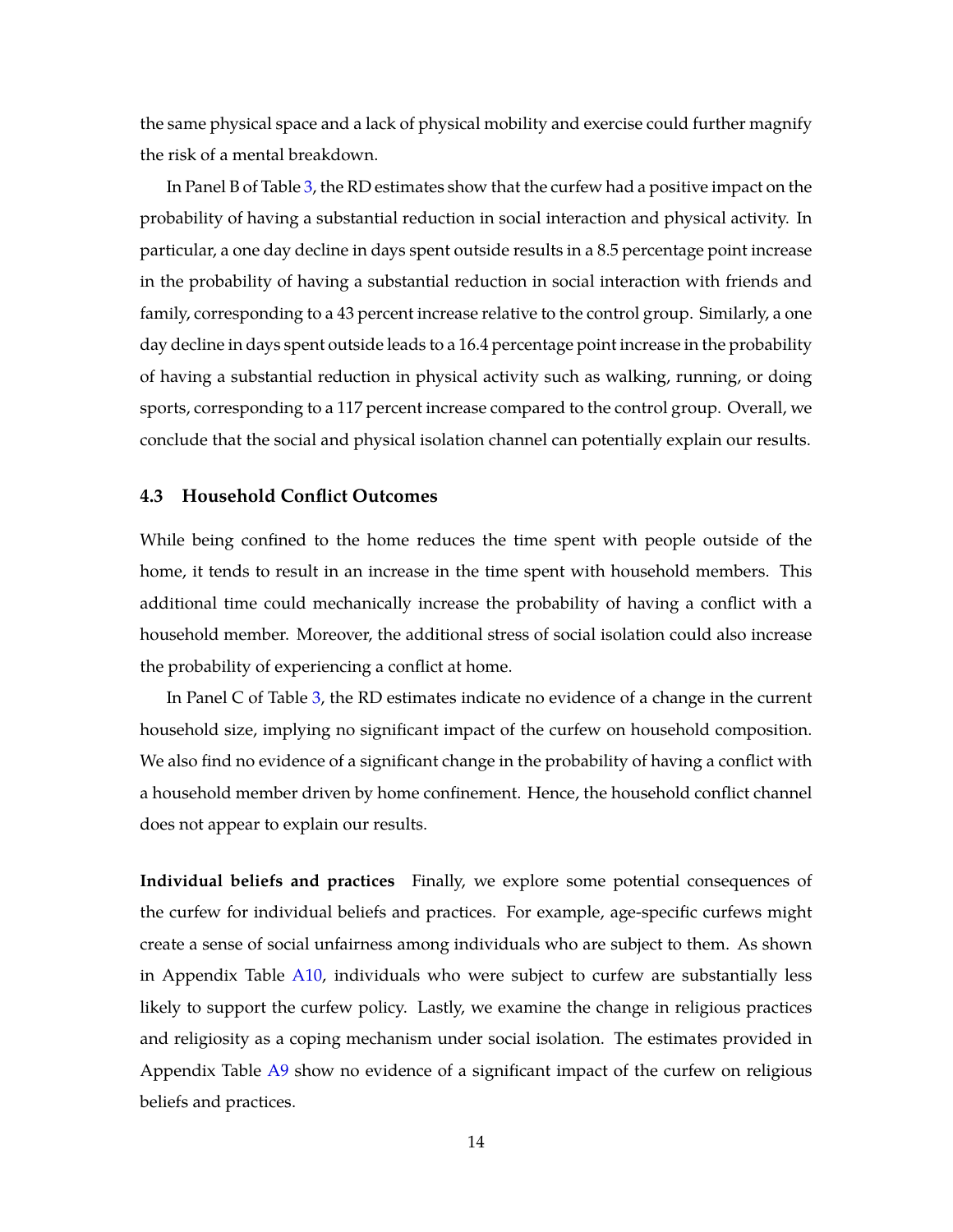Note that these estimates are robust to the use of different bandwidths and control functions used as shown in Appendix Tables [A7](#page-38-0) and [A8.](#page-39-0) They are also robust to using the optimal bandwidth chosen by the [Calonico et al.](#page-16-12) [\(2014\)](#page-16-12) procedure as shown in Appendix Table [A11.](#page-42-0)

## **5 Conclusion**

As policymakers continue to weigh policy options in response to the Covid-19 pandemic, it is imperative to understand the potential costs of stay-at-home orders targeting certain subpopulations. While macroeconomic models incorporating the SIR framework often recommend age-specific lockdowns targeting adults age 65 and older, they often neglect the mental health consequences of these movement restrictions.

Using a rather unique setup in Turkey—which imposed a strict curfew for the high-risk population group of those aged 65 and above on March 21, 2020—we implement an RD design comparing those just under the binding age cutoff to those above it using data from a detailed phone survey covering 59- to 70-year-old adults.

Our findings reveal that the curfew had striking mental health consequences. We find that the curfew reduced the number of days spent outside the week prior to the interview by approximately one day. The fuzzy RD estimates indicate that a-one day decline in days spent outside results in a 0.20 standard deviation increase in somatic symptoms of mental distress and 0.22 standard deviation increase in nonsomatic symptoms. These sizable effects are all the more concerning since older adults are already more susceptible to a higher risk of depression and suicide.

These mental health consequences of strict lockdown policies call for a rethinking of how additional policy measures – ranging from mental health call centers and telehealth services to on-the-ground local support for senior adults – can be used to alleviate the mental health burden on susceptible populations.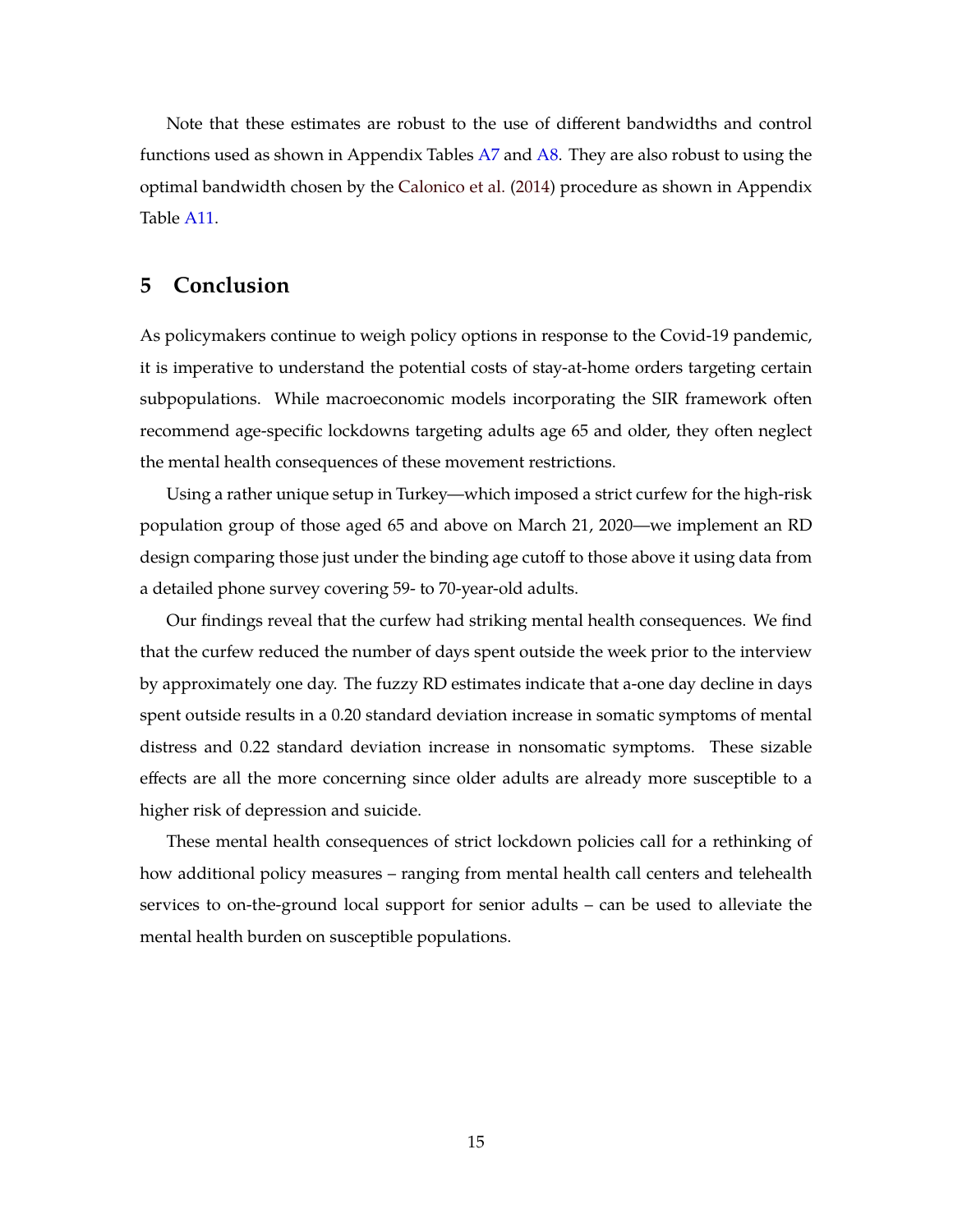## **References**

- <span id="page-16-4"></span>**Acemoglu, Daron, Victor Chernozhukov, Iván Werning, and Michael D Whinston**, "A multi-risk SIR model with optimally targeted lockdown," Technical Report, National Bureau of Economic Research 2020.
- <span id="page-16-7"></span>**Altindag, Onur**, "What do official COVID19 death statistics tell us?," 2020. Accessed at [https://www.onuraltindag.info/pt-tr/posts/excess\\_mortality\\_eng/](https://www.onuraltindag.info/pt-tr/posts/excess_mortality_eng/) on August 8, 2020.
- <span id="page-16-5"></span>**Alvarez, Fernando E, David Argente, and Francesco Lippi**, "A simple planning problem for covid-19 lockdown," Technical Report, National Bureau of Economic Research 2020.
- <span id="page-16-9"></span>**American Psychiatric Association**, *Diagnostic and statistical manual of mental disorders (DSM-5®)*, American Psychiatric Pub, 2013.
- <span id="page-16-11"></span>**Anderson, Michael L**, "Multiple inference and gender differences in the effects of early intervention: A reevaluation of the Abecedarian, Perry Preschool, and Early Training Projects," *Journal of the American statistical Association*, 2008, *103* (484), 1481–1495.
- <span id="page-16-1"></span>**Armitage, Richard and Laura B Nellums**, "COVID-19 and the consequences of isolating the elderly," *The Lancet Public Health*, 2020, *5* (5), e256.
- <span id="page-16-13"></span>**Asher, Sam and Paul Novosad**, "Rural Roads and Local Economic Development," *American Economic Review*, 2020, *110* (3), 797–823.
- <span id="page-16-3"></span>**Baird, Sarah, Jacobus De Hoop, and Berk Özler**, "Income shocks and adolescent mental health," *Journal of Human Resources*, 2013, *48* (2), 370–403.
- <span id="page-16-8"></span>**Beck, Aaron T, C Ward, M Mendelson, J Mock, and J Erbaugh**, "Beck depression inventory (BDI)," *Arch Gen Psychiatry*, 1961, *4* (6), 561–571.
- <span id="page-16-2"></span>**Brooks, Samantha K, Rebecca K Webster, Louise E Smith, Lisa Woodland, Simon Wessely, Neil Greenberg, and Gideon James Rubin**, "The psychological impact of quarantine and how to reduce it: rapid review of the evidence," *The Lancet*, 2020.
- <span id="page-16-6"></span>**Brotherhood, Luiz, Philipp Kircher, Cezar Santos, and Michèle Tertilt**, "An economic model of the Covid-19 epidemic: The importance of testing and age-specific policies," 2020.
- <span id="page-16-12"></span>**Calonico, Sebastian, Matias Cattaneo, and Rocio Titiunik**, "Robust Nonparametric Confidence Intervals for Regression Discontinuity Designs," *Econometrica*, 2014, *82*, 2295–2326.
- <span id="page-16-0"></span>**Center for Disease Control and Prevention**, "Mental health: Household Pulse Survey," 2020. https://www.cdc.gov/nchs/covid19/pulse/mental-health.htm - last accessed - 2020-10-31.
- <span id="page-16-10"></span>**Chen, Shulin, Guoqiu Zhao, Lingjiang Li, Yiqiang Wang, Helen Chiu, and Eric Caine**, "Psychometric properties of the Chinese version of the Self-Reporting Questionnaire 20 (SRQ-20) in community settings," *International Journal of Social Psychiatry*, 2009, *55* (6), 538–547.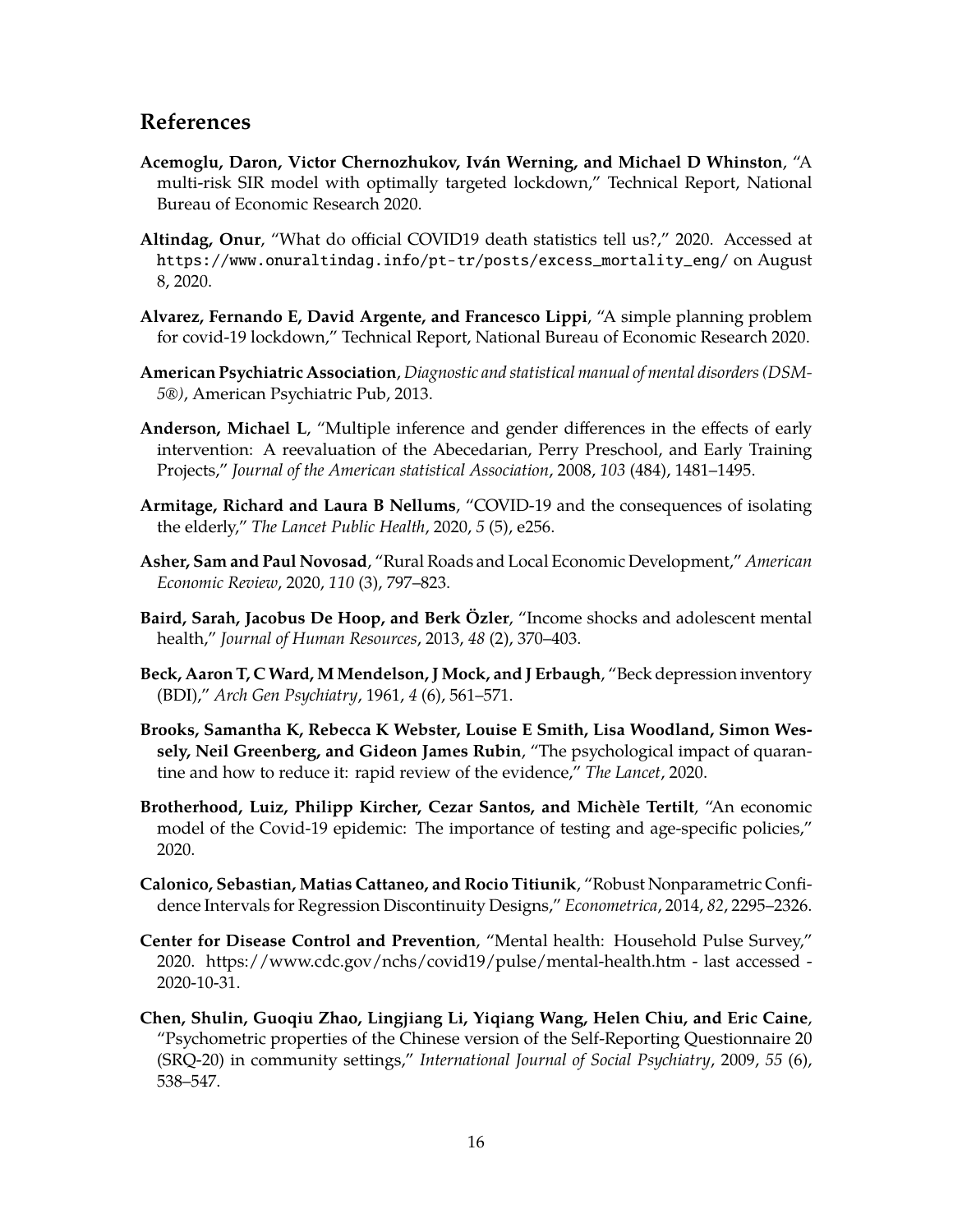- <span id="page-17-1"></span>**Cutler, David M. and Lawrence H. Summers**, "The COVID-19 Pandemic and the <sup>16</sup>𝑇𝑟𝑖𝑙𝑙𝑖𝑜𝑛𝑉𝑖𝑟𝑢𝑠,<sup>00</sup> *JAMA*, <sup>102020</sup>, *<sup>324</sup>*(15), <sup>1495</sup> − −1496.
- <span id="page-17-0"></span>**Domènech-Abella, Joan, Elvira Lara, Maria Rubio-Valera, Beatriz Olaya, Maria Victoria Moneta, Laura Alejandra Rico-Uribe, Jose Luis Ayuso-Mateos, Jordi Mundó, and Josep Maria Haro**, "Loneliness and depression in the elderly: the role of social network," *Social psychiatry and psychiatric epidemiology*, 2017, *52* (4), 381–390.
- <span id="page-17-9"></span>**Duflo, Esther, Rachel Glennerster, and Michael Kremer**, "Using Randomization in Development Economics Research: A Toolkit," *Handbook of Development Economics*, 2007, *4*, 3895–3962.
- <span id="page-17-8"></span>**Eghigian, Greg**, "The Spanish Flu Pandemic and Mental Health: A Historical Perspective," Technical Report, Psychiatric Times 2020.
- <span id="page-17-10"></span>**Erten, Bilge and Pinar Keskin**, "Breaking the cycle? education and the intergenerational transmission of violence," *Review of Economics and Statistics*, 2020, *102* (2), 252–268.
- <span id="page-17-7"></span>**Fegert, Jörg M, Benedetto Vitiello, Paul L Plener, and Vera Clemens**, "Challenges and burden of the Coronavirus 2019 (COVID-19) pandemic for child and adolescent mental health: a narrative review to highlight clinical and research needs in the acute phase and the long return to normality," *Child and adolescent psychiatry and mental health*, 2020, *14*, 1–11.
- <span id="page-17-4"></span>**Forsythe, Eliza, Lisa B Kahn, Fabian Lange, and David Wiczer**, "Labor Demand in the time of COVID-19: Evidence from vacancy postings and UI claims," *Journal of Public Economics*, 2020, pp. 104–238.
- <span id="page-17-6"></span>**Galea, Sandro, Jennifer Ahern, Heidi Resnick, Dean Kilpatrick, Michael Bucuvalas, Joel Gold, and David Vlahov**, "Psychological sequelae of the September 11 terrorist attacks in New York City," *New England journal of medicine*, 2002, *346* (13), 982–987.
- <span id="page-17-2"></span>**, Raina M Merchant, and Nicole Lurie**, "The mental health consequences of COVID-19 and physical distancing: The need for prevention and early intervention," *JAMA internal medicine*, 2020, *180* (6), 817–818.
- <span id="page-17-11"></span>**Giang, Kim Bao, Peter Allebeck, Gunnar Kullgren, and Nguyen Van Tuan**, "The Vietnamese version of the Self Reporting Questionnaire 20 (SRQ-20) in detecting mental disorders in rural Vietnam: a validation study," *International Journal of Social Psychiatry*, 2006, *52* (2), 175–184.
- <span id="page-17-3"></span>**González-Sanguino, Clara, Berta Ausín, Miguel ÁngelCastellanos, Jesús Saiz, Aída López-Gómez, Carolina Ugidos, and Manuel Muñoz**, "Mental health consequences during the initial stage of the 2020 Coronavirus pandemic (COVID-19) in Spain," *Brain, Behavior, and Immunity*, 2020.
- <span id="page-17-5"></span>**Gupta, Sumedha, Laura Montenovo, Thuy D Nguyen, Felipe Lozano Rojas, Ian M Schmutte, Kosali I Simon, Bruce A Weinberg, and Coady Wing**, "Effects of social distancing policy on labor market outcomes," Technical Report, National Bureau of Economic Research 2020.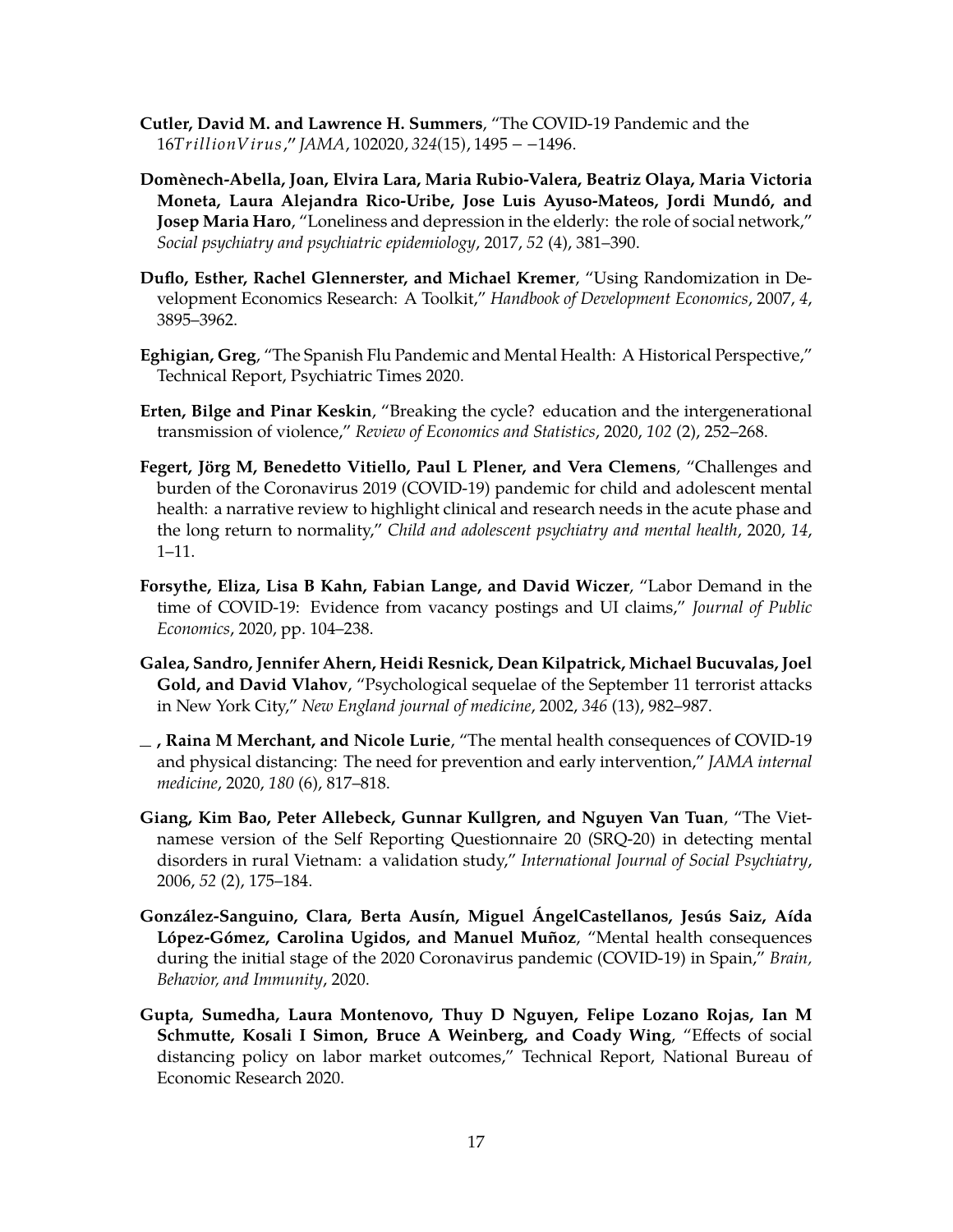- <span id="page-18-5"></span>**Haushofer, Johannes and Jeremy Shapiro**, "The short-term impact of unconditional cash transfers to the poor: experimental evidence from Kenya," *The Quarterly Journal of Economics*, 2016, *131* (4), 1973–2042.
- <span id="page-18-3"></span>**Holmes, Emily A, Rory C O'Connor, V Hugh Perry, Irene Tracey, Simon Wessely, Louise Arseneault, Clive Ballard, Helen Christensen, Roxane Cohen Silver, Ian Everall et al.**, "Multidisciplinary research priorities for the COVID-19 pandemic: a call for action for mental health science," *The Lancet Psychiatry*, 2020.
- <span id="page-18-1"></span>**Holwerda, Tjalling J, Theo G van Tilburg, Dorly JH Deeg, Natasja Schutter, Rien Van, Jack Dekker, Max L Stek, Aartjan TF Beekman, and Robert A Schoevers**, "Impact of loneliness and depression on mortality: results from the Longitudinal Ageing Study Amsterdam," *The British Journal of Psychiatry*, 2016, *209* (2), 127–134.
- <span id="page-18-9"></span>**Iacoponi, Eduardo and Jair de Jesus Mari**, "Reliability and factor structure of the Portuguese version of Self-Reporting Questionnaire," *International Journal of Social Psychiatry*, 1989, *35* (3), 213–222.
- <span id="page-18-0"></span>**Idler, Ellen L and Yael Benyamini**, "Self-rated health and mortality: a review of twentyseven community studies," *Journal of health and social behavior*, 1997, pp. 21–37.
- <span id="page-18-11"></span>**Imbens, Guido and Karthik Kalyanaraman**, "Optimal bandwidth choice for the regression discontinuity estimator," *The Review of economic studies*, 2012, *79* (3), 933–959.
- <span id="page-18-12"></span>**and Thomas Lemiuex**, "Regression Discontinuity Designs: A Guide to Practice," *Journal of Econometrics*, 2008, *142* (2), 615–635.
- <span id="page-18-2"></span>**Jacobson, Nicholas C, Damien Lekkas, George Price, Michael V Heinz, Minkeun Song, A James O'Malley, and Paul J Barr**, "Flattening the Mental Health Curve: COVID-19 Stay-at-Home Orders Are Associated With Alterations in Mental Health Search Behavior in the United States," *JMIR mental health*, 2020, *7* (6), e19347.
- <span id="page-18-8"></span>**Kessler, Ronald C, Gavin Andrews, Lisa J Colpe, Eva Hiripi, Daniel K Mroczek, S-LT Normand, Ellen E Walters, and Alan M Zaslavsky**, "Short screening scales to monitor population prevalences and trends in non-specific psychological distress," *Psychological medicine*, 2002, *32* (6), 959–976.
- <span id="page-18-7"></span>**Kozlowski, Julian, Laura Veldkamp, and Venky Venkateswaran**, "Scarring body and mind: the long-term belief-scarring effects of Covid-19," *NBER Working Paper*, 2020, (27439).
- <span id="page-18-6"></span>**Lee, Antoinette M, Josephine GWS Wong, Grainne M McAlonan, Vinci Cheung, Charlton Cheung, Pak C Sham, Chung-Ming Chu, Poon-Chuen Wong, Kenneth WT Tsang, and Siew E Chua**, "Stress and psychological distress among SARS survivors 1 year after the outbreak," *The Canadian Journal of Psychiatry*, 2007, *52* (4), 233–240.
- <span id="page-18-10"></span>**Lee, David S. and David Card**, "Regression discontinuity inference with specification error," *Journal of Econometrics*, 2008, *142* (2), 655–674.
- <span id="page-18-4"></span>**Leslie, Emily and Riley Wilson**, "Sheltering in place and domestic violence: Evidence from calls for service during COVID-19," *forthcoming in Journal of Public Economics*, 2020.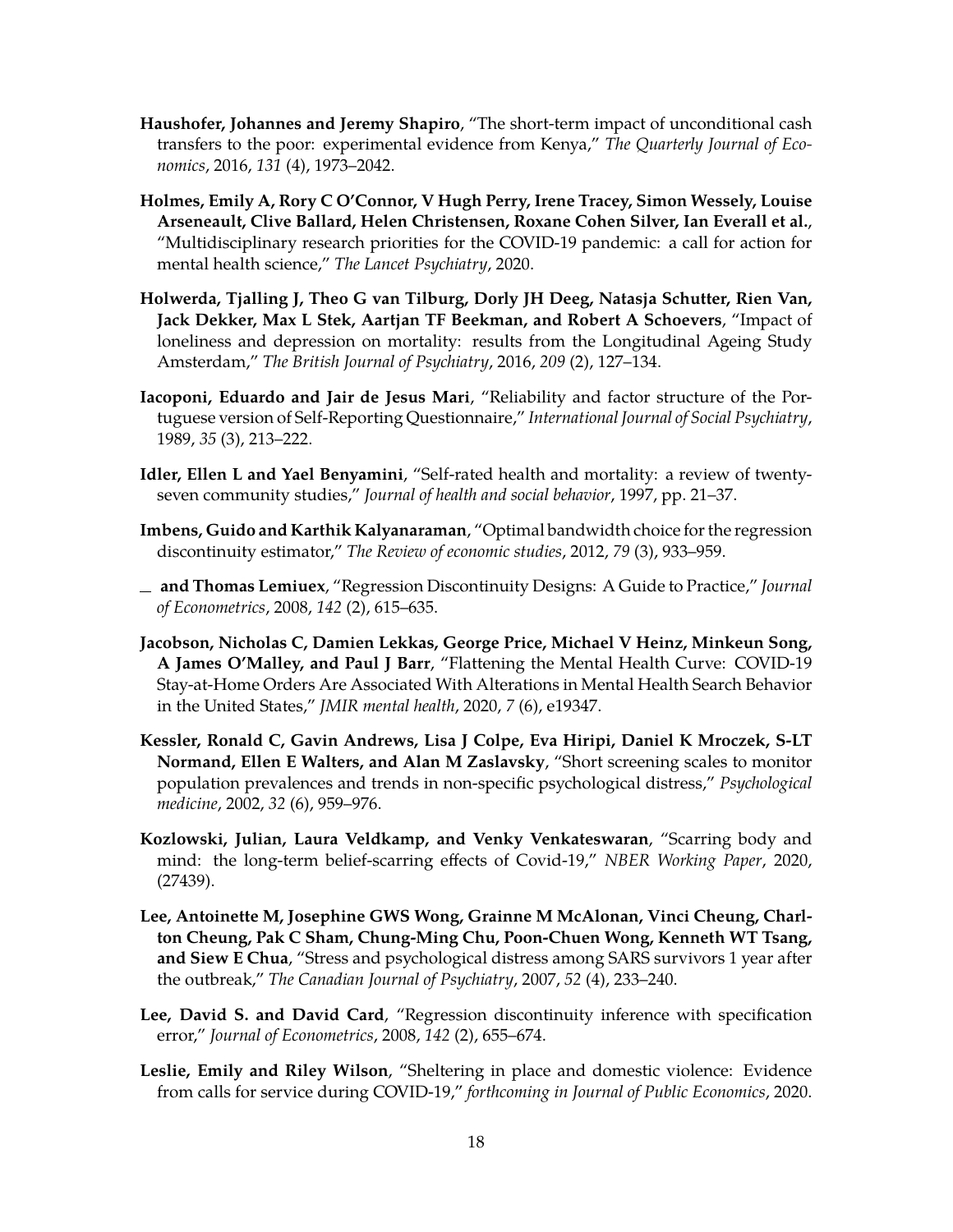- <span id="page-19-14"></span>**McCrary, Justin**, "Manipulation of the running variable in the regression discontinuity design: A density test," *Journal of econometrics*, 2008, *142* (2), 698–714.
- <span id="page-19-8"></span>**Nelson, Daniel**, "Violence against elderly people: a neglected problem," *The Lancet*, 2002, *360* (9339), 1094.
- <span id="page-19-10"></span>**Neria, Yuval, Arijit Nandi, and Sandro Galea**, "Post-traumatic stress disorder following disasters: a systematic review," *Psychological medicine*, 2008, *38* (4), 467.
- <span id="page-19-5"></span>**Newman, Michelle G and Nur Hani Zainal**, "The value of maintaining social connections for mental health in older people," *The Lancet Public Health*, 2020, *5* (1), e12–e13.
- <span id="page-19-7"></span>**OECD**, "Pensions at a Glance 2017: Country Profiles – Turkey," Technical Report, OECD 2017.
- <span id="page-19-0"></span>**Ortega, Francisco B, Duck chul Lee, Xuemei Sui, Laura D Kubzansky, Jonatan R Ruiz, Meghan Baruth, Manuel J Castillo, and Steven N Blair**, "Psychological well-being, cardiorespiratory fitness, and long-term survival," *American journal of preventive medicine*, 2010, *39* (5), 440–448.
- <span id="page-19-3"></span>**Panchal, Nirmita, Rabah Kamal, Kendal Orgera, Cynthia Cox, Rachel Garfield, Liz Hamel, and P Chidambaram**, "The implications of COVID-19 for mental health and substance use," *KFF Issue Brief*, 2020, *5*, 2020.
- <span id="page-19-13"></span>**Patel, V, R Araya, N Chowdhary, M King, B Kirkwood, S Nayak, G Simon, and HA Weiss**, "Detecting common mental disorders in primary care in India: a comparison of five screening questionnaires," *Psychological medicine*, 2008, *38* (2), 221.
- <span id="page-19-11"></span>**Pfefferbaum, Betty and Carol S North**, "Mental health and the Covid-19 pandemic," *New England Journal of Medicine*, 2020.
- <span id="page-19-6"></span>**Ravindran, Saravana and Manisha Shah**, "Unintended Consequences of Lockdowns: COVID-19 and the Shadow Pandemic," Technical Report, National Bureau of Economic Research 2020.
- <span id="page-19-12"></span>**Samuel, Samantha Ciarocco Dotson and Katherine A Koh**, "Disaster psychiatry and homelessness: creating a mental health COVID-19 response," *The Lancet Psychiatry*, 2020.
- <span id="page-19-4"></span>**Santini, Ziggi Ivan, Paul E Jose, Erin York Cornwell, Ai Koyanagi, Line Nielsen, Carsten Hinrichsen, Charlotte Meilstrup, Katrine R Madsen, and Vibeke Koushede**, "Social disconnectedness, perceived isolation, and symptoms of depression and anxiety among older Americans (NSHAP): a longitudinal mediation analysis," *The Lancet Public Health*, 2020, *5* (1), e62–e70.
- <span id="page-19-1"></span>**Steptoe, Andrew, Aparna Shankar, Panayotes Demakakos, and Jane Wardle**, "Social isolation, loneliness, and all-cause mortality in older men and women," *Proceedings of the National Academy of Sciences*, 2013, *110* (15), 5797–5801.
- <span id="page-19-2"></span>**The New York Times**, "The Coronavirus Mental Health Crisis Hits Home," *The New York Times*, May 12, 2020.
- <span id="page-19-9"></span>**Tufan, I**, "Violence against the elderly in Turkey, 1st Turkey atlas of Gerontology-Geroatlas," 2011.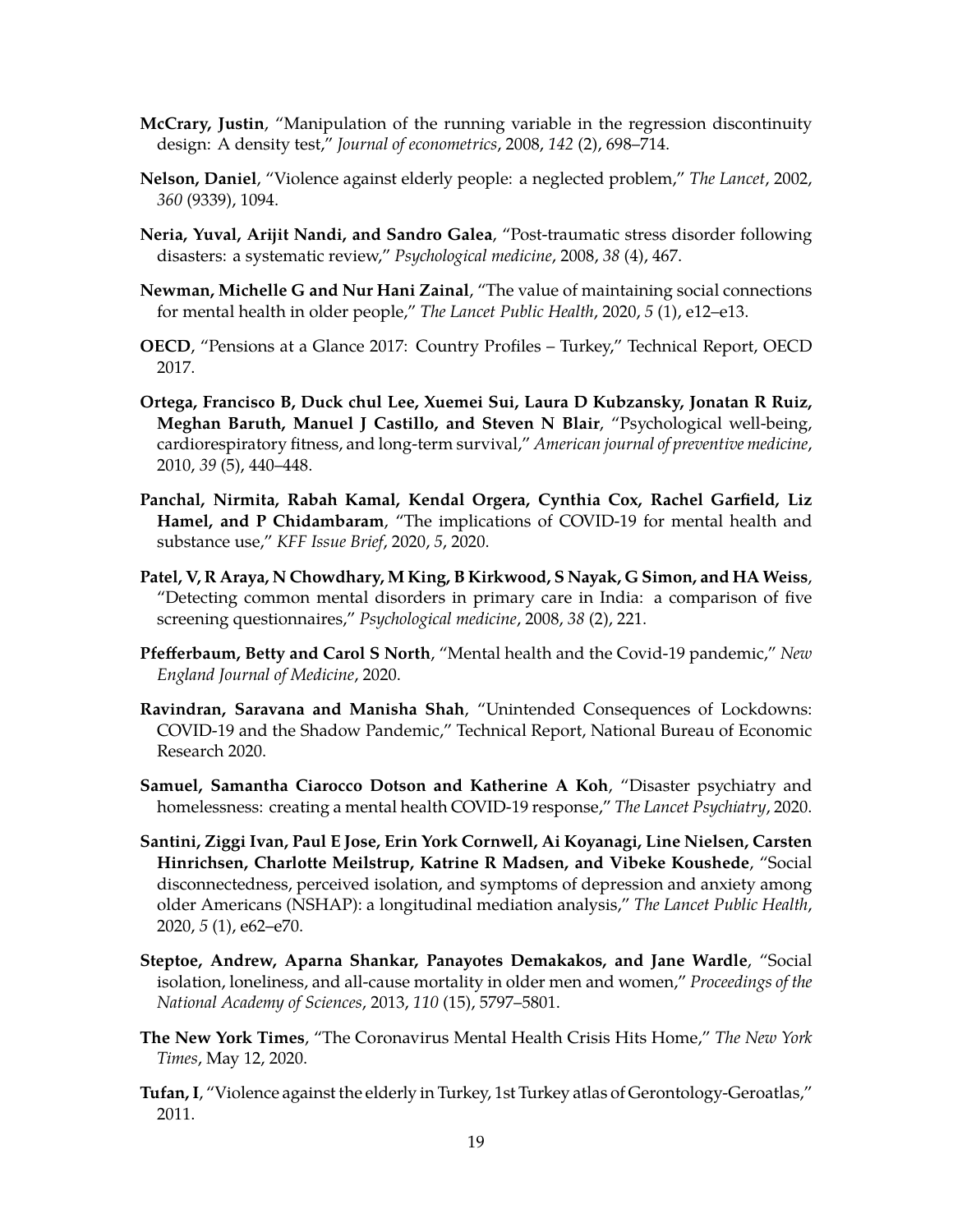- <span id="page-20-1"></span>**Tull, Matthew T, Keith A Edmonds, Kayla Scamaldo, Julia R Richmond, Jason P Rose, and Kim L Gratz**, "Psychological Outcomes Associated with Stay-at-Home Orders and the Perceived Impact of COVID-19 on Daily Life," *Psychiatry research*, 2020, p. 113098.
- <span id="page-20-4"></span>**van der Westhuizen, Claire, Gail Wyatt, John K Williams, Dan J Stein, and Katherine Sorsdahl**, "Validation of the self reporting questionnaire 20-item (SRQ-20) for use in a low-and middle-income country emergency centre setting," *International journal of mental health and addiction*, 2016, *14* (1), 37–48.
- <span id="page-20-3"></span>**World Health Organization**, "A User's guide to the self reporting questionnaire (SRQ," Technical Report, World Health Organization 1994.
- <span id="page-20-0"></span> $-$ , "The WHO special initiative for mental health (2019-2023): universal health coverage for mental health," Technical Report, World Health Organization 2019.
- <span id="page-20-2"></span>**Yokoyama, Yukari, Kotaro Otsuka, Norito Kawakami, Seiichiro Kobayashi, Akira Ogawa, Kozo Tannno, Toshiyuki Onoda, Yumi Yaegashi, and Kiyomi Sakata**, "Mental health and related factors after the Great East Japan earthquake and tsunami," *PloS one*, 2014, *9* (7), e102497.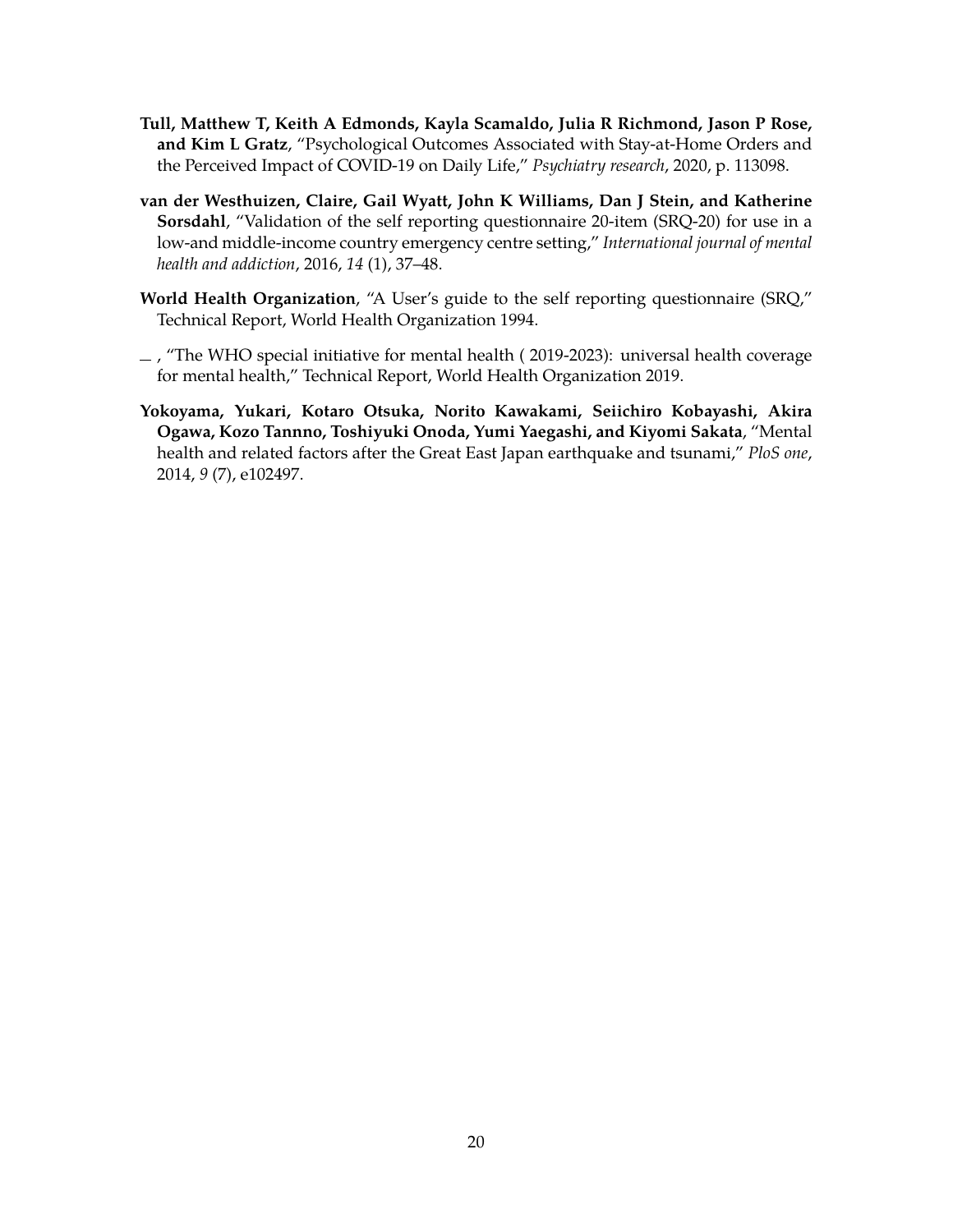<span id="page-21-0"></span>



Note: The sample includes all individuals born before and after 44 months around the cutoff point, December 1955. The figures plot predetermined covariates in monthly bins against the month-year of birth of being born in D *Note:* The sample includes all individuals born before and after 44 months around the cutoff point, December 1955. The figures plot predetermined covariates in monthly bins against the month-year of birth of being born in December 1955. The vertical line in each graph represents the cutoff point. Gray lines show 95 percent confidence intervals around the mean level. Variable definitions are listed in Appendix A. confidence intervals around the mean level. Variable definitions are listed in Appendix A.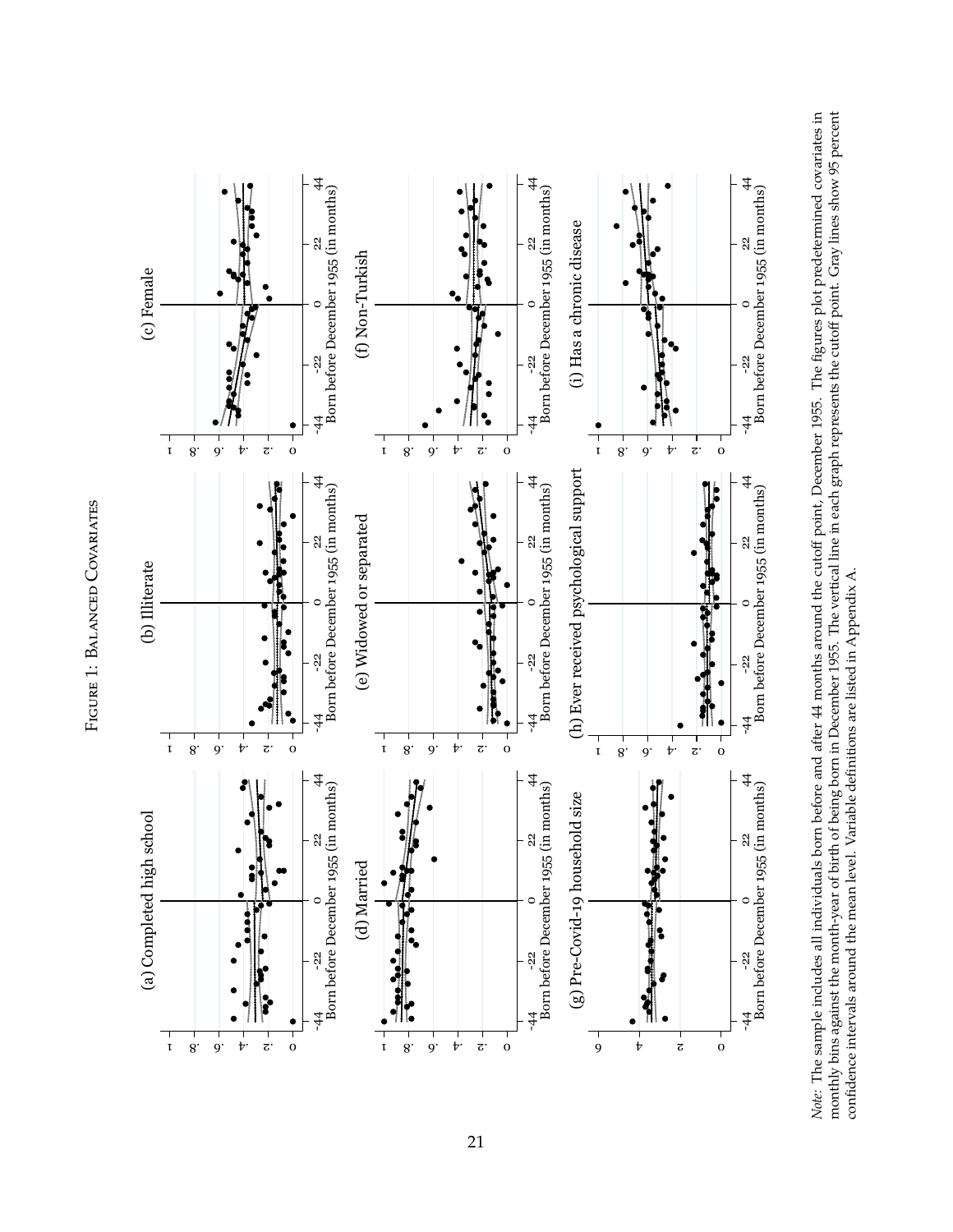#### Figure 2: RD Treatment Effects on Mobility and Mental Health Outcomes

<span id="page-22-0"></span>

Panel A: RD Treatment Effects on Mobility Outcomes





*Note:* In Panel A, the figures plot the number of days spent outside last week, the probability of being subject to the curfew, and the probability of never going outside against the month-year of birth of being born in December 1955. In Panel B, the figures plot the residualized values (after controlling for all variables in the main specification other than distance to the cutoff) of the indices of mental distress outcomes over the monthyear of birth of being born in December 1955. The sample includes all individuals born before and after 44 months around the cutoff point, December 1955. The vertical line in each graph represents the cut-off point, December 1955. Gray lines show 95 percent confidence intervals around the mean level. Variable definitions are listed in Appendix A.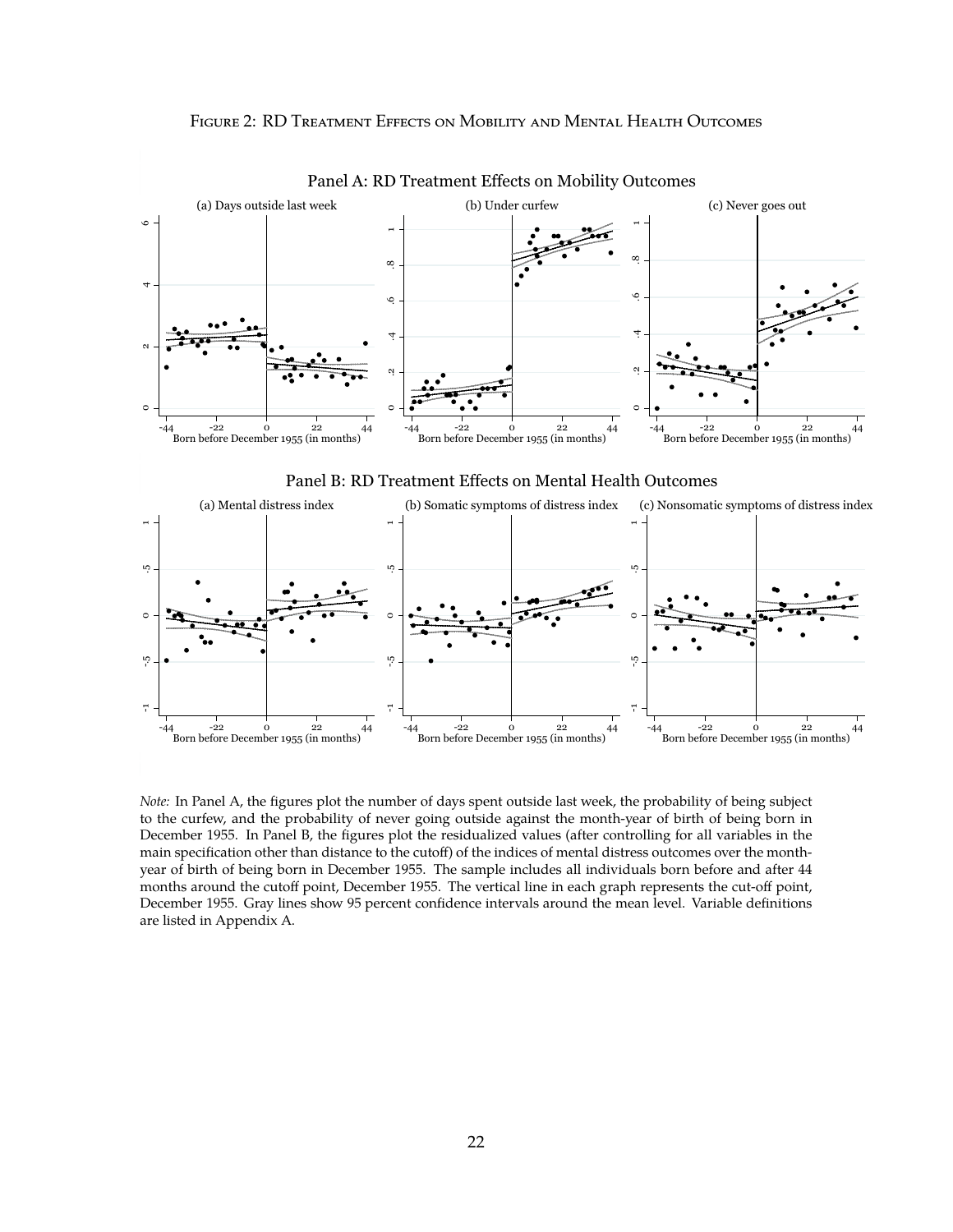<span id="page-23-0"></span>

|                        | $\pm 24$    | ±36         | ±48         | $\pm 60$    | ±72         |
|------------------------|-------------|-------------|-------------|-------------|-------------|
| Days outside last week |             |             |             |             |             |
| Born before 1955       | $-1.015***$ | $-1.116***$ | $-1.037***$ | $-1.023***$ | $-0.994***$ |
|                        | (0.236)     | (0.213)     | (0.170)     | (0.166)     | (0.153)     |
| Observations           | 672         | 976         | 1274        | 1601        | 1856        |
| Control group mean     | 2.40        | 2.33        | 2.33        | 2.40        | 2.41        |
| Under curfew           |             |             |             |             |             |
| Born before 1955       | $0.578***$  | $0.630***$  | $0.666***$  | $0.682***$  | $0.700***$  |
|                        | (0.057)     | (0.050)     | (0.045)     | (0.041)     | (0.037)     |
| Observations           | 659         | 955         | 1263        | 1575        | 1852        |
| Control group mean     | 0.10        | 0.10        | 0.09        | 0.08        | 0.08        |
| Never goes out         |             |             |             |             |             |
| Born before 1955       | $0.238***$  | $0.296***$  | $0.299***$  | $0.271***$  | $0.273***$  |
|                        | (0.064)     | (0.042)     | (0.035)     | (0.032)     | (0.030)     |
| Observations           | 648         | 940         | 1244        | 1556        | 1830        |
| Control group mean     | 0.17        | 0.19        | 0.20        | 0.18        | 0.18        |

Table 1: Effects of Curfew on Mobility Outcomes

*Notes:* This table presents first-stage estimates of the effect of being born before December 1955 on the mobility outcomes of individuals. The variable descriptions are provided in Appendix A. The first column presents results for individuals born within 24 months of the age threshold, December 1955. The second through fifth columns expand the sample to include individuals within 36, 48, 60, and 72 months of the age threshold. The specification includes month fixed effects, province fixed effects, surveyor fixed effects, as well as indicator variables for education levels, ethnicity, and gender. Standard errors are clustered at the month-year cohort level. \*\*\*, \*\*, and \* denote significance at the 1, 5, and 10 percent levels, respectively.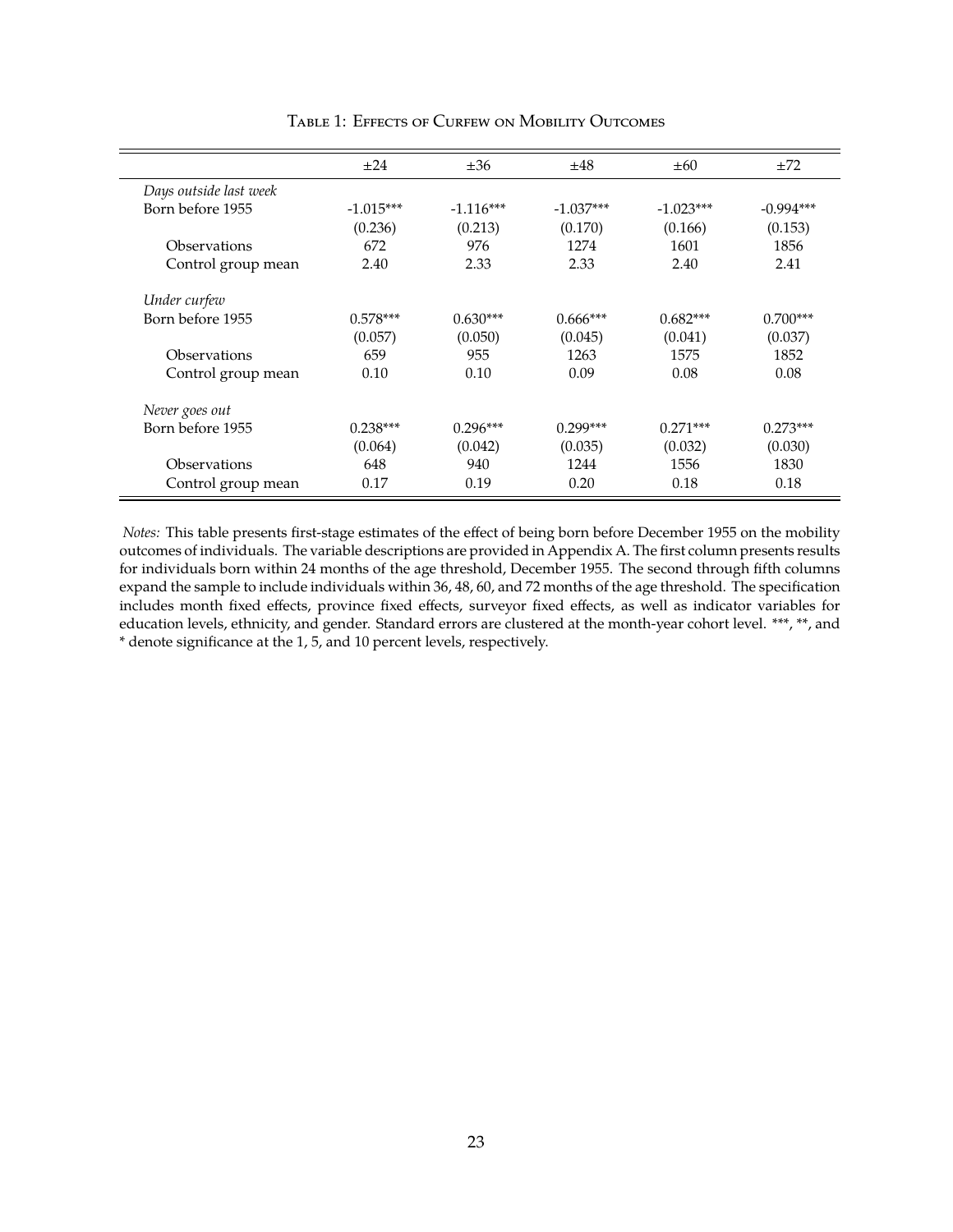<span id="page-24-0"></span>

|                                       | <b>OLS</b>  | RF         | IV          |
|---------------------------------------|-------------|------------|-------------|
|                                       | (1)         | (2)        | (3)         |
| Mental distress index                 |             |            |             |
| Days outside last week                | $-0.082***$ | $0.275***$ | $-0.260***$ |
|                                       | (0.016)     | (0.088)    | (0.078)     |
| Somatic symptoms of distress index    |             |            |             |
| Days outside last week                | $-0.063***$ | $0.217**$  | $-0.204***$ |
|                                       | (0.016)     | (0.084)    | (0.075)     |
| Nonsomatic symptoms of distress index |             |            |             |
| Days outside last week                | $-0.079***$ | $0.231***$ | $-0.218***$ |
|                                       | (0.016)     | (0.087)    | (0.073)     |
| <i><b>Observations</b></i>            | 1179        | 1179       | 1179        |

#### Table 2: Effects of Curfew on Mental Health Outcomes

*Notes:* This table presents regression discontinuity estimates of the effect of the curfew on mental health outcomes. See the Appendix A for details of index construction. Column 1 reports the OLS estimates using days outside last week as the independent variable, column 2 reports the reduced-form RD treatment effects of being born before December 1955 with a linear control function in the month-year of birth on each side of the discontinuity, and column 3 reports the two-stage least-squares RD treatment effects by using being born before December 1955 as an instrument for days outside last week. The sample consists of individuals born within 44 months of the age threshold, December 1955. Standard errors are clustered at the month-year cohort level. \*\*\*, \*\*, and \* denote significance at the 1, 5, and 10 percent levels, respectively.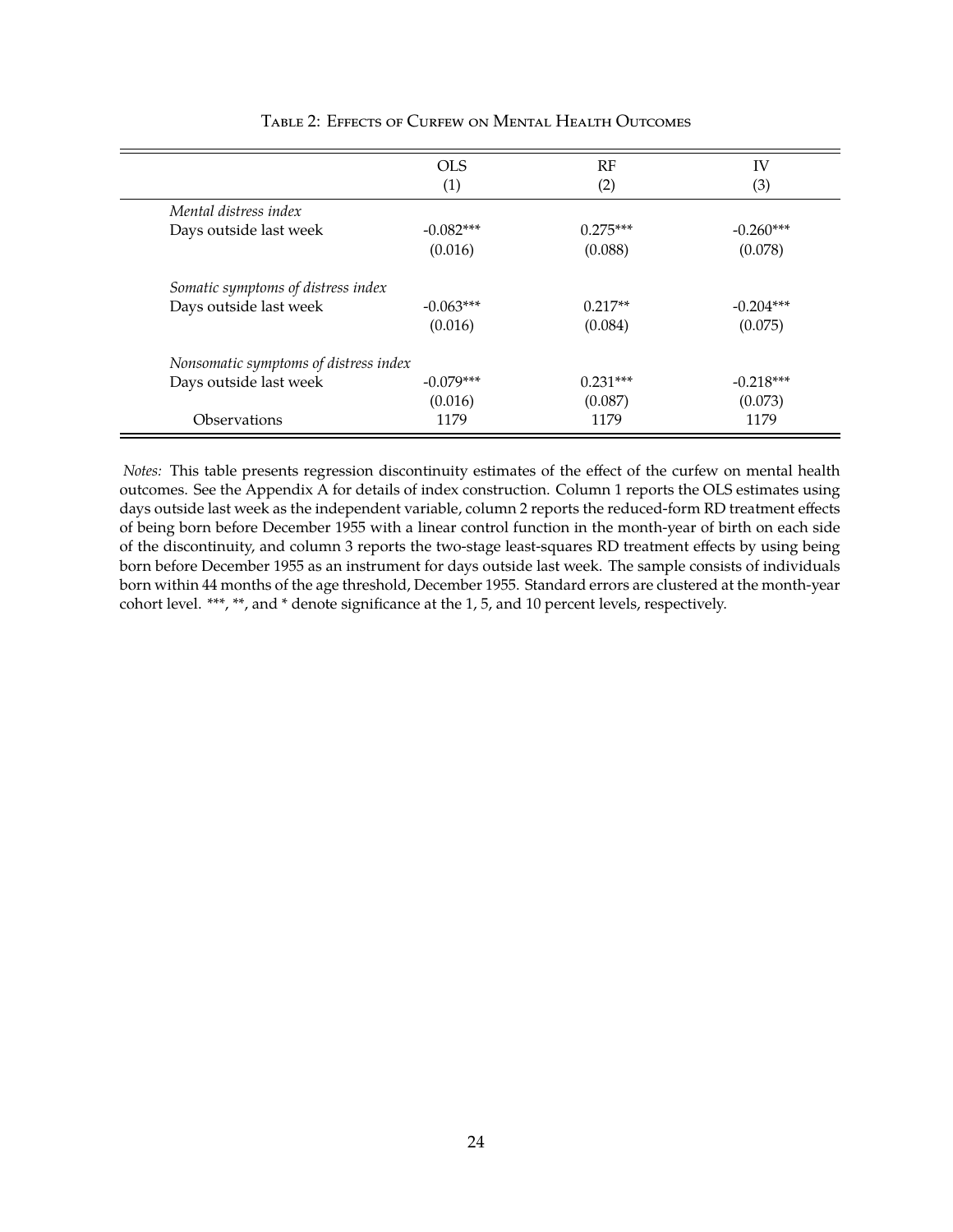<span id="page-25-0"></span>

|                                                 | <b>OLS</b>  | RF         | IV          |
|-------------------------------------------------|-------------|------------|-------------|
|                                                 | (1)         | (2)        | (3)         |
| Panel A: Employment and Income Outcomes         |             |            |             |
| Has a job but could not attend last week        |             |            |             |
| Days outside last week                          | $0.059***$  | $-0.027$   | 0.025       |
|                                                 | (0.008)     | (0.035)    | (0.030)     |
| Control group mean                              | 0.16        | 0.16       | 0.16        |
| Observations                                    | 1163        | 1163       | 1163        |
| Has enough money for usual needs                |             |            |             |
| Days outside last week                          | 0.010       | 0.059      | $-0.054$    |
|                                                 | (0.011)     | (0.059)    | (0.051)     |
| Control group mean                              | 0.57        | 0.57       | 0.57        |
| Observations                                    | 1174        | 1174       | 1174        |
| Worried about spending money                    |             |            |             |
| Days outside last week                          | 0.006       | $-0.002$   | 0.002       |
|                                                 | (0.009)     | (0.047)    | (0.042)     |
| Control group mean                              | 0.61        | 0.61       | 0.61        |
| Observations                                    | 1170        | 1170       | 1170        |
| Panel B: Social and Physical Isolation Outcomes |             |            |             |
| Substantial reduction in social interaction     |             |            |             |
| Days outside last week                          | $-0.039***$ | $0.089*$   | $-0.085**$  |
|                                                 | (0.008)     | (0.046)    | (0.038)     |
| Observations                                    | 1176        | 1176       | 1176        |
| Control group mean                              | 0.20        | 0.20       | 0.20        |
| Substantial reduction in physical activity      |             |            |             |
| Days outside last week                          | $-0.052***$ | $0.177***$ | $-0.164***$ |
|                                                 | (0.007)     | (0.044)    | (0.039)     |
| Observations                                    | 1157        | 1157       | 1157        |
| Control group mean                              | 0.14        | 0.14       | 0.14        |
| Panel C: Household Conflict Outcomes            |             |            |             |
| Household size                                  |             |            |             |
| Days outside last week                          | 0.028       | $-0.010$   | 0.009       |
|                                                 | (0.028)     | (0.155)    | (0.134)     |
| Control group mean                              | 3.50        | 3.50       | 3.50        |
| Conflict with a household member                |             |            |             |
| Days outside last week                          | $-0.002$    | 0.065      | $-0.062$    |
|                                                 | (0.008)     | (0.041)    | (0.040)     |
| Control group mean                              | 0.38        | 0.38       | 0.38        |
| Observations                                    | 1156        | 1156       | 1156        |

#### Table 3: Effects of Curfew on Potential Channels

*Notes:* This table presents regression discontinuity estimates of the effect of the curfew on potential channels. The variable descriptions are provided in Appendix A. Column 1 reports the OLS estimates using days outside last week as the independent variable, column 2 reports the reduced-form RD treatment effects of being born before December 1955 with a linear control function in the month-year of birth on each side of the discontinuity, and column 3 reports the two-stage least-squares RD treatment effects by using being born before December 1955 as an instrument for days outside last week. The sample consists of individuals born within 44 months of the age threshold, December 1955. Standard errors are clustered at the month-year cohort level. \*\*\*, \*\*, and \* denote significance at the 1, 5, and 10 percent levels, respectively.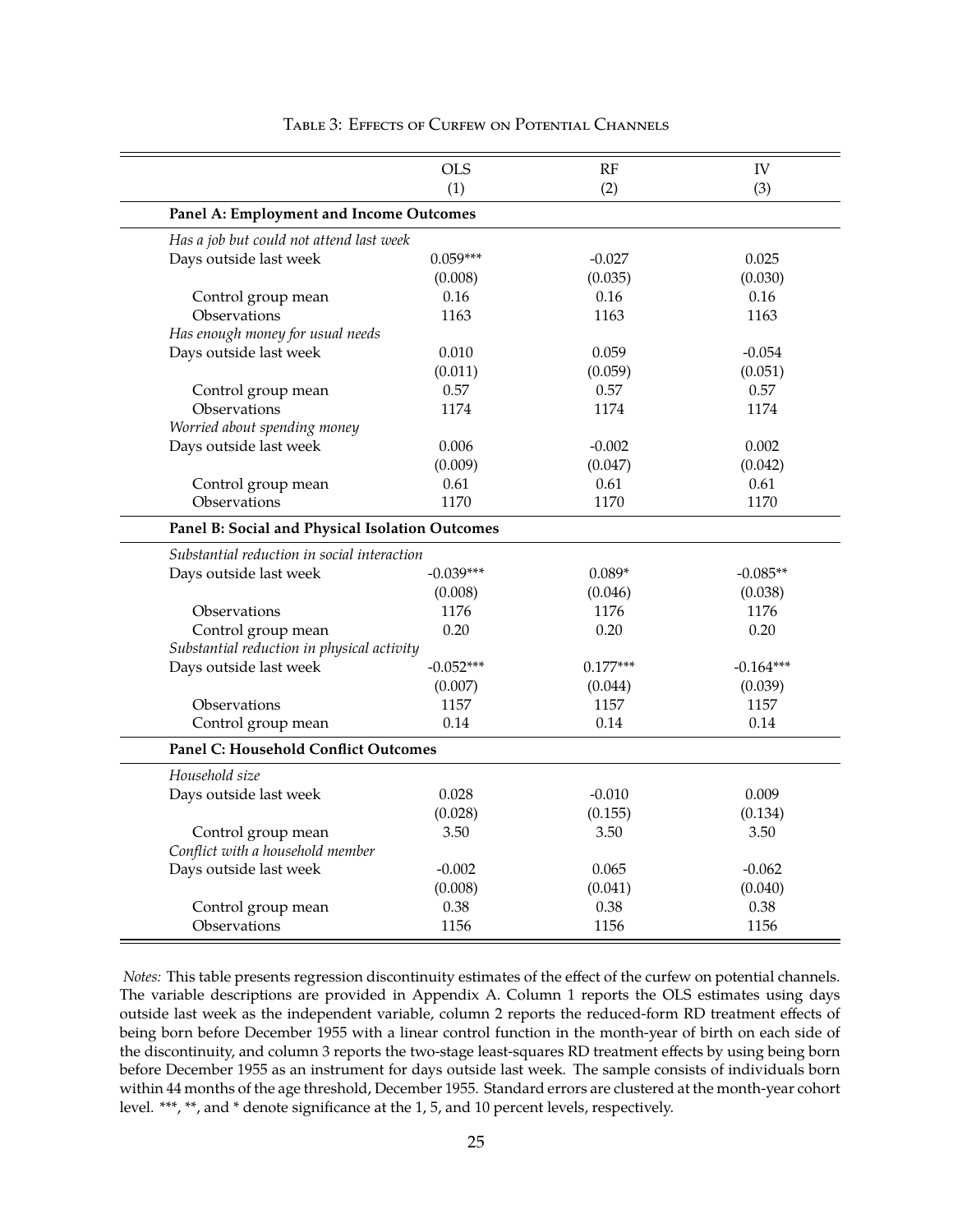## **Appendix A List of Variables**

## **Outcome Variables:**

- Days outside last week: The number of years the respondent went outside last week.
- Under curfew: A dummy variable equal to one if the respondent reported being subject to the curfew within the last month.
- Never goes out: A dummy variable equal to one if the respondent reported his/her current frequency of going outside as "never going outside".
- Mental distress indices: Following [Anderson](#page-16-11) [\(2008\)](#page-16-11), each index is generated by demeaning its component outcomes and converting them to effect sizes through dividing by control group standard deviation. The demeaned values are subsequently combined by weighting according to the inverse of the covariance matrix.
	- **–** Somatic symptoms of distress index: a z-score calculated by averaging the z-scores from each of the 4 somatic symptoms of distress indicators, including dummy variables equal to one if the respondent reports that she experienced the following within the last four weeks: (i) frequent headaches, (ii) trembling hands, (iii) digestion problems, and (iv) heartburn or other stomach problems.
	- **–** Nonsomatic symptoms of distress index: a z-score calculated by averaging the z-scores from each of the 16 nonsomatic symptoms of distress indicators, including dummy variables equal to one if the respondent reports that she experienced the following within the last four weeks: (i) appetite loss, (ii) trouble sleeping, (iii) felt easily frightened from several things, (iv) felt anxious or nervous, (v) had trouble in thinking clearly, (vi) felt unhappy, (vii) cried more often, (viii) did not enjoy daily activities, (ix) had difficulty making decisions, (x) delayed daily activities, (xi) felt useless, (xii) lost interest in activities that she previously enjoyed, (xiii) felt worthless, (xiv) thought about suicide, (xv) felt tired all the time, and (xvi) got tired easily.
	- **–** Mental distress index: A z-score calculated by averaging the z-scores from 20 symptoms of mental distress indicators, including 4 somatic and 16 nonsomatic indicators, as listed above.
- Has a job but could not attend last week: A dummy variable equal to one if the respondent reported having a job but could not attend this job last week.
- Has enough money for usual needs: A dummy variable equal to one if the respondent reported having enough money for satisfying his/her usual needs last month.
- Worried about spending money: A dummy variable equal to one if the respondent reported being worried about spending money last month.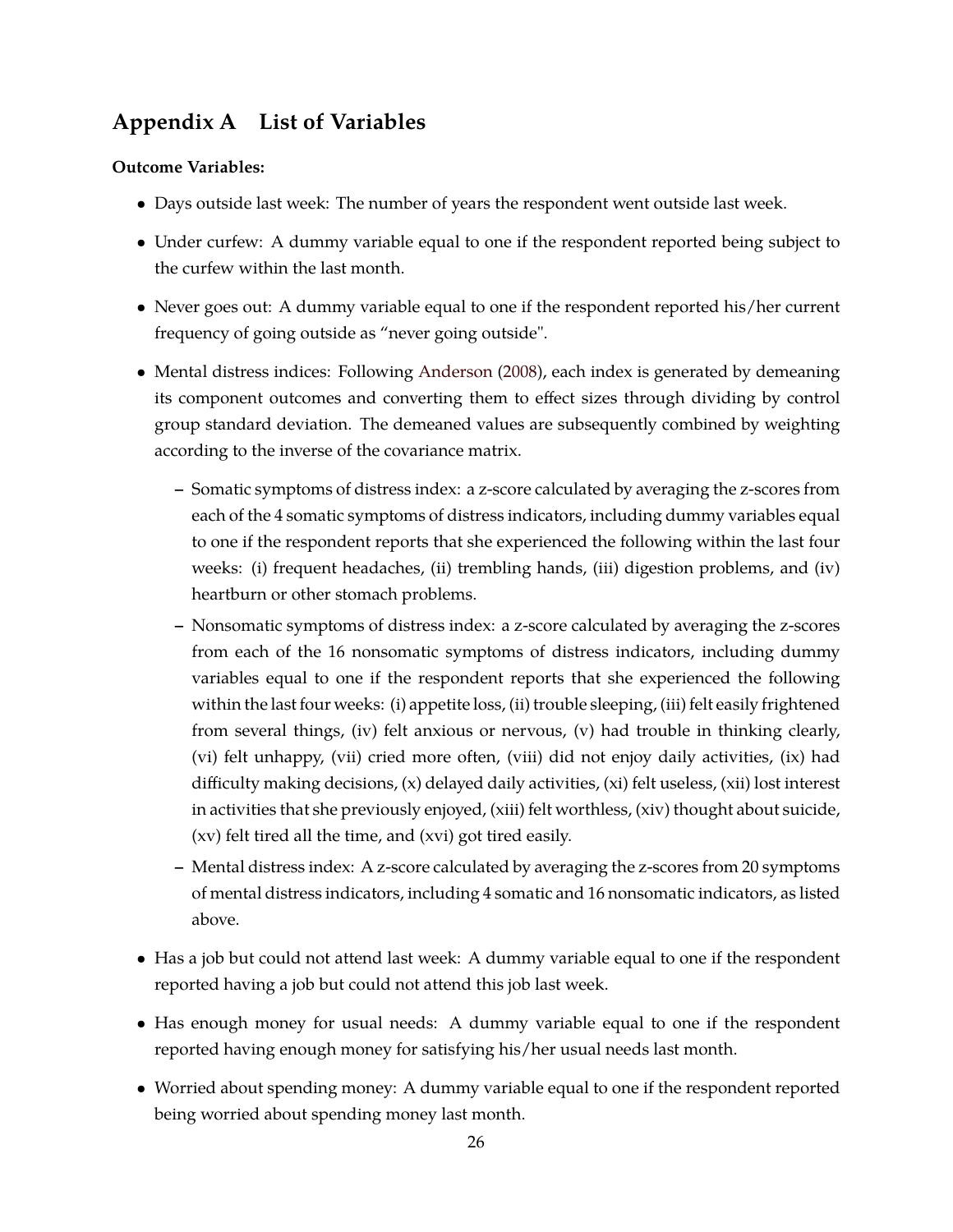- Substantial reduction in social interaction: A dummy variable equal to one if the respondent reported that his/her social interaction with friends and family has been substantially reduced.
- Substantial reduction in physical activity: A dummy variable equal to one if the respondent reported that his/her physical activity (e.g. walking, running, doing sports, etc.) has been substantially reduced.
- Household size: The number of people currently residing with the respondent in the same household.
- Conflict with a household member: A dummy variable equal to one if the respondent reported that he/she had a conflict with a household member last month.

#### **Covariates:**

- Completed high school: A dummy variable equal to one if the respondent completed high school or above.
- Illiterate: A dummy variable equal to one if the respondent is illiterate.
- Female: A dummy variable equal to one if the respondent is female.
- Married: A dummy variable equal to one if the respondent is married.
- Widowed or separated: A dummy variable equal to one if the respondent is widowed or separated.
- Non-Turkish: A dummy variable equal to one if the respondent has a non-Turkish ethnic identity, e.g. Arabic, Kurdish, or other.
- Pre-Covid-19 household size: The number of people residing with the respondent in the same household prior to the Covid-19 outbreak.
- Ever received psychological support: A dummy variable equal to one if the respondent has ever received psychological support.
- Has a chronic disease: A dummy variable equal to one if the respondent has a chronic disease.

## **Outcome Variables in Appendix B:**

- Each one of the below outcomes is a dummy variable that equals one if the respondent agreed with the statement:
	- **–** *Considers himself/herself religious*: "Religion has an important place in my life."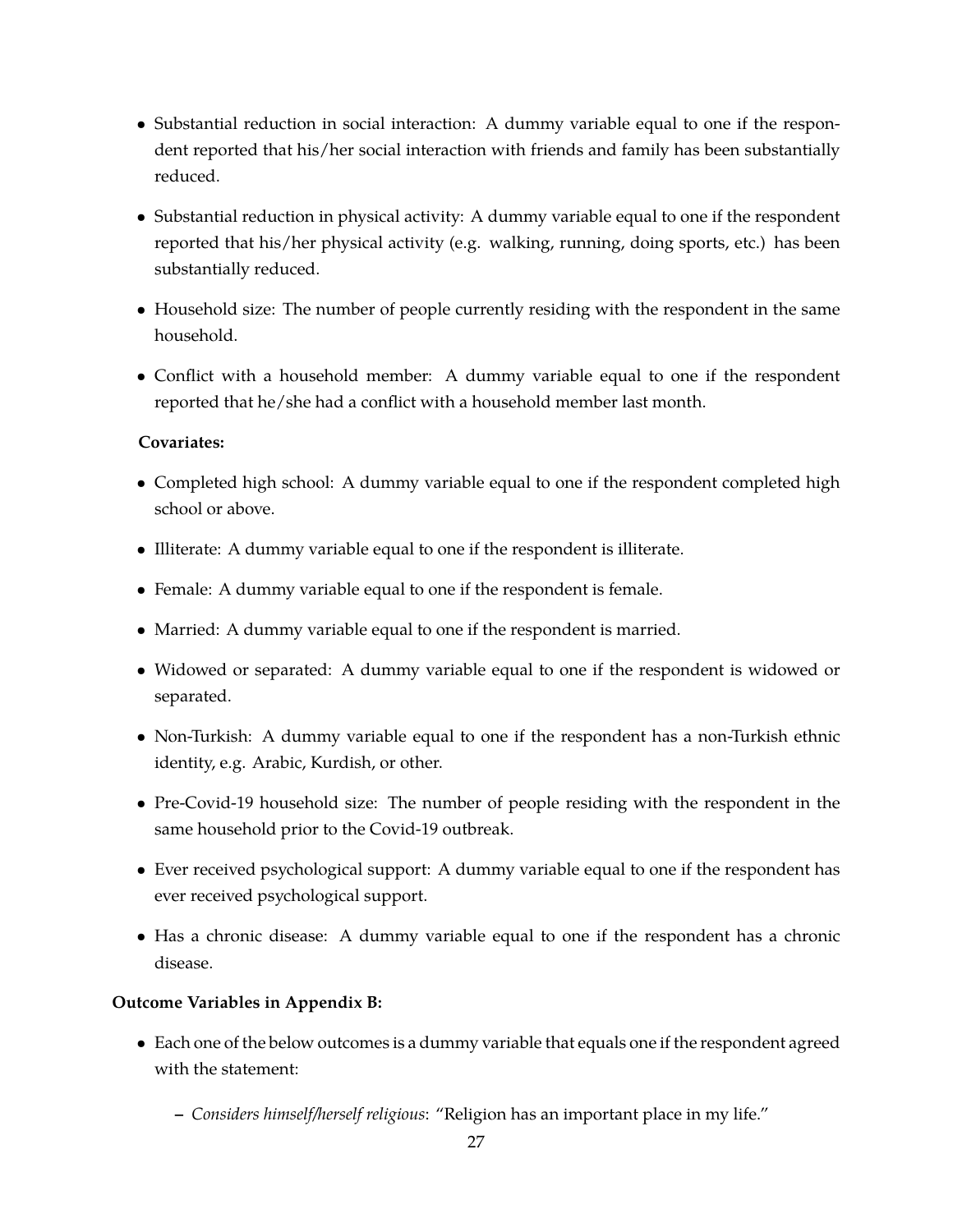- **–** *Prays daily*: "I prayed most of the day during the last month."
- **–** *Agrees that one should live by the holy book*: "One should live word-by-word the holy book."
- **–** *Agrees that virus is a God-sent warning*: "Epidemics is a God sent warning to humanity."
- Religiosity index: A standard normalized z-score calculated by averaging the individual 4 religiosity indicators defined above. Following [Anderson](#page-16-11) [\(2008\)](#page-16-11), the index is generated by demeaning its component outcomes and converting them to effect sizes through dividing by control group standard deviation. The demeaned values are subsequently combined by weighting according to the inverse of the covariance matrix.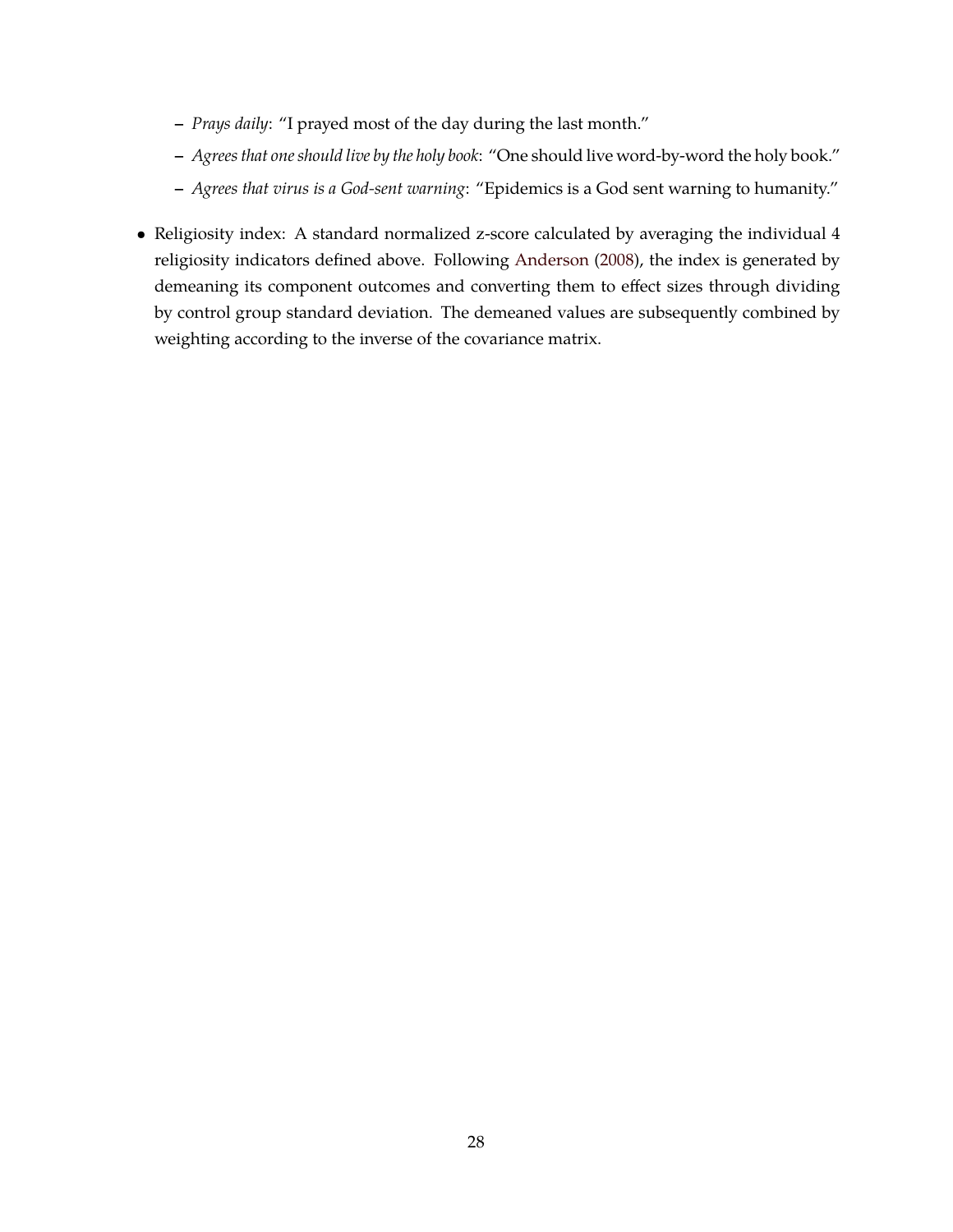# **Appendix B Additional Figures and Tables**

<span id="page-29-0"></span>

FIGURE A1: RETIREMENT BY AGE: HOUSEHOLD LABOR FORCE SURVEY 2019

*Note:* The sample includes all individuals born between January 1950 and December 1961. The vertical line represents the cut-off point by age in 2019.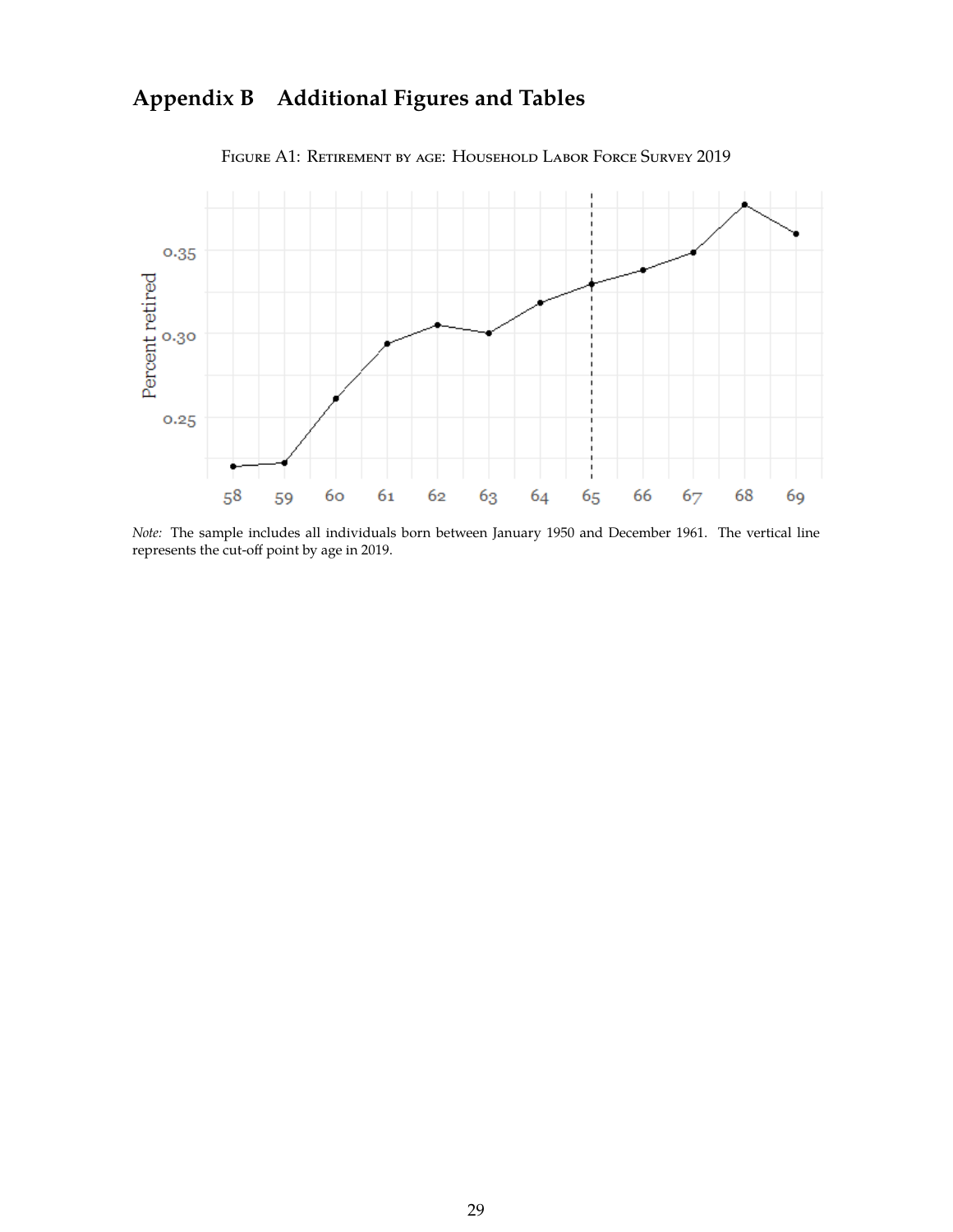

<span id="page-30-0"></span>

*Note:* The sample includes all individuals born between January 1950 and December 1961. The vertical line represents the birth year and birth month for which the estimated coefficient of difference in exposure to curfew between the treatment and the control group is maximum. Variable definitions are listed in Appendix A.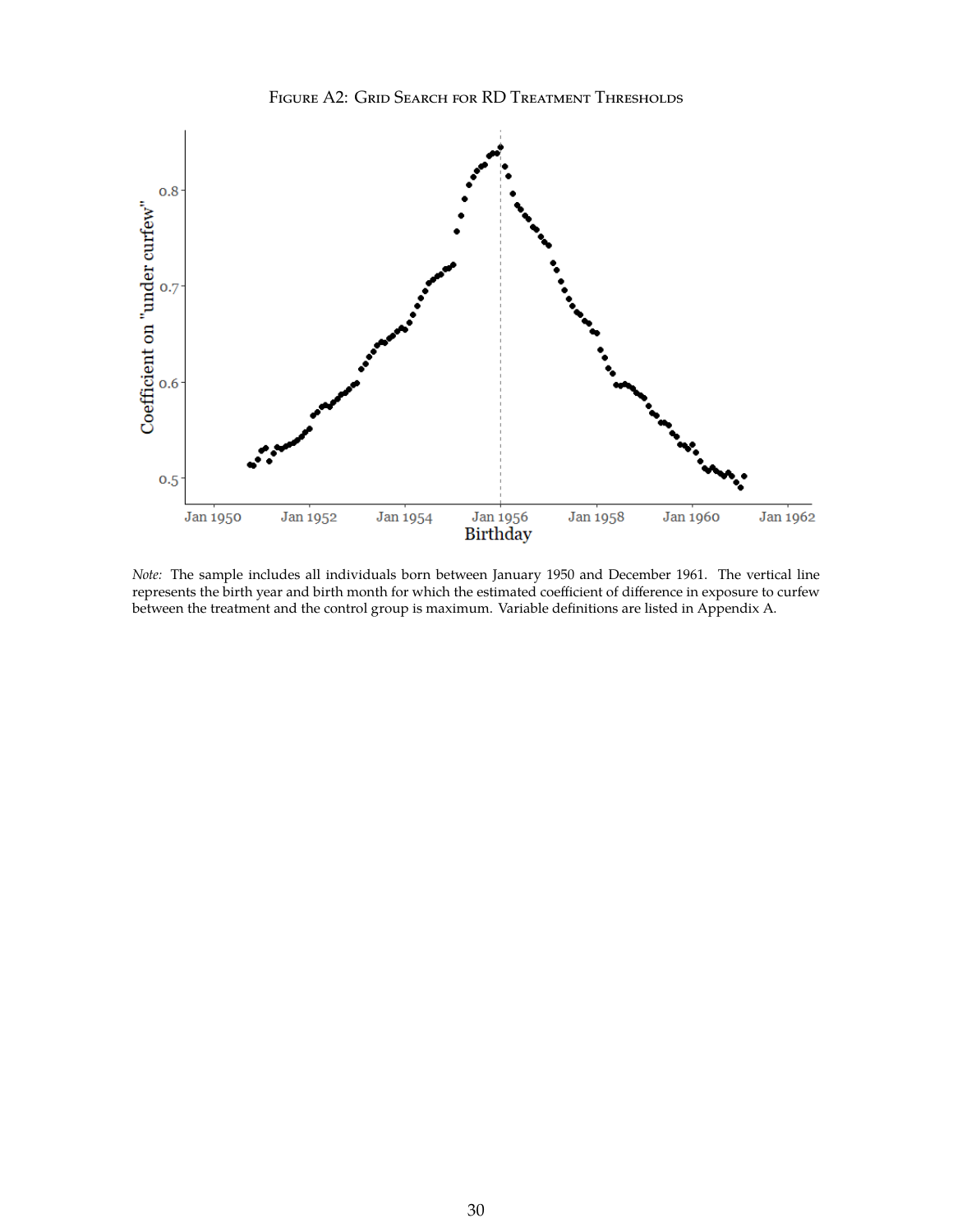Figure A3: Distribution of Running Variable Around the Threshold

<span id="page-31-0"></span>

*Note:* The sample includes all individuals born between January 1950 and December 1961. The vertical line in each graph represents the cut-off point, December 1955. Gray lines show 95 percent confidence intervals around the mean level. Variable definitions are listed in Appendix A.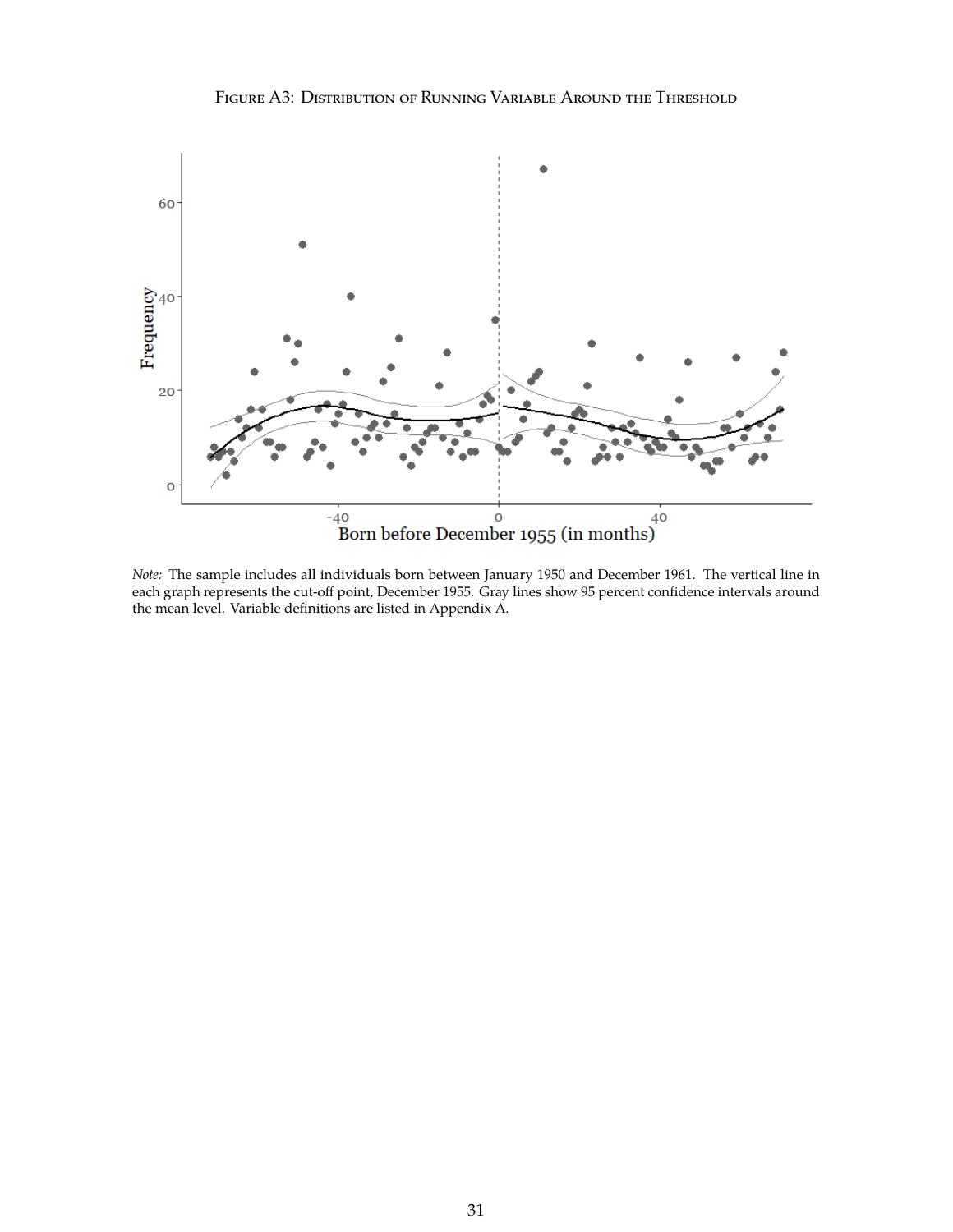<span id="page-32-0"></span>

|                                  |                     | Household Labor |        |                 |      |       |
|----------------------------------|---------------------|-----------------|--------|-----------------|------|-------|
|                                  | Force Survey (2019) |                 |        | Analysis Sample |      |       |
| Variable                         | Mean                | S.D.            | Obs    | Mean            | S.D. | Obs   |
| Age                              | 64.07               | 3.43            | 53,584 | 63.97           | 3.35 | 1,909 |
| Female $(\% )$                   | 0.52                | 0.50            | 53,584 | 0.43            | 0.50 | 1,909 |
| Marital Status (%)               |                     |                 |        |                 |      |       |
| Never Married                    | 0.02                | 0.12            | 53,584 | 0.02            | 0.13 | 1,907 |
| Married                          | 0.83                | 0.37            | 53,584 | 0.81            | 0.40 | 1,907 |
| Divorced                         | 0.03                | 0.17            | 53,584 | 0.03            | 0.16 | 1,907 |
| Widowed                          | 0.12                | 0.33            | 53,584 | 0.15            | 0.36 | 1,907 |
| Education $(\% )$                |                     |                 |        |                 |      |       |
| <b>Illiterate</b>                | 0.19                | 0.39            | 53,584 | 0.13            | 0.34 | 1,896 |
| Literate but no formal schooling | 0.08                | 0.28            | 53,584 | 0.08            | 0.27 | 1,896 |
| Primary school                   | 0.49                | 0.50            | 53,584 | 0.37            | 0.48 | 1,896 |
| Secondary school                 | 0.06                | 0.24            | 53,584 | 0.15            | 0.35 | 1,896 |
| High school                      | 0.09                | 0.29            | 53,584 | 0.16            | 0.37 | 1,896 |
| College and above                | 0.08                | 0.27            | 53,584 | 0.11            | 0.31 | 1,896 |

Table A1: Comparison of Basic Demographic Information with Household Labor Force Survey

*Notes:* The sample includes all individuals born between January 1950 and December 1961. Age is calculated as in 2020.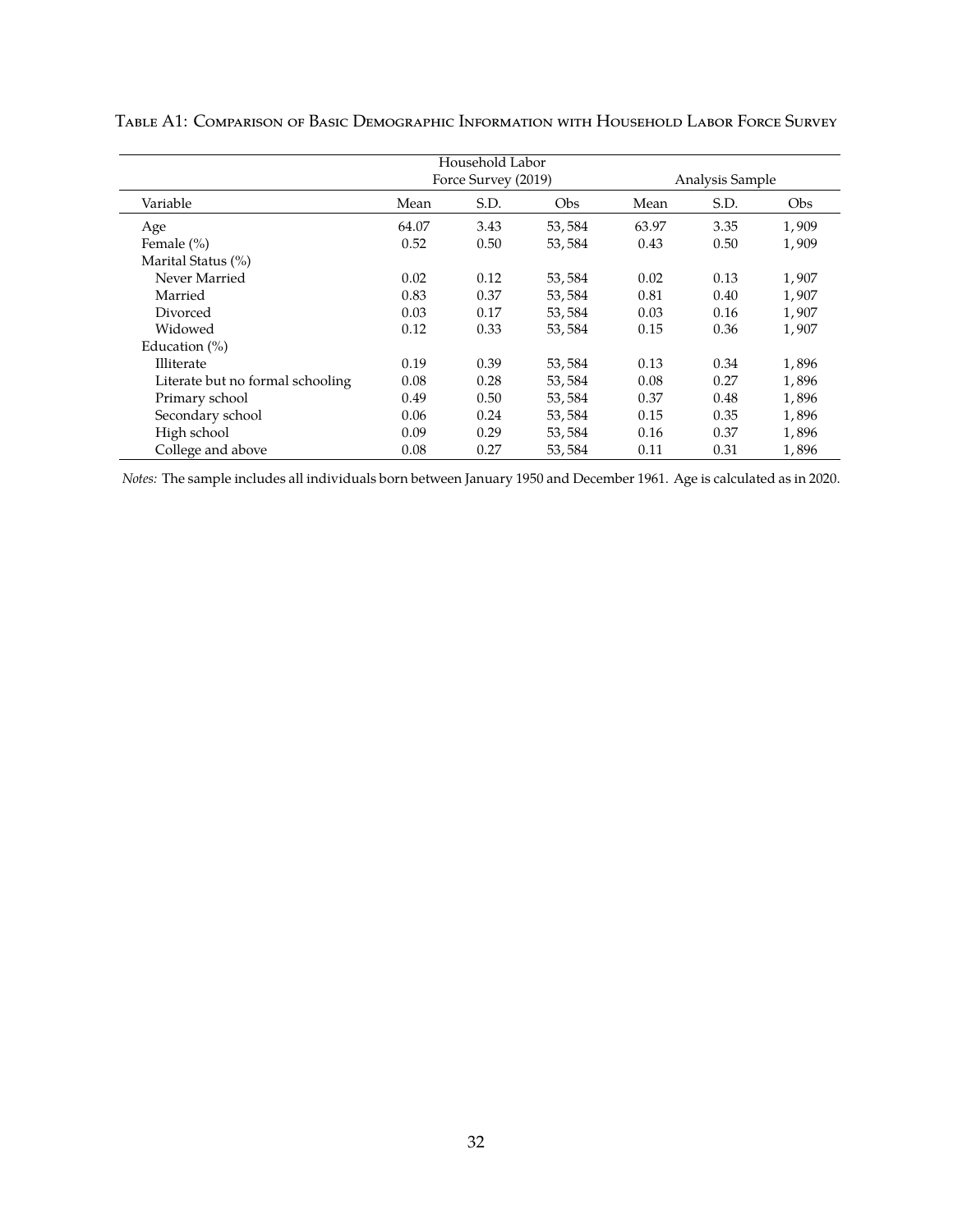<span id="page-33-0"></span>

|                                             | Mean | S.D. | Min            | Max          | Obs. |
|---------------------------------------------|------|------|----------------|--------------|------|
| Panel A: Pre-determined Characteristics     |      |      |                |              |      |
| Completed high school                       | 0.27 | 0.44 | $\theta$       | 1            | 1896 |
| <b>Illiterate</b>                           | 0.13 | 0.34 | 0              | 1            | 1896 |
| Female                                      | 0.43 | 0.50 | $\theta$       | 1            | 1909 |
| Married                                     | 0.81 | 0.40 | 0              | 1            | 1907 |
| Widowed or separated                        | 0.18 | 0.38 | $\theta$       | 1            | 1907 |
| Non-Turkish                                 | 0.26 | 0.44 | $\Omega$       | 1            | 1881 |
| Pre-Covid-19 household size                 | 3.29 | 1.73 | 1              | 10           | 1909 |
| Ever received psychological support         | 0.11 | 0.31 | $\Omega$       | 1            | 1887 |
| Has a chronic disease                       | 0.57 | 0.50 | $\theta$       | 1            | 1898 |
| <b>Panel B: Mobility Outcomes</b>           |      |      |                |              |      |
| Days outside last week                      | 1.87 | 1.79 | $\theta$       | 7            | 1896 |
| Under curfew                                | 0.48 | 0.50 | $\theta$       | 1            | 1907 |
| Never goes out                              | 0.36 | 0.48 | $\theta$       | 1            | 1885 |
| <b>Panel C: Potential Channels</b>          |      |      |                |              |      |
| Has a job but could not attend last week    | 0.14 | 0.35 | $\overline{0}$ | $\mathbf{1}$ | 1876 |
| Has money for usual needs                   | 0.61 | 0.49 | $\Omega$       | 1            | 1894 |
| Worried about spending money                | 0.60 | 0.49 | $\Omega$       | 1            | 1890 |
| Substantial reduction in social interaction | 0.25 | 0.44 | $\theta$       | 1            | 1905 |
| Substantial reduction in physical activity  | 0.22 | 0.42 | $\Omega$       | 1            | 1878 |
| Current household size                      | 3.42 | 1.83 | 1              | 10           | 1909 |
| Conflict with a household member            | 0.37 | 0.48 | $\theta$       | 1            | 1868 |

#### Table A2: Summary Statistics for 59-70 Year-Old Individuals

*Notes:* The table presents the means, standard deviations, minimum values, maximum values, and number of observations. The sample includes 59–70 year-old individuals born within 72 months before and after December 1955. The variables are described in Appendix A.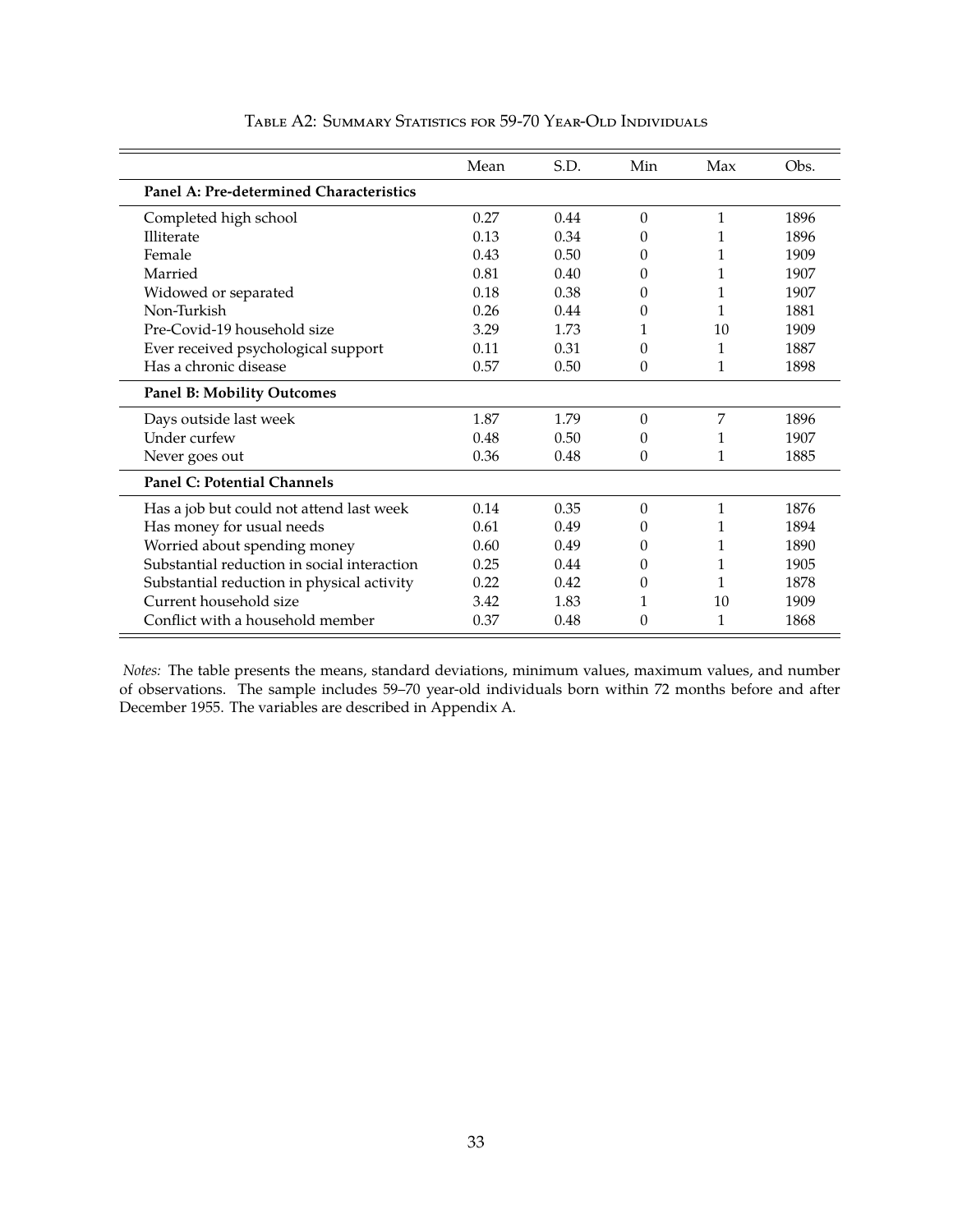<span id="page-34-0"></span>

|                                     | ±24      | $\pm 36$ | ±48      | ±60      | ±72      |
|-------------------------------------|----------|----------|----------|----------|----------|
| Completed high school               |          |          |          |          |          |
| Born before 1955                    | 0.025    | $-0.037$ | $-0.039$ | $-0.024$ | $-0.013$ |
|                                     | (0.073)  | (0.071)  | (0.060)  | (0.054)  | (0.049)  |
| Observations                        | 692      | 1000     | 1307     | 1638     | 1896     |
| Control group mean                  | 0.33     | 0.31     | 0.31     | 0.31     | 0.31     |
| <i>Illiterate</i>                   |          |          |          |          |          |
| Born before 1955                    | $-0.023$ | $-0.011$ | $-0.015$ | $-0.030$ | $-0.032$ |
|                                     | (0.047)  | (0.040)  | (0.032)  | (0.029)  | (0.027)  |
| Observations                        | 692      | 1000     | 1307     | 1638     | 1896     |
| Control group mean                  | 0.13     | 0.12     | 0.13     | 0.12     | 0.11     |
| Female                              |          |          |          |          |          |
| Born before 1955                    | 0.040    | 0.076    | 0.029    | 0.032    | 0.027    |
|                                     | (0.062)  | (0.060)  | (0.055)  | (0.050)  | (0.046)  |
| Observations                        | 696      | 1007     | 1316     | 1650     | 1909     |
| Control group mean                  | 0.39     | 0.42     | 0.44     | 0.45     | 0.46     |
| Married                             |          |          |          |          |          |
| Born before 1955                    | 0.019    | 0.015    | 0.012    | $-0.014$ | $-0.019$ |
|                                     | (0.054)  | (0.045)  | (0.041)  | (0.036)  | (0.034)  |
| Observations                        | 696      | 1006     | 1315     | 1648     | 1907     |
| Control group mean                  | 0.84     | 0.85     | 0.85     | 0.84     | 0.84     |
| Widowed or separated                |          |          |          |          |          |
| Born before 1955                    | 0.004    | $-0.015$ | $-0.020$ | 0.004    | 0.009    |
|                                     | (0.048)  | (0.043)  | (0.040)  | (0.035)  | (0.033)  |
| Observations                        | 696      | 1006     | 1315     | 1648     | 1907     |
| Control group mean                  | 0.15     | 0.13     | 0.13     | 0.14     | 0.14     |
| Non-Turkish                         |          |          |          |          |          |
| Born before 1955                    | 0.127    | 0.059    | 0.062    | 0.013    | 0.012    |
|                                     | (0.087)  | (0.065)  | (0.055)  | (0.048)  | (0.042)  |
| Observations                        | 682      | 991      | 1294     | 1624     | 1881     |
| Control group mean                  | 0.26     | 0.26     | 0.26     | 0.25     | 0.25     |
| Pre-Covid-19 household size         |          |          |          |          |          |
| Born before 1955                    | $-0.211$ | $-0.226$ | $-0.147$ | $-0.155$ | $-0.193$ |
|                                     | (0.192)  | (0.165)  | (0.151)  | (0.134)  | (0.126)  |
| Observations                        | 696      | 1007     | 1316     | 1650     | 1909     |
| Control group mean                  | 3.39     | 3.37     | 3.40     | 3.41     | 3.40     |
| Ever received psychological support |          |          |          |          |          |
| Born before 1955                    | $-0.069$ | $-0.032$ | $-0.018$ | $-0.010$ | $-0.028$ |
|                                     | (0.046)  | (0.037)  | (0.033)  | (0.032)  | (0.028)  |
| Observations                        | 688      | 998      | 1304     | 1634     | 1887     |
| Control group mean                  | 0.11     | 0.12     | 0.12     | 0.12     | 0.12     |
| Has a chronic disease               |          |          |          |          |          |
| Born before 1955                    | $-0.026$ | 0.026    | 0.055    | 0.052    | 0.042    |
|                                     | (0.053)  | (0.044)  | (0.042)  | (0.036)  | (0.033)  |
| Observations                        | 691      | 1001     | 1309     | 1640     | 1898     |
| Control group mean                  | 0.51     | 0.51     | 0.51     | 0.50     | 0.49     |
| Joint p-value                       | 0.25     | 0.59     | 0.51     | 0.75     | 0.58     |

#### Table A3: RD Treatment Effects on Predetermined Covariates

*Notes:* This table presents RD estimates of being born before December 1955 on the predetermined characteristics of individuals. The variable descriptions are provided in Appendix A. The first column presents results for individuals born within 24 months of the age threshold, December 1955. The second through fifth columns expand the sample to include individuals within 36, 48, 60, and 72 months of the age threshold. Standard errors are clustered at the month-year cohort level. \*\*\*, \*\*, and \* denote significance at the 1, 5, and 10 percent levels, respectively.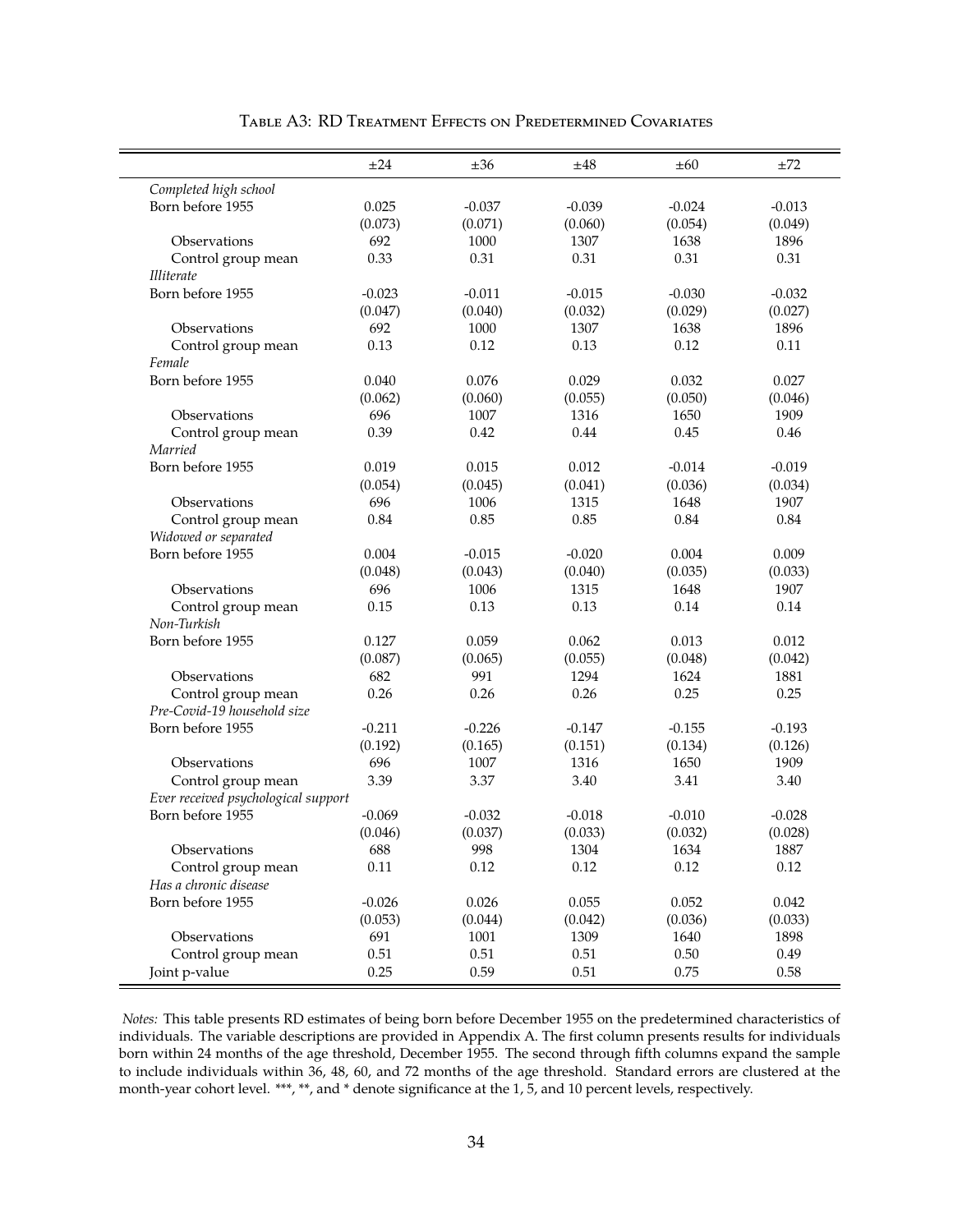<span id="page-35-0"></span>

|                        | $\pm 24$    | ±36         | ±48         | $\pm 60$    | ±72         |
|------------------------|-------------|-------------|-------------|-------------|-------------|
| Days outside last week |             |             |             |             |             |
| Born before 1955       | $-1.242***$ | $-1.126***$ | $-1.131***$ | $-1.010***$ | $-1.073***$ |
|                        | (0.375)     | (0.261)     | (0.256)     | (0.234)     | (0.239)     |
| Observations           | 672         | 976         | 1274        | 1601        | 1856        |
| Control group mean     | 2.40        | 2.33        | 2.33        | 2.40        | 2.41        |
| Under curfew           |             |             |             |             |             |
| Born before 1955       | $0.573***$  | $0.585***$  | $0.609***$  | $0.641***$  | $0.673***$  |
|                        | (0.095)     | (0.068)     | (0.060)     | (0.057)     | (0.053)     |
| Observations           | 678         | 982         | 1283        | 1610        | 1866        |
| Control group mean     | 0.10        | 0.10        | 0.09        | 0.08        | 0.08        |
| Never goes out         |             |             |             |             |             |
| Born before 1955       | $0.254***$  | $0.283***$  | $0.301***$  | $0.260***$  | $0.240***$  |
|                        | (0.090)     | (0.057)     | (0.055)     | (0.047)     | (0.043)     |
| Observations           | 667         | 966         | 1264        | 1591        | 1844        |
| Control group mean     | 0.16        | 0.19        | 0.19        | 0.18        | 0.18        |

Table A4: Effects of Curfew on Mobility Outcomes using a Quadratic Control Function

*Notes:* This table presents first-stage estimates of the effect of being born before December 1955 on the mobility outcomes of individuals using a quadratic control function. The variable descriptions are provided in Appendix A. The first column presents results for individuals born within 24 months of the age threshold, December 1955. The second through fifth columns expand the sample to include individuals within 36, 48, 60, and 72 months of the age threshold. The specification includes month fixed effects, province fixed effects, surveyor fixed effects, as well as indicator variables for education levels, ethnicity, and gender. Standard errors are clustered at the month-year cohort level. \*\*\*, \*\*, and \* denote significance at the 1, 5, and 10 percent levels, respectively.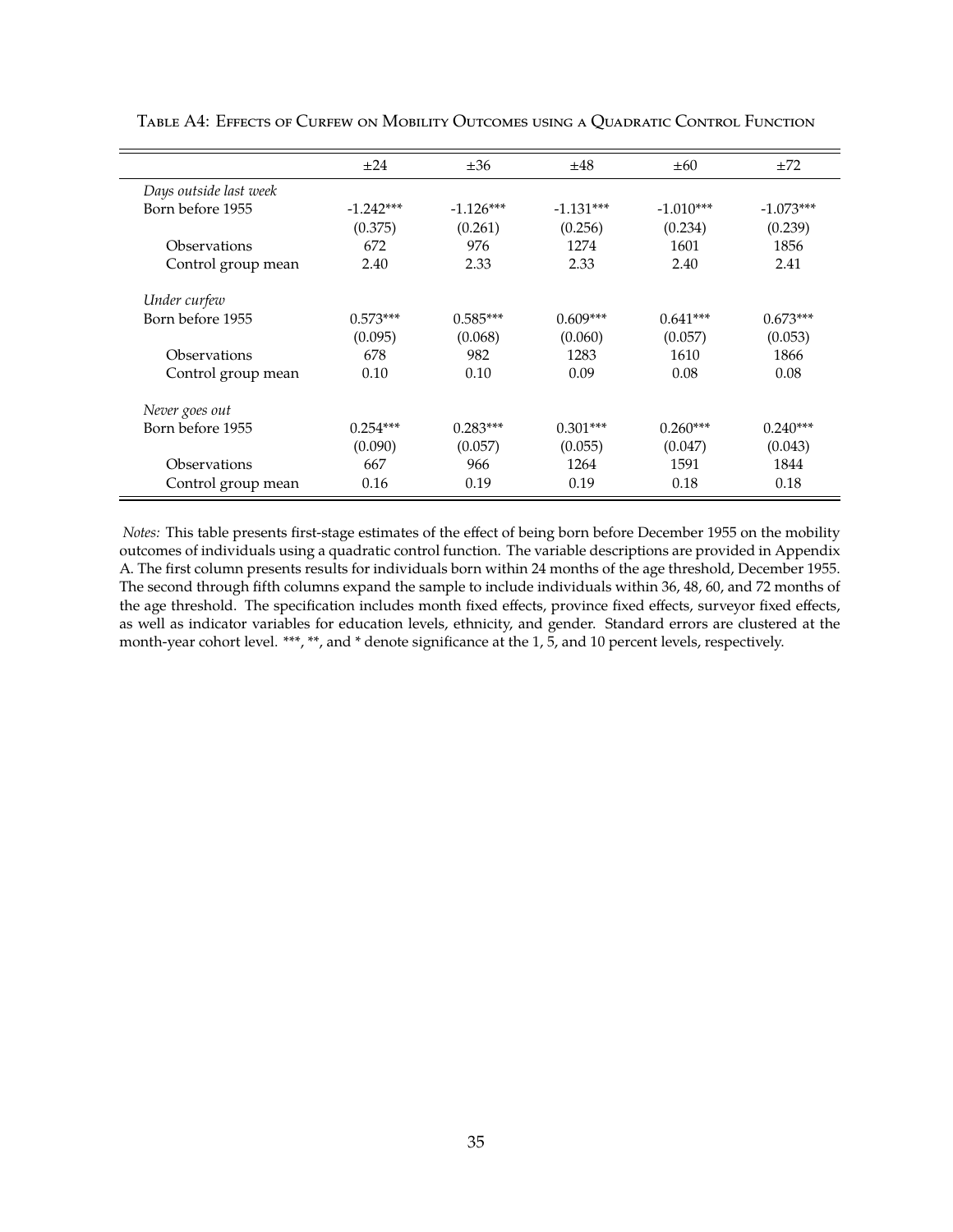<span id="page-36-0"></span>

|                                       | $\pm 24$  | ±36       | ±48        | $\pm 60$   | ±72       |
|---------------------------------------|-----------|-----------|------------|------------|-----------|
| Mental distress index                 |           |           |            |            |           |
| Born before 1955                      | $0.333**$ | $0.238**$ | $0.259***$ | $0.248***$ | $0.171**$ |
|                                       | (0.132)   | (0.108)   | (0.080)    | (0.073)    | (0.076)   |
| Somatic symptoms of distress index    |           |           |            |            |           |
| Born before 1955                      | $0.302**$ | $0.214**$ | $0.196**$  | $0.209***$ | $0.165**$ |
|                                       | (0.148)   | (0.102)   | (0.079)    | (0.079)    | (0.071)   |
| Nonsomatic symptoms of distress index |           |           |            |            |           |
| Born before 1955                      | $0.247**$ | $0.175*$  | $0.217***$ | $0.204***$ | $0.127*$  |
|                                       | (0.116)   | (0.104)   | (0.077)    | (0.068)    | (0.070)   |
| Observations                          | 677       | 983       | 1284       | 1610       | 1866      |

Table A5: Effects of Curfew on Mental Health Outcomes using Different Bandwidths

*Notes:* This table presents the reduced-form effects of being born before December 1955 on the mental health outcomes across different bandwidths. The variable descriptions are provided in Appendix A. The first column presents results for individuals born within 24 months of the age threshold, December 1955. The second through fifth columns expand the sample to include individuals within 36, 48, 60, and 72 months of the age threshold. The specification includes month fixed effects, province fixed effects, surveyor fixed effects, as well as indicator variables for education levels, ethnicity, and gender. Standard errors are clustered at the month-year cohort level. \*\*\*, \*\*, and \* denote significance at the 1, 5, and 10 percent levels, respectively.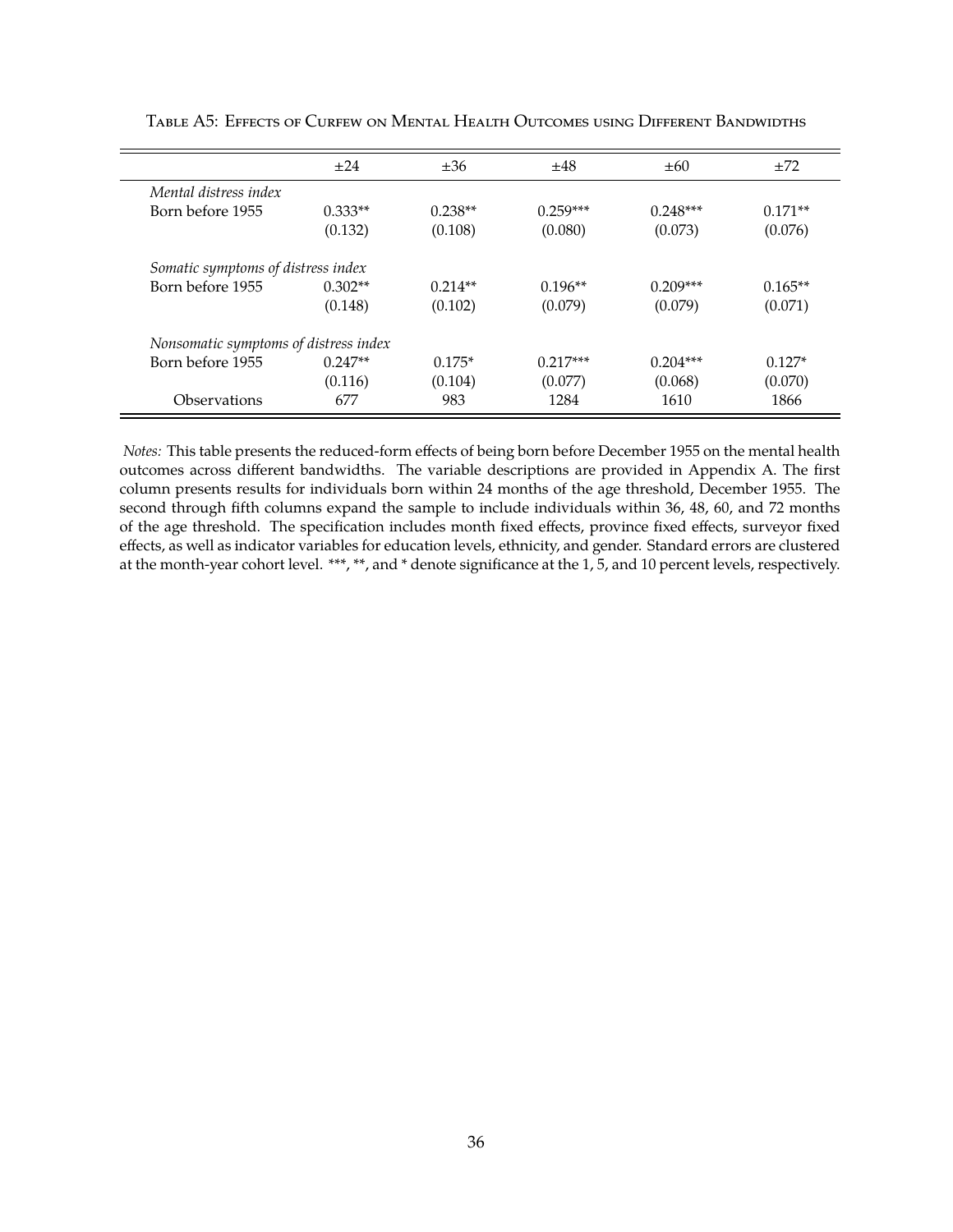<span id="page-37-0"></span>

|                                       | <b>OLS</b>  | RF        | IV         |
|---------------------------------------|-------------|-----------|------------|
|                                       | (1)         | (2)       | (3)        |
| Mental distress index                 |             |           |            |
| Days outside last week                | $-0.082***$ | $0.291**$ | $-0.284**$ |
|                                       | (0.016)     | (0.139)   | (0.129)    |
| Somatic symptoms of distress index    |             |           |            |
| Days outside last week                | $-0.063***$ | $0.295**$ | $-0.288**$ |
|                                       | (0.016)     | (0.138)   | (0.137)    |
| Nonsomatic symptoms of distress index |             |           |            |
| Days outside last week                | $-0.079***$ | 0.163     | $-0.159$   |
|                                       | (0.016)     | (0.131)   | (0.112)    |
| Observations                          | 1179        | 1179      | 1179       |

Table A6: Effects of Curfew on Mental Health Outcomes using a Quadratic Control Function

*Notes:* This table presents regression discontinuity estimates of the effect of the curfew on mental health outcomes using a quadratic control function. See the Appendix A for details of index construction. Column 1 reports the OLS estimates using days outside last week as the independent variable, column 2 reports the reduced-form RD treatment effects of being born before December 1955 with a linear control function in the month-year of birth on each side of the discontinuity, and column 3 reports the two-stage least-squares RD treatment effects by using being born before December 1955 as an instrument for days outside last week. The sample consists of individuals born within 44 months of the age threshold, December 1955. Standard errors are clustered at the month-year cohort level. \*\*\*, \*\*, and \* denote significance at the 1, 5, and 10 percent levels, respectively.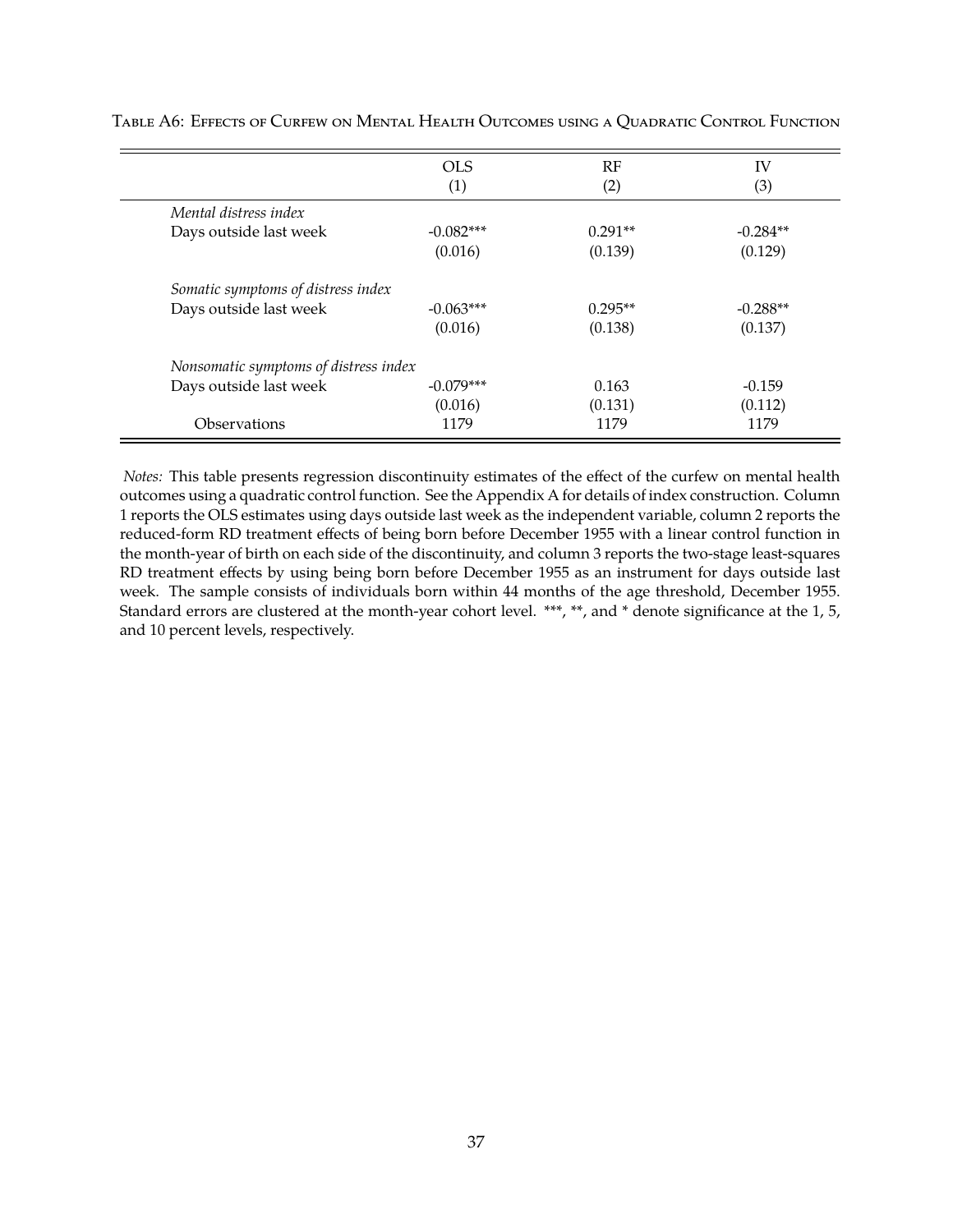<span id="page-38-0"></span>

|                                                                | $\pm 24$   | ±36            | ±48             | $\pm 60$        | $\pm 72$        |
|----------------------------------------------------------------|------------|----------------|-----------------|-----------------|-----------------|
| Panel A: Employment and Income Outcomes                        |            |                |                 |                 |                 |
| Has a job but could not attend last week                       |            |                |                 |                 |                 |
| Born before 1955                                               | 0.005      | $-0.005$       | $-0.042$        | $-0.042$        | $-0.045$        |
|                                                                | (0.058)    | (0.042)        | (0.036)         | (0.032)         | (0.031)         |
| Observations                                                   | 666        | 968            | 1268            | 1586            | 1836            |
| Control group mean                                             | 0.16       | 0.16           | 0.17            | 0.18            | 0.18            |
| Has enough money for usual needs                               |            |                |                 |                 |                 |
| Born before 1955                                               | $-0.027$   | 0.088          | 0.069           | 0.074           | $0.074*$        |
|                                                                | (0.067)    | (0.060)        | (0.056)         | (0.048)         | (0.043)         |
| Observations                                                   | 673        | 978            | 1279            | 1601            | 1856            |
| Control group mean                                             | 0.56       | 0.57           | 0.58            | 0.57            | 0.58            |
| Worried about spending money                                   |            |                |                 |                 |                 |
| Born before 1955                                               | $-0.126**$ | $-0.032$       | $-0.021$        | $-0.030$        | $-0.048$        |
|                                                                | (0.062)    | (0.045)        | (0.044)         | (0.042)         | (0.040)         |
| Observations                                                   | 672        | 974            | 1274            | 1597            | 1852            |
| Control group mean                                             | 0.61       | 0.59           | 0.61            | 0.62            | 0.62            |
| Panel B: Social and Physical Isolation Outcomes                |            |                |                 |                 |                 |
| Substantial reduction in social interaction                    |            |                |                 |                 |                 |
| Born before 1955                                               | $0.103*$   | 0.082          | $0.108**$       | $0.071*$        | $0.081**$       |
|                                                                | (0.060)    | (0.050)        |                 |                 |                 |
| Observations                                                   | 670        | 973            | (0.045)<br>1270 | (0.040)<br>1597 | (0.039)<br>1852 |
|                                                                | 0.20       | 0.19           | 0.21            | 0.19            | 0.20            |
| Control group mean                                             |            |                |                 |                 |                 |
| Substantial reduction in physical activity<br>Born before 1955 | $0.243***$ | $0.174***$     | $0.190***$      | $0.138***$      | $0.123***$      |
|                                                                | (0.063)    |                |                 |                 |                 |
| Observations                                                   | 658        | (0.047)<br>957 | (0.043)<br>1251 | (0.037)<br>1574 | (0.034)<br>1825 |
|                                                                | 0.12       | 0.13           | 0.15            | 0.14            | 0.15            |
| Control group mean                                             |            |                |                 |                 |                 |
| <b>Panel C: Household Conflict Outcomes</b>                    |            |                |                 |                 |                 |
| Household size                                                 |            |                |                 |                 |                 |
| Born before 1955                                               | 0.019      | 0.002          | $-0.018$        | 0.013           | $-0.000$        |
|                                                                | (0.210)    | (0.183)        | (0.160)         | (0.146)         | (0.132)         |
| Observations                                                   | 678        | 984            | 1285            | 1612            | 1868            |
| Control group mean                                             | 3.55       | 3.50           | 3.52            | 3.54            | 3.52            |
| Conflict with a household member                               |            |                |                 |                 |                 |
| Born before 1955                                               | 0.041      | $0.103**$      | 0.060           | 0.023           | 0.010           |
|                                                                | (0.063)    | (0.049)        | (0.039)         | (0.037)         | (0.035)         |
| Observations                                                   | 662        | 962            | 1257            | 1579            | 1829            |
| Control group mean                                             | 0.35       | 0.38           | 0.38            | 0.38            | 0.37            |

#### Table A7: Effects of Curfew on Potential Channels using Different Bandwidths

*Notes:* This table presents the reduced-form effects of being born before December 1955 on the potential channels across different bandwidths. The variable descriptions are provided in Appendix A. The first column presents results for individuals born within 24 months of the age threshold, December 1955. The second through fifth columns expand the sample to include individuals within 36, 48, 60, and 72 months of the age threshold. The specification includes month fixed effects, province fixed effects, surveyor fixed effects, as well as indicator variables for education levels, ethnicity, and gender. Standard errors are clustered at the month-year cohort level. \*\*\*, \*\*, and \* denote significance at the 1, 5, and 10 percent levels, respectively.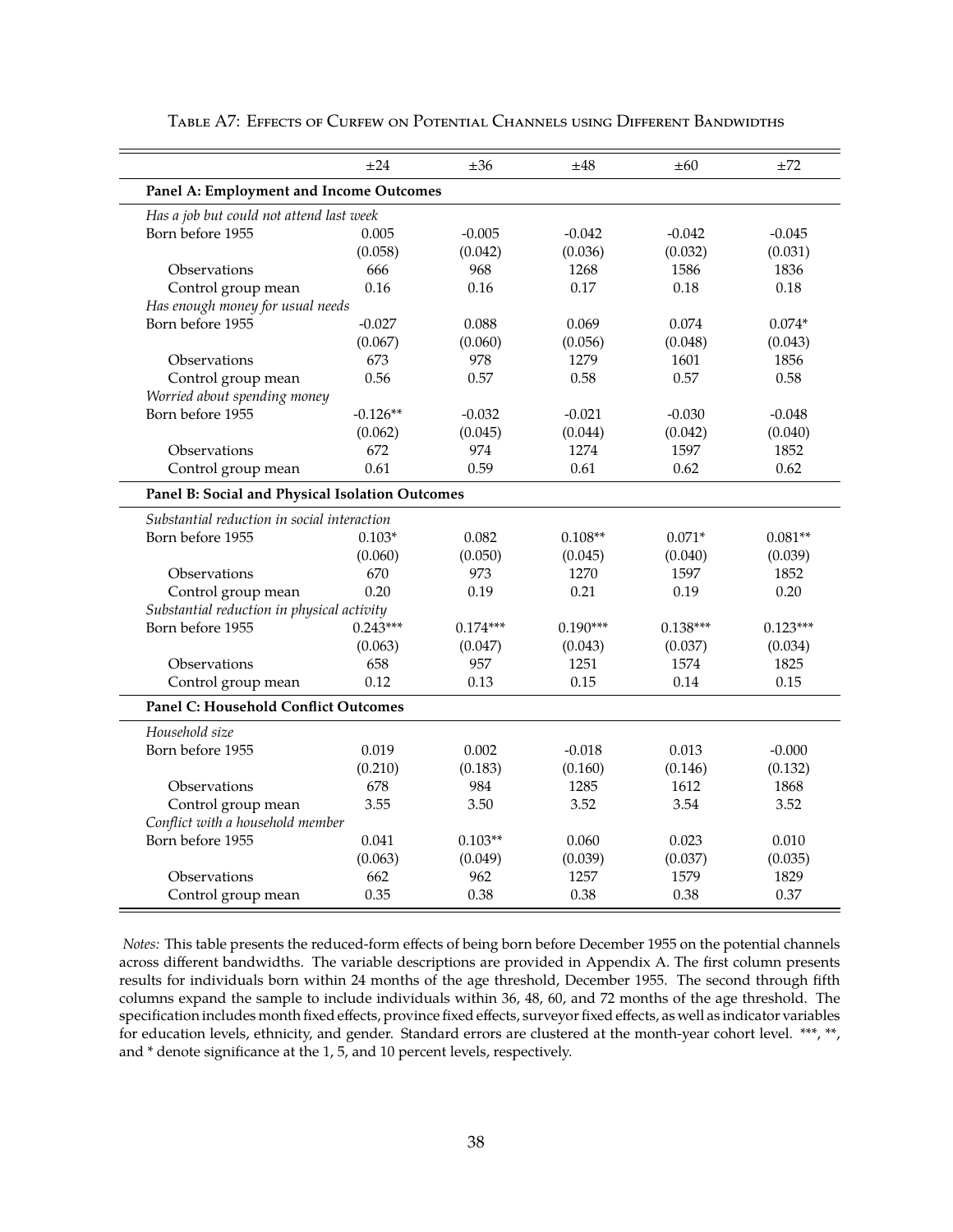<span id="page-39-0"></span>

|                                                 | <b>OLS</b>  | RF        | IV         |
|-------------------------------------------------|-------------|-----------|------------|
|                                                 | (1)         | (2)       | (3)        |
| Panel A: Employment and Income Outcomes         |             |           |            |
| Has a job but could not attend last week        |             |           |            |
| Days outside last week                          | $0.059***$  | 0.002     | $-0.002$   |
|                                                 | (0.008)     | (0.049)   | (0.043)    |
| Observations                                    | 1163        | 1163      | 1163       |
| Control group mean                              | 0.16        | 0.16      | 0.16       |
| Has enough money for usual needs                |             |           |            |
| Days outside last week                          | 0.010       | $-0.012$  | 0.012      |
|                                                 | (0.011)     | (0.089)   | (0.076)    |
| Observations                                    | 1174        | 1174      | 1174       |
| Control group mean                              | 0.57        | 0.57      | 0.57       |
| Worried about spending money                    |             |           |            |
| Days outside last week                          | 0.006       | $-0.052$  | 0.051      |
|                                                 | (0.009)     | (0.062)   | (0.057)    |
| Observations                                    | 1170        | 1170      | 1170       |
| Control group mean                              | 0.61        | 0.61      | 0.61       |
| Panel B: Social and Physical Isolation Outcomes |             |           |            |
| Substantial reduction in social interaction     |             |           |            |
| Days outside last week                          | $-0.039***$ | 0.031     | $-0.031$   |
|                                                 | (0.008)     | (0.069)   | (0.061)    |
| Observations                                    | 1176        | 1176      | 1176       |
| Control group mean                              | 0.20        | 0.20      | 0.20       |
| Substantial reduction in physical activity      |             |           |            |
| Days outside last week                          | $-0.052***$ | $0.136**$ | $-0.135**$ |
|                                                 | (0.007)     | (0.068)   | (0.059)    |
| Observations                                    | 1157        | 1157      | 1157       |
| Control group mean                              | 0.14        | 0.14      | 0.14       |
| <b>Panel C: Household Conflict Outcomes</b>     |             |           |            |
| Household size                                  |             |           |            |
| Days outside last week                          | 0.028       | 0.099     | $-0.096$   |
|                                                 | (0.028)     | (0.221)   | (0.194)    |
| Observations                                    | 1180        | 1180      | 1180       |
| Control group mean                              | 3.50        | 3.50      | 3.50       |
| Conflict with a household member                |             |           |            |
| Days outside last week                          | $-0.002$    | $0.123*$  | $-0.116$   |
|                                                 | (0.008)     | (0.069)   | (0.071)    |
| Observations                                    | 1156        | 1156      | 1156       |
| Control group mean                              | 0.38        | 0.38      | 0.38       |

Table A8: Effects of Curfew on Potential Channels using a Quadratic Control Function

*Notes:* This table presents regression discontinuity estimates of the effect of the curfew on potential channels using a quadratic control function. The variable descriptions are provided in Appendix A. Column 1 reports the OLS estimates using days outside last week as the independent variable, column 2 reports the reduced-form RD treatment effects of being born before December 1955 with a linear control function in the month-year of birth on each side of the discontinuity, and column 3 reports the two-stage least-squares RD treatment effects by using being born before December 1955 as an instrument for days outside last week. The sample consists of individuals born within 44 months of the age threshold, December 1955. Standard errors are clustered at the month-year cohort level. \*\*\*, \*\*, and \* denote significance at the 1, 5, and 10 percent levels, respectively.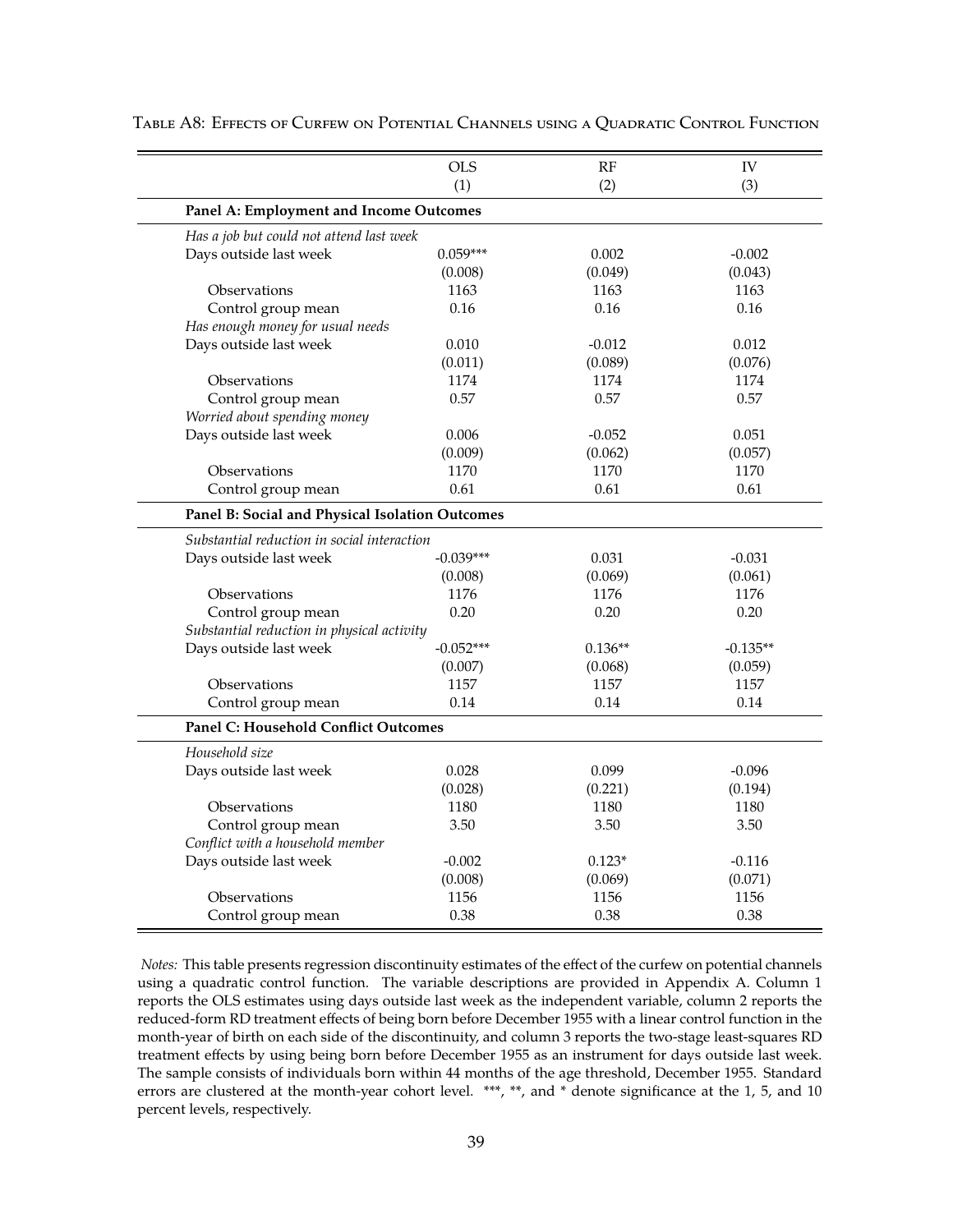<span id="page-40-0"></span>

|                                              | <b>OLS</b> | RF       | <b>IV</b> |
|----------------------------------------------|------------|----------|-----------|
|                                              | (1)        | (2)      | (3)       |
| Considers himself/herself religious          |            |          |           |
| Days outside last week                       | $-0.010$   | $-0.021$ | 0.020     |
|                                              | (0.007)    | (0.042)  | (0.036)   |
| Observations                                 | 1148       | 1148     | 1148      |
| Control group mean                           | 0.79       | 0.79     | 0.79      |
| Prays daily                                  |            |          |           |
| Days outside last week                       | $-0.017$   | 0.052    | $-0.048$  |
|                                              | (0.010)    | (0.042)  | (0.036)   |
| Observations                                 | 1154       | 1154     | 1154      |
| Control group mean                           | 0.67       | 0.67     | 0.67      |
| Agrees that one should live by the holy book |            |          |           |
| Days outside last week                       | $-0.020**$ | 0.026    | $-0.025$  |
|                                              | (0.009)    | (0.042)  | (0.036)   |
| Observations                                 | 1114       | 1114     | 1114      |
| Control group mean                           | 0.69       | 0.69     | 0.69      |
| Agrees that virus is a God-sent warning      |            |          |           |
| Days outside last week                       | $-0.010$   | 0.001    | $-0.001$  |
|                                              | (0.009)    | (0.048)  | (0.039)   |
| Observations                                 | 1118       | 1118     | 1118      |
| Control group mean                           | 0.56       | 0.56     | 0.56      |
| Religiosity index                            |            |          |           |
| Days outside last week                       | $-0.040**$ | 0.039    | $-0.036$  |
|                                              | (0.019)    | (0.095)  | (0.082)   |
| Observations                                 | 1167       | 1167     | 1167      |
| Control group mean                           | $-0.03$    | $-0.03$  | $-0.03$   |

#### Table A9: Effects of Curfew on Religiosity Outcomes

*Notes:* This table presents regression discontinuity estimates of the effect of the curfew on religiosity outcomes using a linear control function. The variable descriptions are provided in Appendix A. Column 1 reports the OLS estimates using days outside last week as the independent variable, column 2 reports the reduced-form RD treatment effects of being born before December 1955 with a linear control function in the month-year of birth on each side of the discontinuity, and column 3 reports the two-stage least-squares RD treatment effects by using being born before December 1955 as an instrument for days outside last week. The sample consists of individuals born within 44 months of the age threshold, December 1955. Standard errors are clustered at the month-year cohort level. \*\*\*, \*\*, and \* denote significance at the 1, 5, and 10 percent levels, respectively.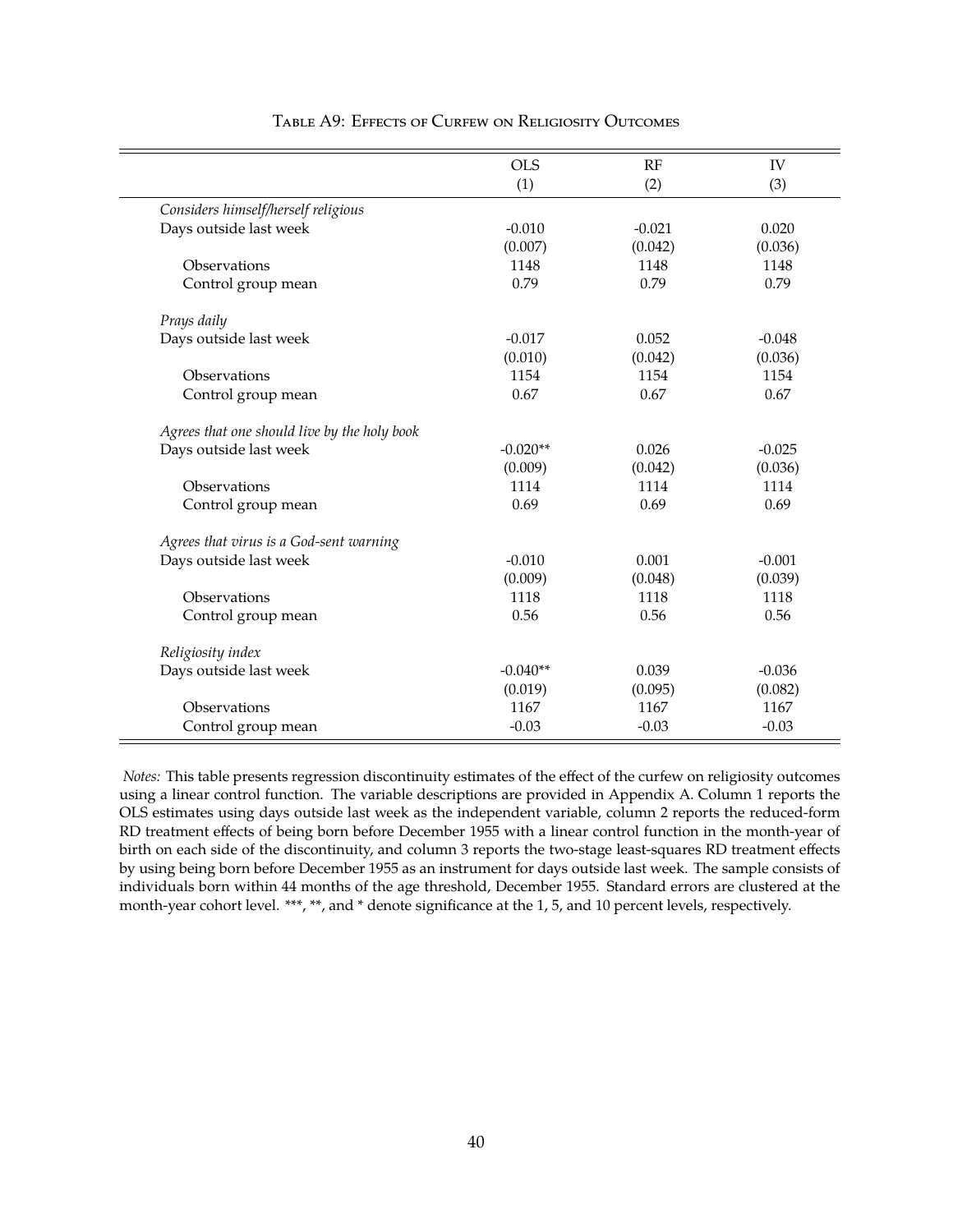<span id="page-41-0"></span>

|                                                          | OLS         | RF                | <b>IV</b>  |
|----------------------------------------------------------|-------------|-------------------|------------|
|                                                          | (1)         | $\left( 2\right)$ | (3)        |
| Supports the 65+ age-specific curfew                     |             |                   |            |
| Days outside last week                                   | $-0.018**$  | $-0.127***$       | $0.120***$ |
|                                                          | (0.009)     | (0.041)           | (0.046)    |
| Observations                                             | 1163        | 1163              | 1163       |
| Control group mean                                       | 0.79        | 0.79              | 0.79       |
| Satisfied with the government's Covid-19 policy response |             |                   |            |
| Days outside last week                                   | $-0.031***$ | $-0.051$          | 0.047      |
|                                                          | (0.008)     | (0.045)           | (0.042)    |
| Observations                                             | 1153        | 1153              | 1153       |
| Control group mean                                       | 0.68        | 0.68              | 0.68       |

#### Table A10: Effects of Curfew on Political Support for Curfew and Covid-19-specific Policies

*Notes:* This table presents regression discontinuity estimates of the effect of the curfew on supporting the 65+ age-specific curfew and being satisfied with the government's Covid-19 policy response using a linear control function. The variable descriptions are provided in Appendix A. Column 1 reports the OLS estimates using days outside last week as the independent variable, column 2 reports the reduced-form RD treatment effects of being born before December 1955 with a linear control function in the month-year of birth on each side of the discontinuity, and column 3 reports the two-stage least-squares RD treatment effects by using being born before December 1955 as an instrument for days outside last week. The sample consists of individuals born within 44 months of the age threshold, December 1955. Standard errors are clustered at the month-year cohort level. \*\*\*, \*\*, and \* denote significance at the 1, 5, and 10 percent levels, respectively.